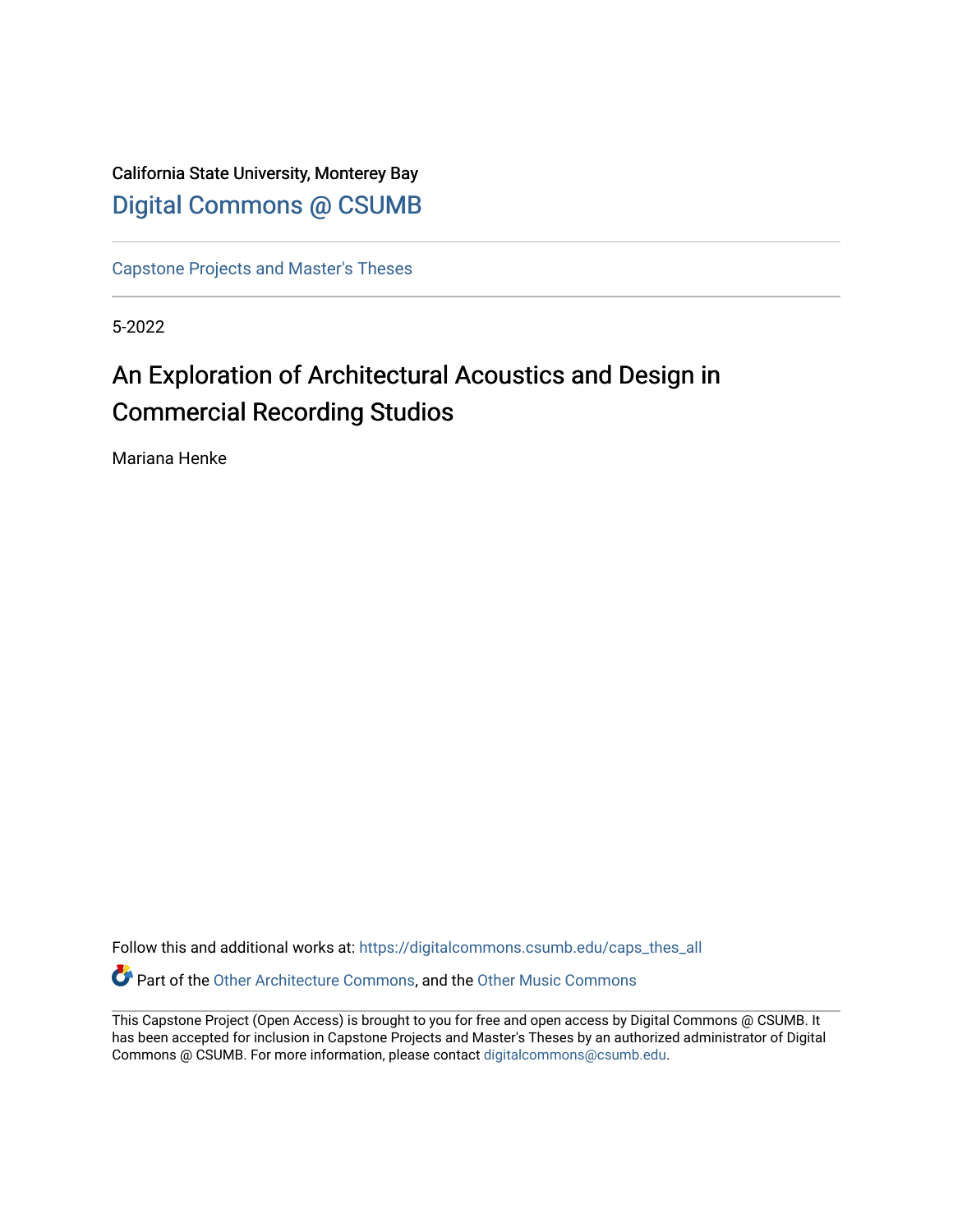California State University, Monterey Bay

An Exploration of Architectural Acoustics and Design in Commercial Recording

Studios

Mariana Henke

Capstone Project, May 2022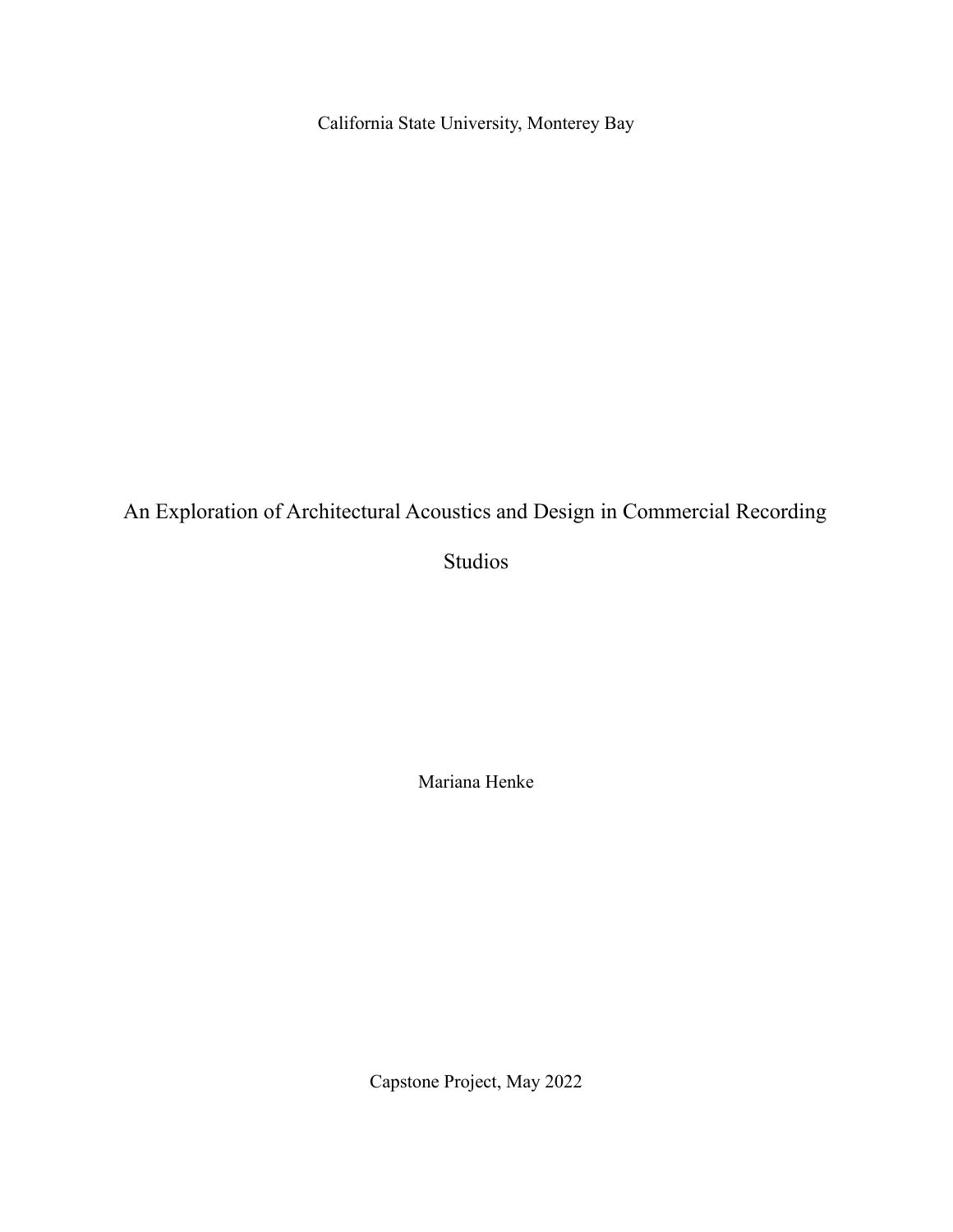One hundred years after the original house was built, the Gramophone Company purchased the nine-bedroom, London residence known as Abbey Road ("The Origins Of The Gramophone Company"). An estimated 100,000 pounds sterling, equivalent today to roughly 2,000,000 US dollars, went into the purchase, redesign, equipment, and furnishing of the new Abbey Road Studios ("Abbey Road Studios"). Two years later in November 1931, the Gramophone Company merged with Columbia to become Electrical and Musical Industries (EMI) and opened Abbey Road Studios for the first time ("Our Story"). Upon the studio's grand opening, a performance of "Land of Hope & Glory," a British patriotic song, was conducted by Sir Edward Elgar in Abbey Road's Studio One. EMI's original three studios (Studio One, Studio Two, and Studio Three) are all still housed within Abbey Road Studios today ("Our Story"). An additional new studio, The Penthouse, was built in 1980, followed by two smaller studios, The Gatehouse and The Front Room, in 2017 ("Our Story").

Between 1962 and 1970, The Beatles recorded 190 of their 210 songs at Abbey Road Studios ("Our Story"). A famous photograph of the band walking across the Abbey Road marked crosswalk remains an iconic image, used for their 1969 album, *Abbey Road*, which was named in tribute to the studio in which they spent so much time. The Beatles, known to have had a significant impact on the studio culture, were only one of many other artists to record at Abbey Road Studios ("Our Story"). Aretha Franklin, Amy Winehouse, Frank Ocean, Pink Floyd, Adele, and Ed Sheeran are among a much longer list of artists to record at Abbey Road Studios. Film scores from the Lord of The Rings trilogy, *Black Panther*, and the Harry Potter series were also recorded at Abbey Road Studios ("About Us" [*Abbey Road]*).

In 2010 Abbey Road was declared an English Heritage Grade II listed site, identifying it for its architectural and historical significance. Architecturally, the design includes "[l]ate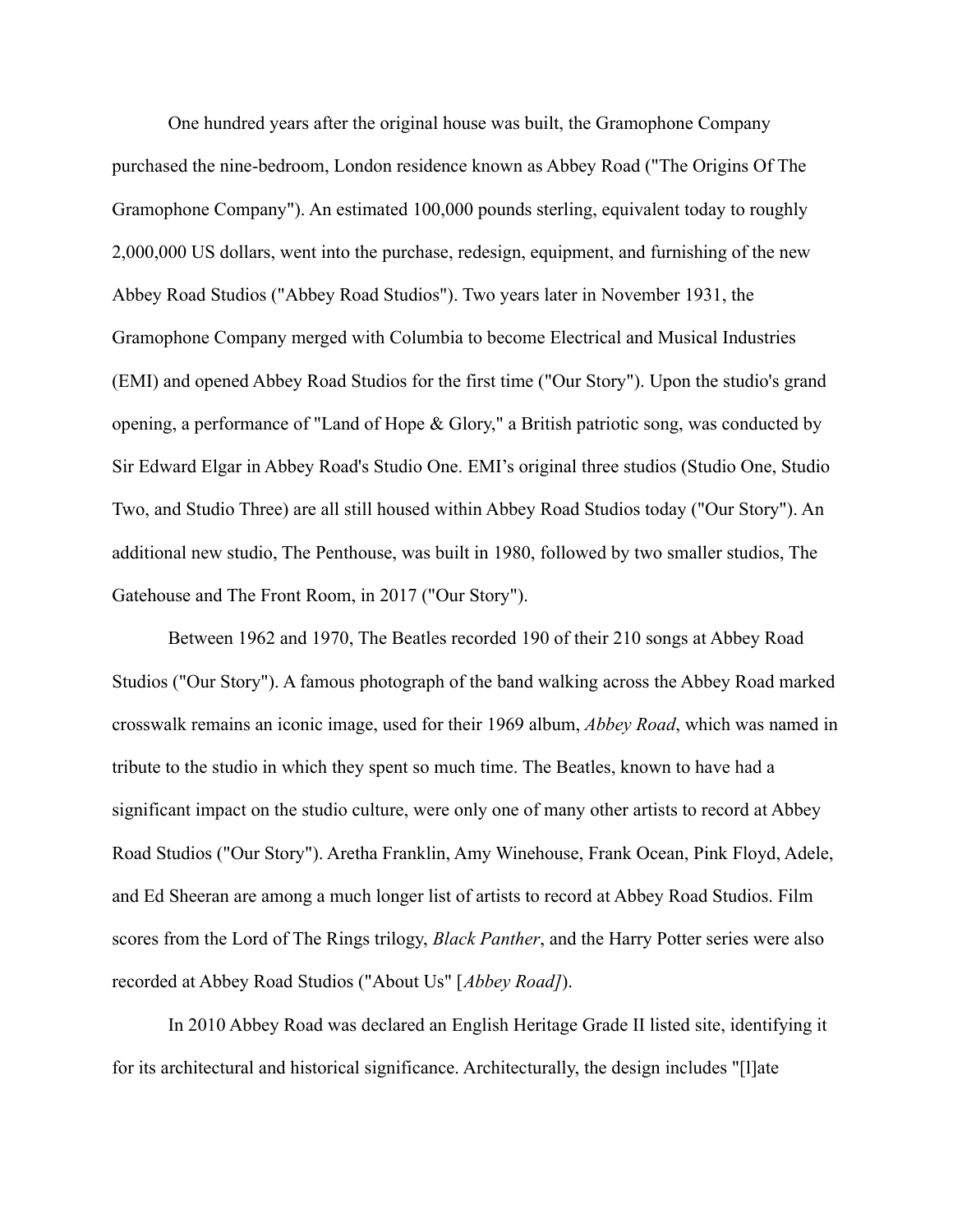Georgian frontage" and is significant for the "involvement of the noted inter-war architects Wallis, Gilbert & Partners...[and] despite extensive modification, special interest resides in the early fabric and layout of Studios One and Two" ("Abbey Road Studios"). As the pre-existing layout started to become outdated, the Abbey Roads team agreed upon several new design proposals.

To begin the studio design and remodel, they decided upon a Dolby Atmos equipped film mix stage, two new rock and pop recording spaces, two new isolation booths and a new lounge for Studio Two, and the development of the garage site into two production suites among other additions ("The Story Behind"). As new technology broadened the possibilities of recording, Abbey Road Studios was intent on staying contemporary. The Penthouse studio was built "fully accredited for Dolby Atmos Home Entertainment mixing projects" ("The Penthouse"). This new all-digital recording and mix suite catered to the modern trajectory of recording studios ("The Penthouse"). The Penthouse, along with The Gatehouse and The Front Room, are all significantly smaller studios, which also meant that they were more affordable ("The Story Behind").

Throughout the history of Abbey Roads' Studio Two, several remodels and the addition of new acoustic treatment helped transform the studio into what it is today. The early design of Studio Two was catered to stringed instruments. In the early recordings from Studio Two, the room sound was very reverberant, and in the 1950s, twenty years after its opening, the Abbey Road Studios team began to experiment with the studio's sound. This brought the addition of, arguably, one of the most recognized design features of Studio Two: the long hanging drapes located around the upper half of the room. To further "tone down" the room's acoustics, bass traps were added above the stairs ("Creative Cribs"). In 1961, swinging acoustic perforated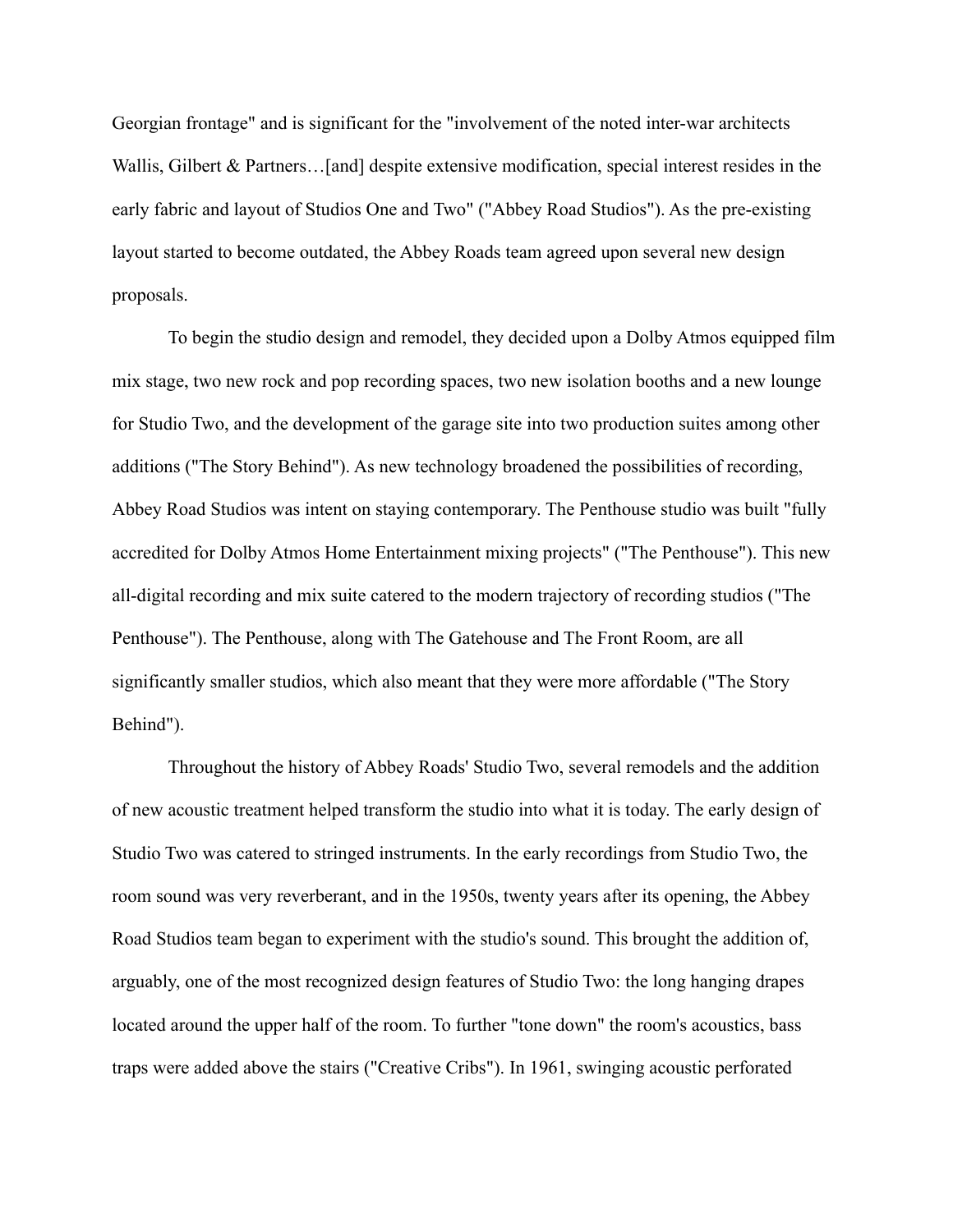panels were added to help divide up the room and were intended to provide more sound isolation. Later on, two additional isolation booths were added to Studio Two, one of which was the control room in the original studio's design. They moved the control room upstairs in the late 50s to accommodate these isolation booths and to support the increased demand for new gear ("Creative Cribs"). Both the redesign of Studio Two and the addition of three new studios since Abbey Road Studios' original construction suggest an evolution in the conventional acoustic design and demands of recording studios.

Abbey Road Studios' artistic and architectural significance models the fundamental designs and applications of key architectural features that other studios strive for. The design and construction of recording studios are largely built around a set of parameters that dictate the sound characteristics and functionality of any given room. These parameters begin with the architectural design and then give way to interior design and treatment. All of these should contribute to the clarity and quality of the sound in a room. In total, studio designers should focus on building a space that supports the needs of the artists, engineers, and producers all while maintaining quality acoustic characteristics. It is critical to develop an understanding of the design techniques and features that will dictate the quality and functionality of any given studio in order to begin designing a recording space. Architecturally this concerns environment/location, floors/foundation, walls, ceilings, doors, windows, and room-specific construction. Moving beyond architecture and into interior design and functionality involves gear, furnishings, acoustic treatment, and their respective placements.

The goal of this research is to present a series of industry standards and best practices that will dictate the design, construction, and material selection for commercial recording studios. In combining all of these tools and design principles, studio designers can work toward creating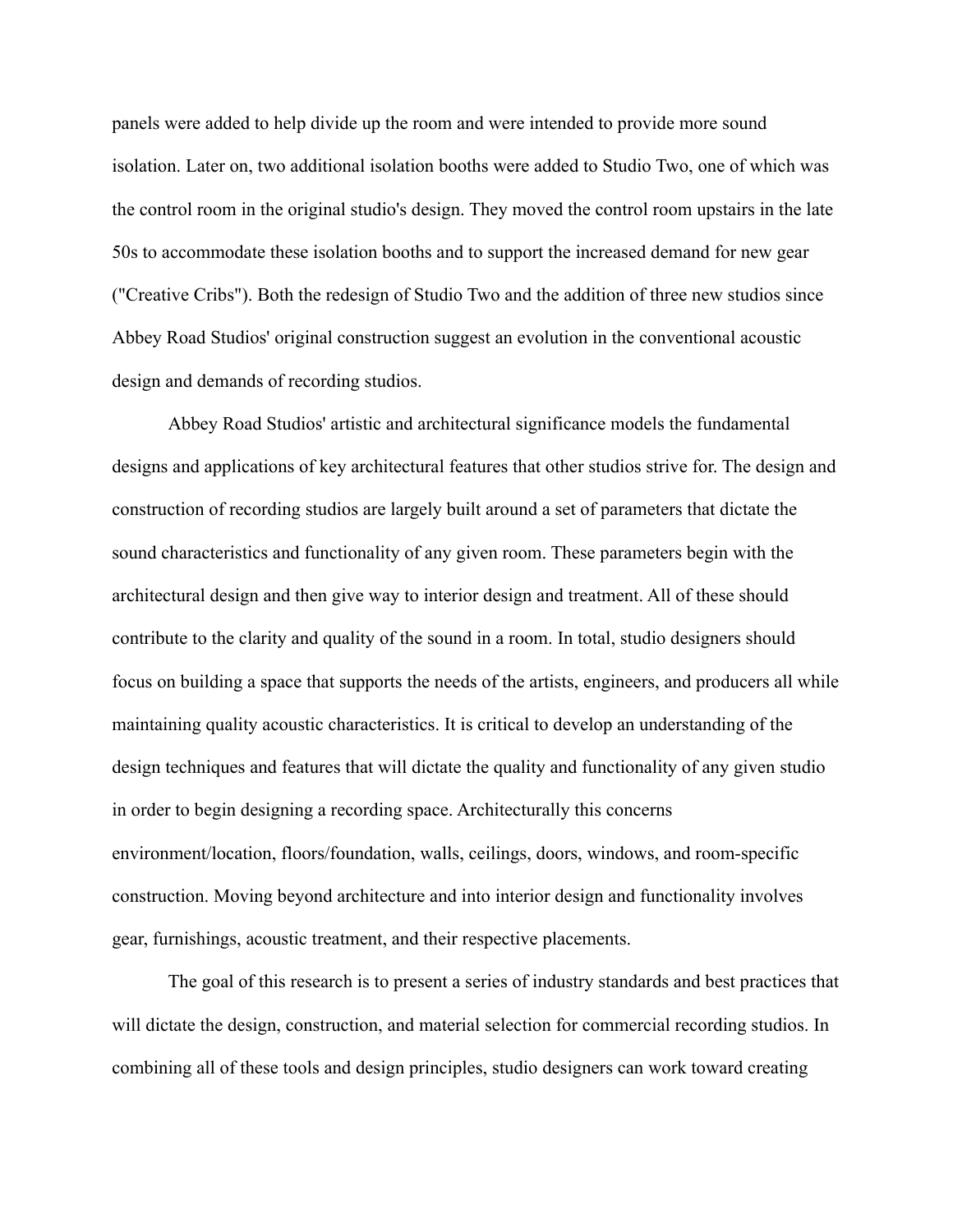ideal sound conditions within a recording studio environment. These established industry standards and best practices will then be applied to a proposed recording studio design. The intention is to use this example as a platform to further the understanding and application of the described industry standards. Notice that the terms 'best practices' and 'industry standards' will be used interchangeably within this research. In order to focus this investigation on recording studio design, the proposed studio will focus on architecture and acoustic treatment. Studio gear, equipment, location, and cost breakdown will all play a role in studio design. However, to limit the scope of this research, these factors will be excluded from this analysis.

There is an important disclaimer to make that is described by many studio designers – the idea that there is no perfect design for a studio. Commercial studios across the world look very different, which may be attributed to interior design and acoustic treatment selection, where personalized design choices can determine the look and feel of a space. However, the architectural design of recording studios is more commonly related to one another and will emphasize similarities and industry standards. Even so, there is no perfect studio design that can be replicated for optimal sound recording. Instead, acousticians and studio designers rely on these shared industry standards and best practices that can facilitate the direction of studio design. It is important to remember that every aspect of a studio's construction will contribute to the space's acoustical characteristics: walls, ceiling, furniture, lighting, mechanical systems, and the material used for each of these (Holmes). Additionally, the technology and fundamental understanding of sound are often changing and evolving. With this evolution will come new developments in the design, materials, and desired functionality of recording studios. Despite these changes, the objective remains the same: manufacture a space with ideal sound acoustics through architectural construction and implementation of acoustic treatment.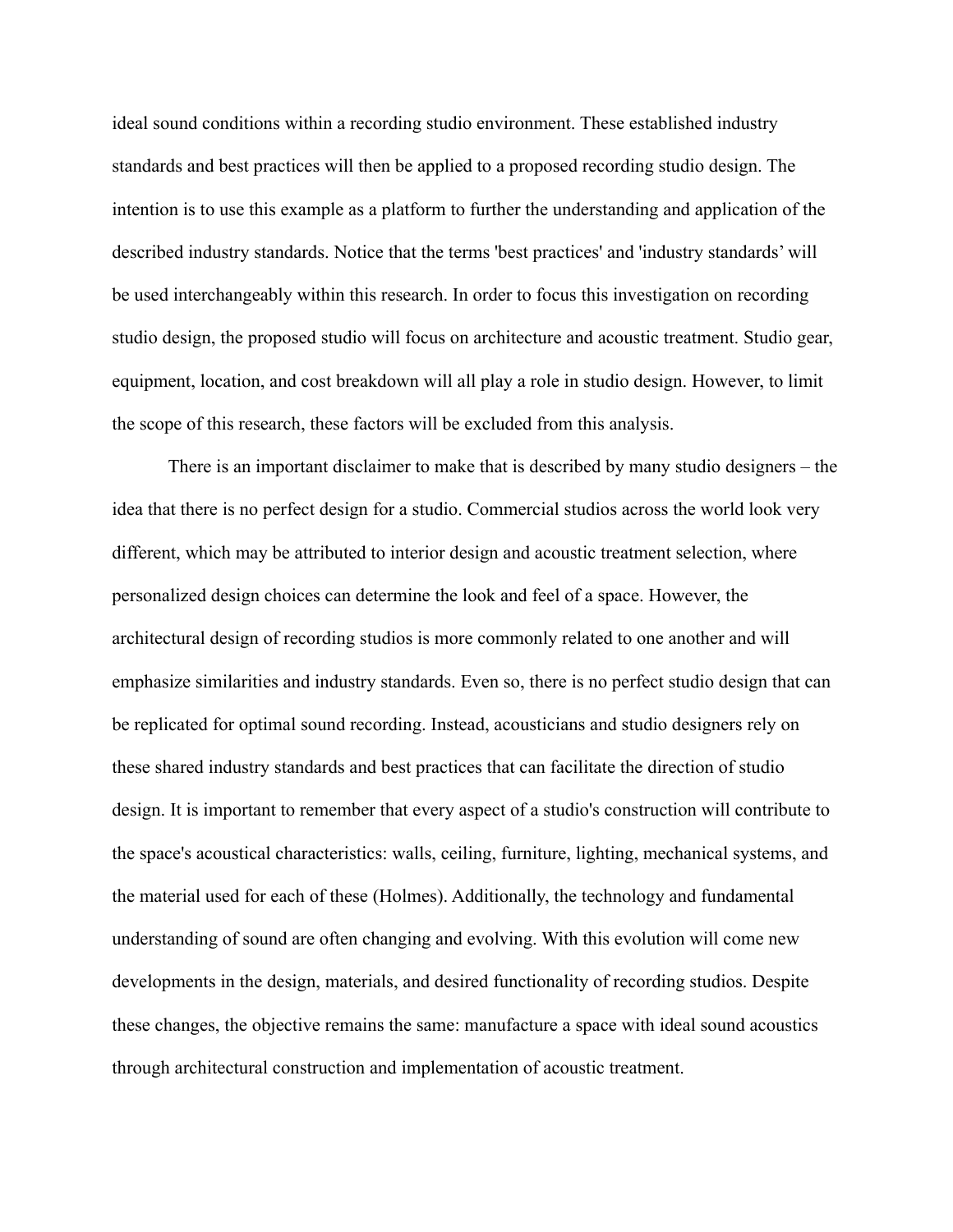### **What Is Architectural Acoustics (Sound Acoustics)?**

Architectural acoustics is "the study of sound in…buildings and the design of those structures for optimal acoustic performance" (Holmes). Understanding the acoustics of architecture allows studio designers to have control over sound transmission, speech intelligibility, and sound isolation. Each of these factors can be broken down into more detailed categories, but all determine the listening experience within any given space (Holmes). Recording studios fall on the extreme side of these essential acoustic properties. Whether one person or a fifty-piece orchestra is being recorded, there is not only an expectation but a requirement for the studio's sound design to maximize sound isolation, absorption, and reflection control.

Acoustics help studio designers understand the structure, control, and perception of a space which includes loudness, reflections, absorption, diffusion, reverberation, phase, and clarity. These factors determine the sound quality; a key aspect of any studio and the driving force behind the high demand for many popular studios' sought-after sound characteristics. The acoustic design of any recording space will often be tailored to the needs and wants of the studio owner(s), however, unless specified otherwise, "the goal is to allow a natural spatial impression that does not colour the sound" (Perry). Understanding the ways that architecture and room design interact with the resulting sound characteristics requires a brief digression to define sound, its functions, and its interactions within enclosed spaces.

Holmes defines sound as "small and very rapid fluctuations in air pressure above and below atmospheric pressure." Acousticians use a measurement called decibels, or dB, that quantifies sound intensity. In any given space, two key measurements help to evaluate acoustical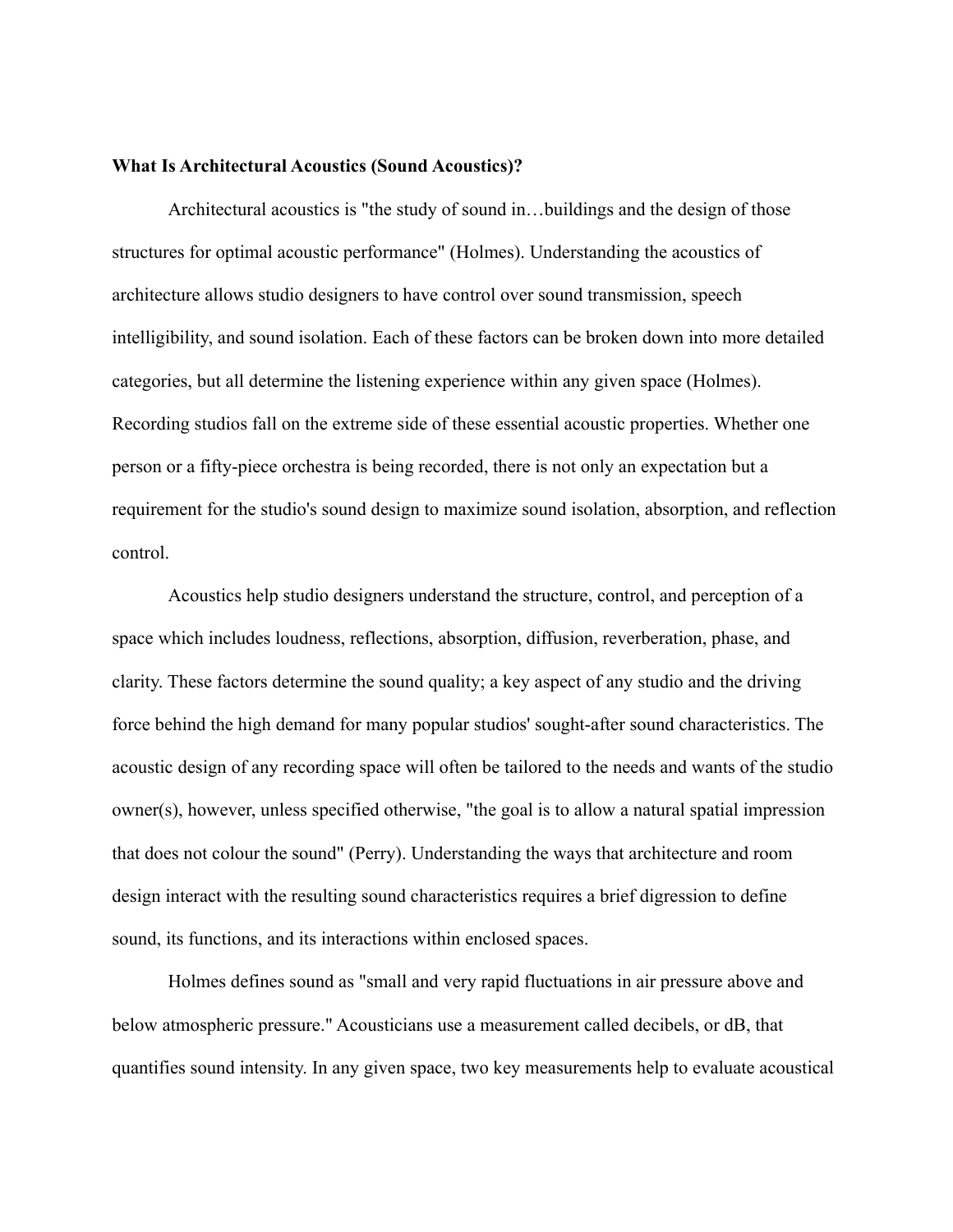characteristics: acoustic absorption and sound transmission loss. Acoustic absorption describes a material's ability to absorb rather than reflect sound, while sound transmission loss refers to the ability to reduce sound transfer from one space to another (Holmes). Sound transmission loss can also be understood through something called STC or sound transmission class: "one of the standard metrics that quantifies an assembly's ability to decrease airborne sound transfer between rooms" (Holmes). Absorption and sound transmission loss are two important factors that describe the way that sound acts within a room and both have the ability to remove unwanted sounds.

Two other tools used to evaluate the quality of a room's acoustics are geometrical acoustics and statistical acoustics. Geometrical acoustics describes the relationship between the space, early reflections, and direct sound, which refers to sound traveling from the source to the receiver without reflections. Further, statistical acoustics explains the reverberation characteristics of a space by understanding the more extensive role of reflections (Borenstein 3). Another way that acousticians can talk about sound is by referring to time, frequency, and energy. Each of these helps describe an event, and each event is best understood by the length of time a sound occurs, what frequencies are involved, and the energy or intensity of that sound (Storyk, "Studio Architecture & Acoustics").

Software programs and models can aid in predicting how sound will interact in a room but a comprehension of the general functions of sound, knowing how to describe sound events, and understanding the way sound interacts with different materials are key aspects of recording studio design. To fully explore sound would require a much more extensive exploration into the intricacies of sound interaction than is possible within the scope of this paper. However, having a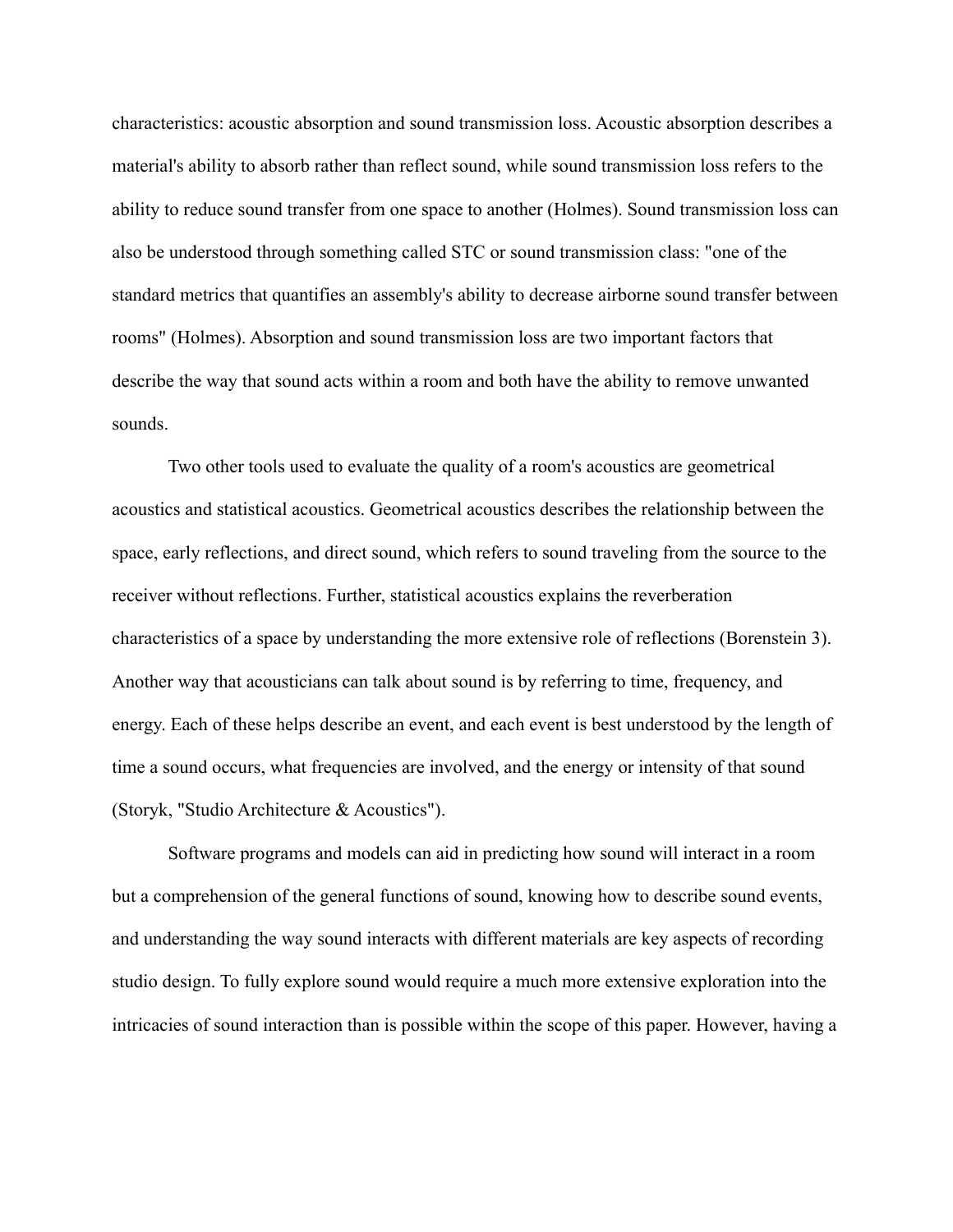fundamental understanding of these tools used to evaluate sound will facilitate an ability to assess and treat rooms in order to achieve exemplary acoustic performance.

### **Introduction to Recording Studio Design**

The architectural design of a studio will largely determine the layout and sound qualities of the space. However, the architectural structure is not the only factor that dictates a studio's sound characteristics. Interior design is critical in creating a functional studio. Treatment, furniture, lighting, and overall layout (gear/equipment) will all facilitate the energy of the studio. Steven Durr, an expert in acoustic design and consulting, observes that the number one most overlooked factor in studio design is the "vibe." Durr believes that, when creating a studio, designers should think about the people that will be working in that space and, as a designer, the goal should be to create a space that is inviting, emotional, and one that people would not want to leave. Creating music is a very emotional process for all of those involved. Artists want a space that will allow them to be confident and express themselves. Likewise, as a recording engineer or producer, having a space that invites creativity and is comfortable to work in is a priority.

The first step in the design process is to establish the wants and needs of the desired studio. This is known as pre-design (Tracy). Other studio designers refer to this as the assessment and requirements stages ("About Us" [*John H. Brandt Acoustic Designs*]) or client expectations ("Our Process"). Having realistic expectations and goals for finances, operations, technical performance, and the targeted market will help keep everyone on the same page throughout the design and build process (Berger). The next step is the design itself; both sketches and floor plans will emerge, and designers can work with studio owners to evaluate and review what is working and what is not. As a studio designer, this is a crucial step in establishing a system of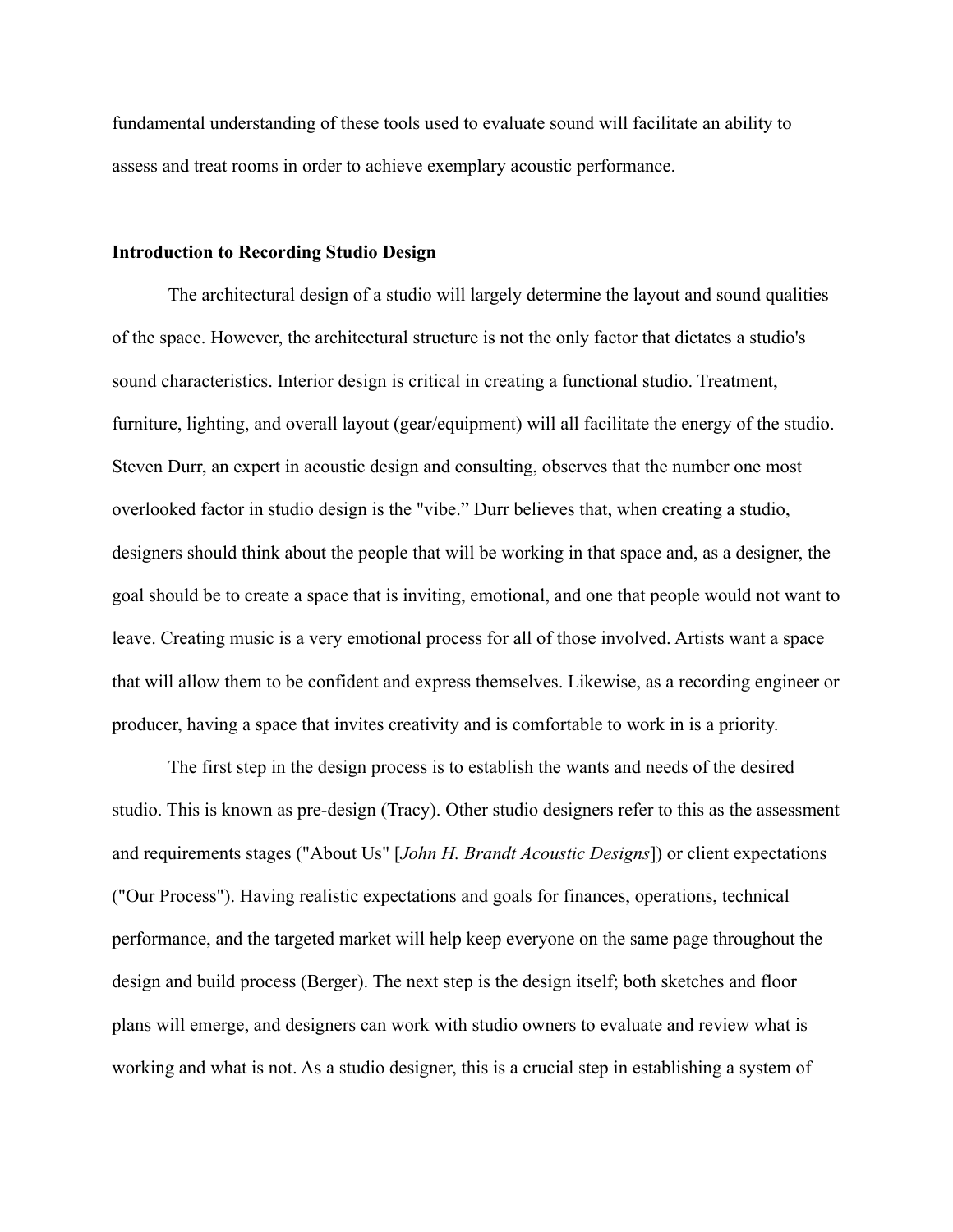trust with a client. A high level of trust will allow clients to feel confident in bringing up new ideas or expressing concerns (Durr and Schlachter).

Subsequently, the procurement stage in establishing a studio is extremely important as it will guide and determine what laws and regulations will affect the design including required permits, inspections, or other prerequisites for construction (Tracy). Not only is this stage important to understand as it pertains to building codes and regulations but also because it plays a significant role in the initial sound design. This topic should be discussed early in the design process to determine whether the studio will be built within a pre-existing structure or from the foundation up. From a financial standpoint and also from an acoustical one, this will determine what architectural elements are needed to address and prevent noise pollution and maximize sound isolation.

Finally, the construction and post-construction stages will occur including (Tracy) construction administration and performance verification with routine site visits, updated drawings, and a final test of all systems to ensure all aspects of the studio are working how they are supposed to ("Our Process"). Reviewing the plans and progress at each stage of the design process will help guarantee the success of the final product and eliminate the need for renovations and remodeling to fix sound quality issues later on, which can be very expensive.

## **Environment/Location**

An important consideration when designing any studio is environmental noise and noise pollution. As previously mentioned, where a client wants a studio built will play an immense role in what kinds of environmental noise will be a factor. While it may be recommended to build a studio in a quiet location, studios have been built in many different places (apartment or office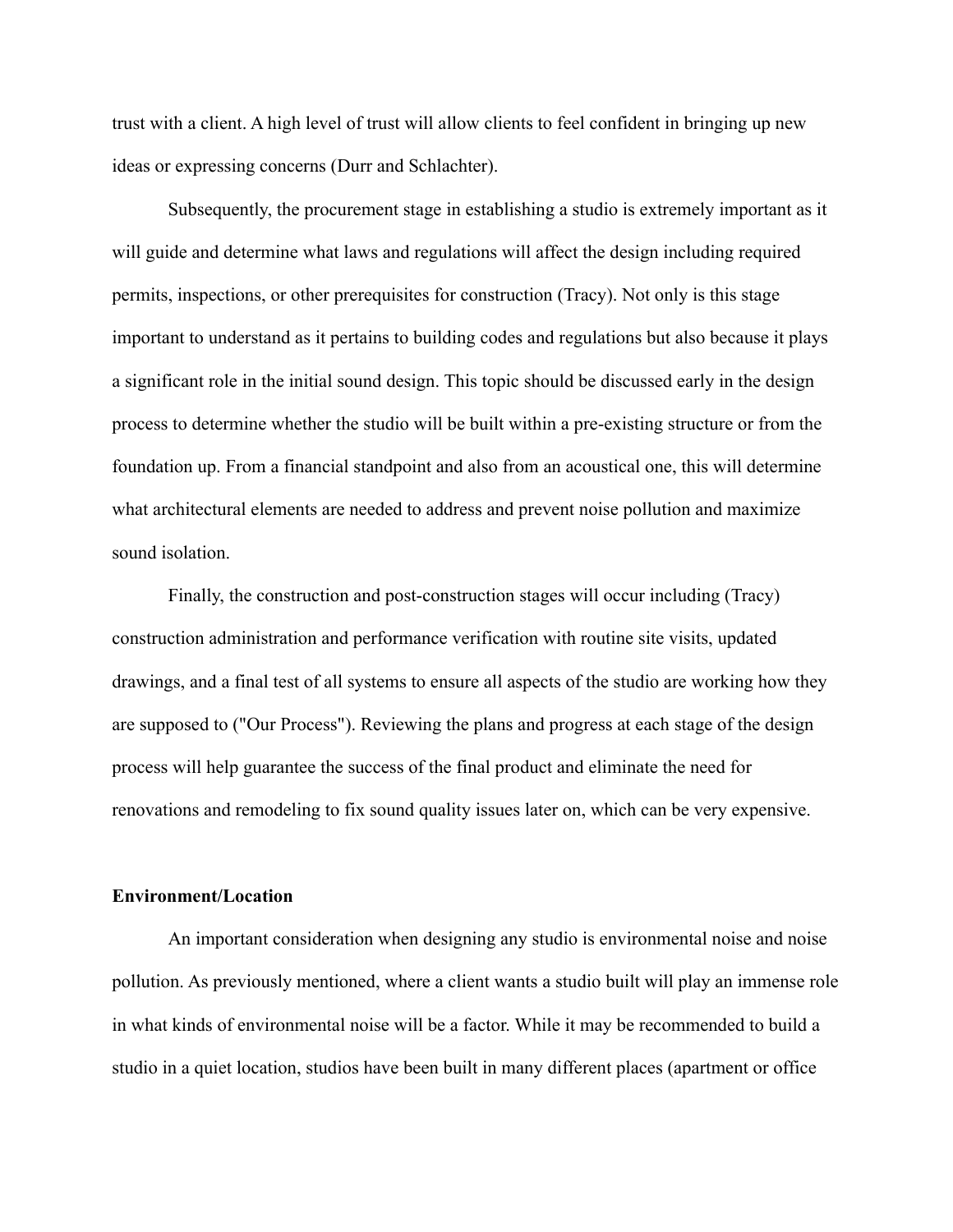buildings, neighborhoods, next to busy city streets, etc). In a perfect world, studio owners and designers would have their pick of location but the reality is that people want studios to be built in all kinds of places. Knowing the kind of noise that will interact with the space will help studio designers and architects build and design accordingly. Environmental noises to consider here are public transportation, nightclubs, restaurants, live sporting events, neighbors, etc. (Holmes). Without taking these noises into consideration design and building shortcomings can happen and will likely lead to overpaying for studio designs that don't fully support a quiet and effective recording environment (Berger).

Constructing a studio within a pre-existing building may require a more precise examination of sound isolation due to the proximity of other unwanted noises. A design technique known as "room within a room construction" may be a useful tool in this case. This technique results in each room being "a closed container with an individually decoupled (or 'floating') floor, and each with individually decoupled walls and ceilings" (Noy). This design allows each room to be constructed to ensure maximum vibration isolation (Letang). Alternatively, building a studio away from large amounts of noise pollution offers more flexibility for material use and construction techniques.

For instance, a studio built within an apartment building with loud neighbors and on a busy street may require room within a room design, thicker wall construction, and added separation between floors and ceilings. Suppose instead that the studio is to be built in a quiet rural neighborhood. In this case, a room within a room design may not be needed. Instead, a thicker outer shell can be constructed and interior walls may be sufficiently built with two layers of drywall over a staggered stud construction to reduce noise transmission (Perry).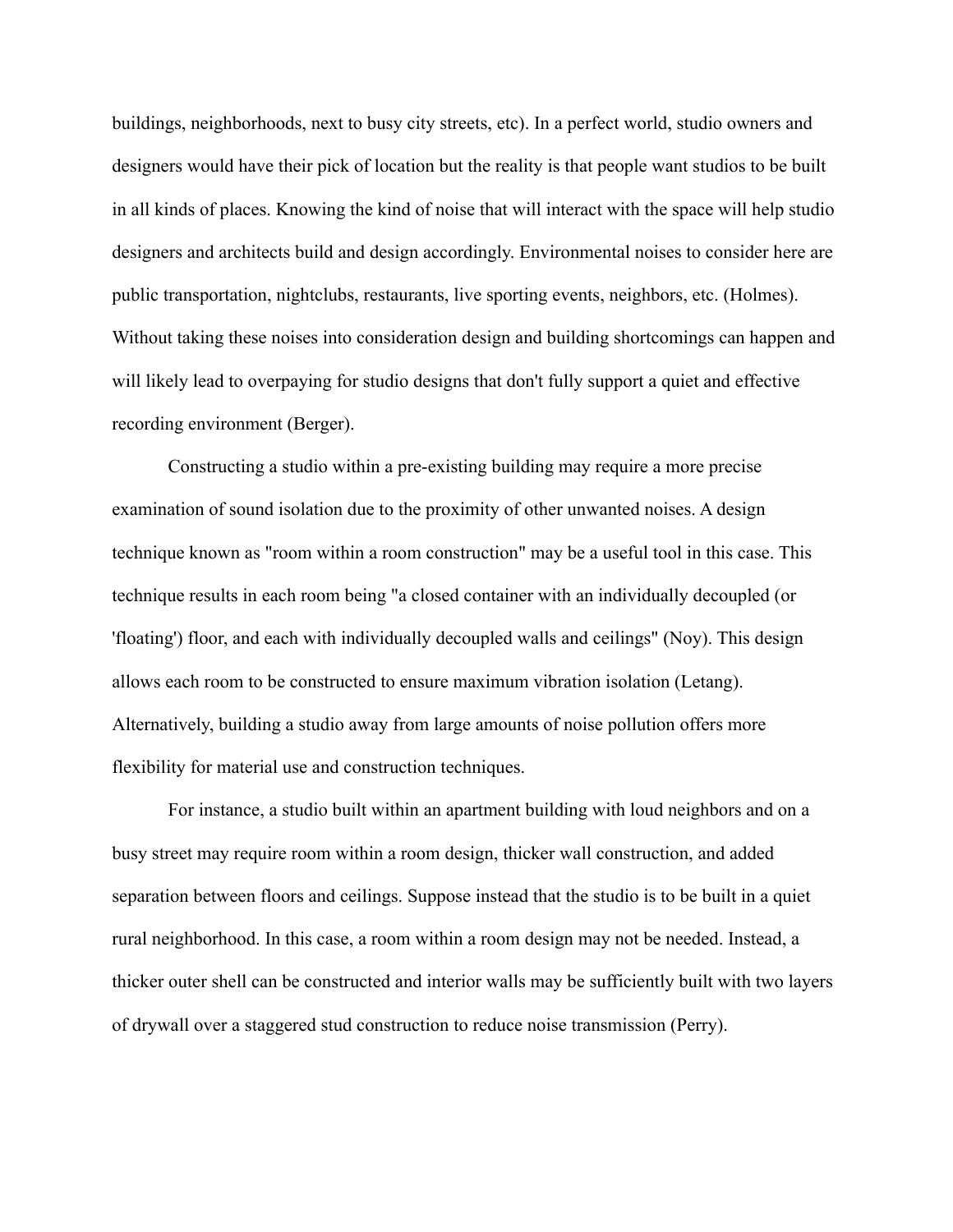This is an area where it is difficult to describe specific design methods due to a substantial amount of variation presented in environmental and noise pollution. Most importantly, each studio location should be evaluated before any in-depth discussions of design take place. It may be the case that the desired location is unusable because of how much noise pollution occurs and the cost and design needed to establish quality sound isolation. Once a location can be established, the next step is to determine how the studio will be manufactured, from the ground up.

## **Foundation/Floors**

In the case that a studio is being built within an established building, the chances are that a foundation has already been set. This leaves the floor design to be determined by what is below, above, or both. Alternatively, beginning with the foundation, concrete will create a strong base. It can be poured as a single base for the entire building or in separate slabs for each room. One design technique that uses concrete is known as a slab-on-grade foundation. This design is made up of concrete that is formed from a mold and set into the ground. Concrete will then get poured directly into the mold eliminating any air gaps between the ground and the concrete ("What Is A Slab-On Grade"). Jimi Hendrix's Electric Lady Studios was built on a slab-on-grade flooring system (Storyk, "Studio Architecture & Acoustics"). This design technique has pros and cons but like any aspect of the studio, design should be catered to the environment and structural expectations. Some of the benefits of the slab-on-grade flooring technique are that it creates a sturdy foundation, is relatively inexpensive, and is less vulnerable to infestations because there are no open spaces between the bottom of the foundation and the ground. However, this lack of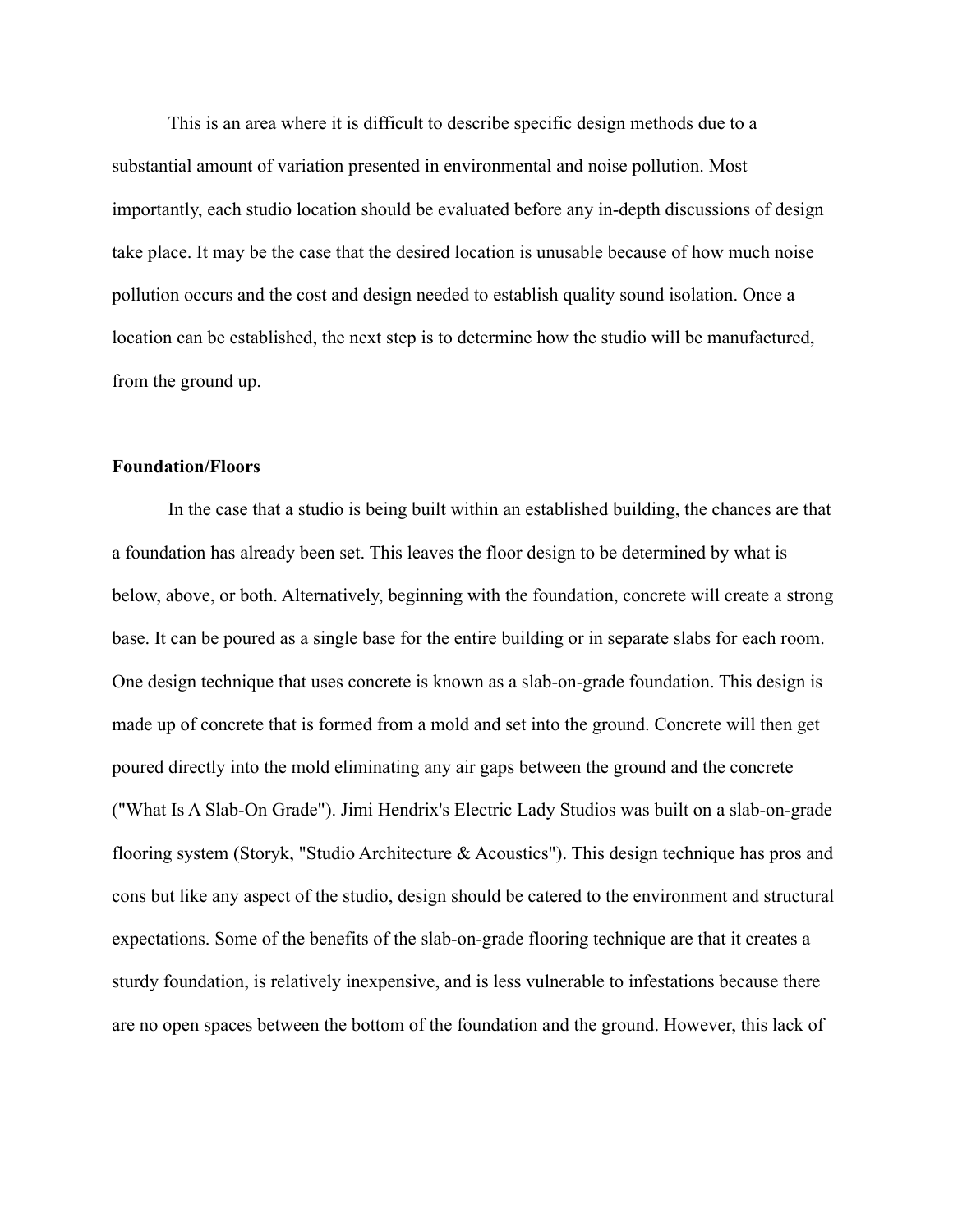space beneath the foundation can eliminate underneath access, increase the potential for flood damage and heat loss, and make it difficult for renovations ("What Is A Slab-On Grade").

A key term that will help support further examination of floor design is decoupling. The fundamental definition of decoupling is "to separate objects" ("Concept of Decoupling"). Sound vibrations will transfer through materials easier than through air, so decoupling them describes a design build that uses "resilient sound clips, resilient channel, or specialty framing like double stud or staggered stud walls." Interrupting the transfer of vibrations by minimizing the number of connection points will maximize the sound transmission loss ("Concept of Decoupling").

To take advantage of this technique, studio designers will create "floating" floors. This means that the floors will be separated from the rest of the studio and thus support more efficient decoupling ("Designing A Vocal Booth"). This is important because the floors of a studio will carry a large number of vibrations if not constructed properly. These vibrations will leak into recordings and produce higher levels of sound transmission. The sound isolation achieved by floating the floors in the studio will be especially effective for low frequencies such as drums and other environment noise (Perry).

For the interior studio floors, designers will often use wood, known for its sturdiness, ease of maintenance, and use in creating multi-purpose rooms. Acoustician John Storyk suggests that the exact wood used is not a significant variable (Storyk, Personal Interview) and instead describes a common approach to floor design as is seen in Jimi Hendrix's studio, where wood flooring is paired with area rugs to provide additional absorptive qualities to the room (Storyk, "Studio Architecture & Acoustics"). Fundamentally, the floor design and construction will facilitate the characteristics of the remaining studio. For this reason, it is crucial that the floor is built and formulated very carefully.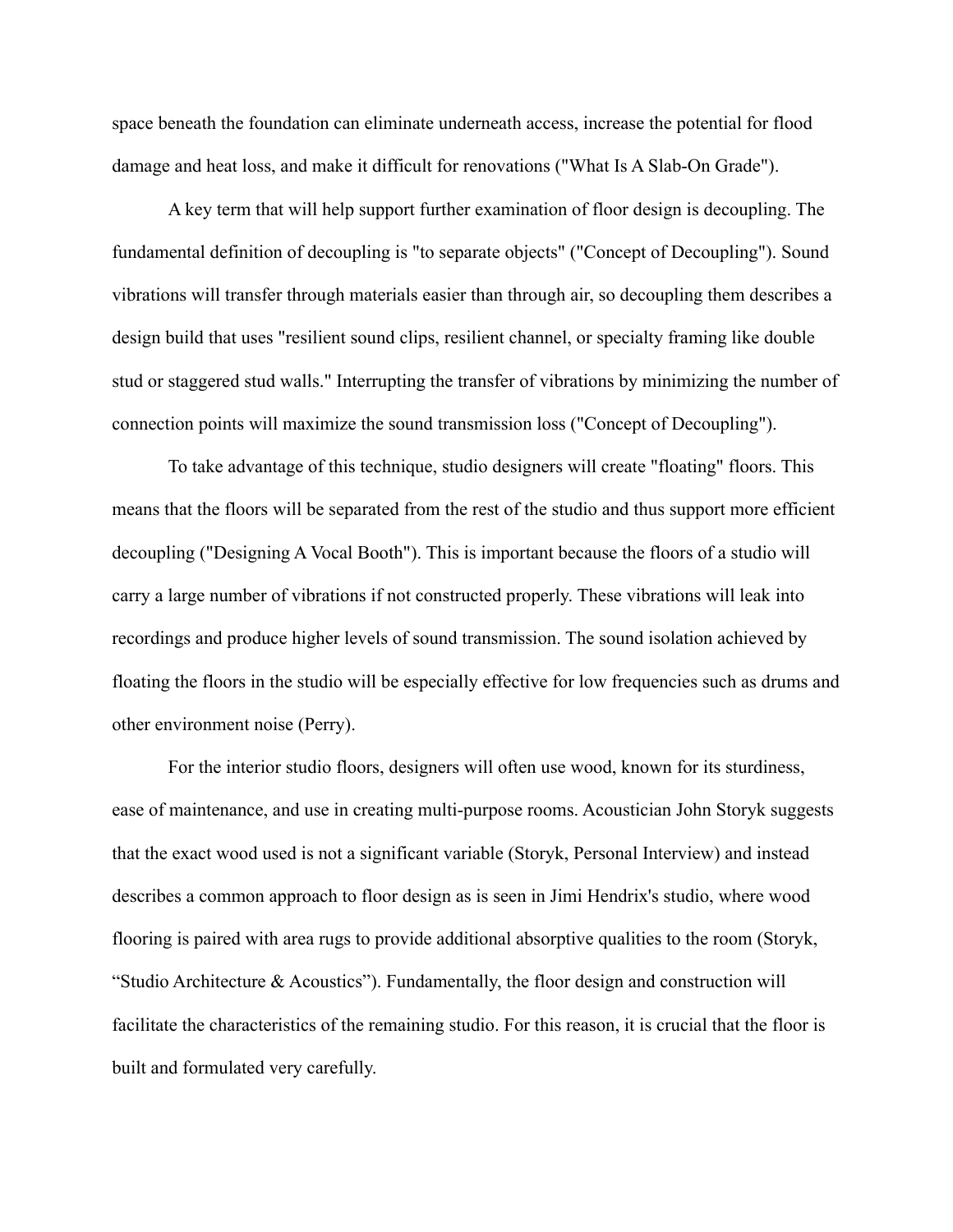## **Ceilings**

Although the dimensions from floor to ceiling can create some of the most undesired acoustic qualities of a room, this is also an area that offers more flexibility within the overall studio design. The largest consideration and discussion surrounding ceiling height will likely fall to establishing a minimum. Here, Perry suggests that the height should not fall under thirteen feet. Klein also states that the ceiling should not angle below twelve feet anywhere. Steve Durr refers to a minimum of ten feet and suggests up to twenty feet. In a preexisting space, this can become more difficult as the ceiling height will likely be predetermined. In 2019, the standard ceiling height for homes was listed as nine feet (Lefton and Vila). However, recording studios are built with different objectives from everyday homes, and, given the option, studio designers will rarely place a ceiling at this height and in the standard fashion, parallel to the floor. As this is usually the smallest dimension and is often left untreated, it can create large low-frequency issues (Foley, "What Is An Ideal Control Room?").

In recording studios, there are several features that can change the way studio designers determine ceiling height. It is important to note here that design concepts should be worked through in conjunction with all other aspects of the space. For example, the height of the ceiling will dictate the dimensions of width and length for the rest of the room (Durr and Schlachter). Within control rooms, the ceiling height may also be determined by the use of a type of acoustic treatment called a "cloud." This treatment option will often extend several inches from the ceiling so studio designers may build higher ceilings to accommodate this extra needed space.

How the ceiling is mounted is important, especially for decoupling. A popular technique for mounting the ceiling is to use springs, therefore separating the ceiling from the rest of the studio. This will help with vibrations and sound transmission (Storyk, "Studio Architecture &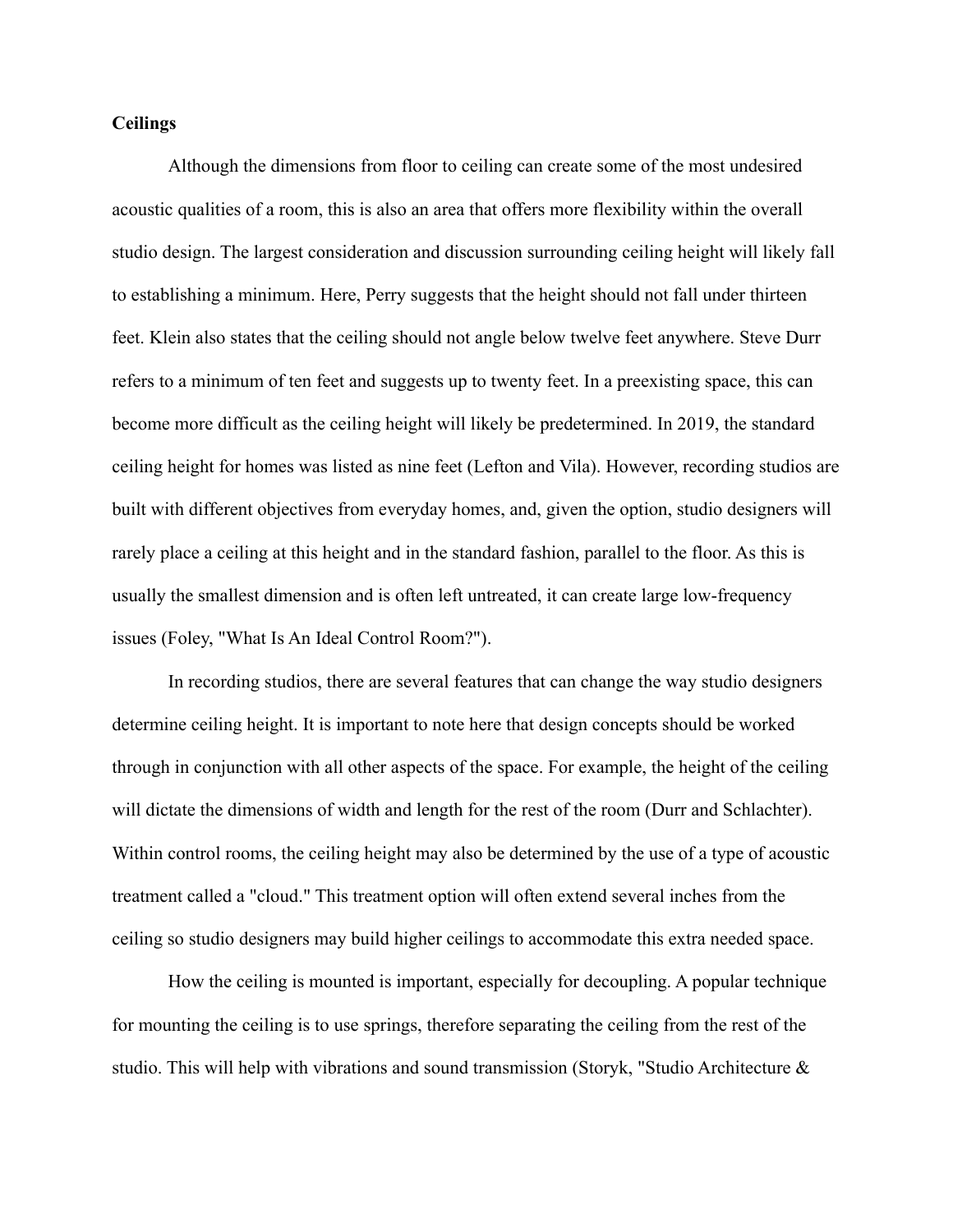Acoustics"). Additionally, the materials used and what is behind them will affect a room's acoustical performance. The incorporation of an air gap behind an acoustic ceiling can support better low frequency performance (Souza).

In the construction and build of Jimi Hendrix's Electric Lady Studios, a three-layer design used a layer of plywood in the middle of two layers of sheetrock. Studio designer John Storyk described the added benefit of a second material being used in the middle layer (in this case plywood). He states that it changes the coincidence dip (Storyk, "Studio Architecture  $\&$ Acoustics"). The coincidence dip refers to an acoustical event in which "the wavelength of the sound in air is the same as the bending waves in the partition" ("Glossary"). Introducing a new layer of material, as in Electric Lady Studios, offers the opportunity to interrupt the sound waves and reduce their impact as they intersect with a barrier.

To reiterate, the most significant consideration in any room is parallel surfaces. Acoustic treatment options can help balance out the unwanted effects of these parallel surfaces but another technique that is commonly used to counteract parallel surfaces is to adjust the angles of the ceiling. Angling the ceiling will help redirect first-order reflections to the back of the room (Storyk, "Studio Architecture & Acoustics"). Perry also suggests a splayed ceiling concept that allows studio designers to avoid unwanted parallel surfaces. Disrupting the unwanted effects of parallel surfaces by changing the angles of the ceiling is an effective tool also applicable and effective in wall construction.

#### **Walls**

One of the most important measurements in a studio space is that between walls. Parallel walls, in particular, are a common discussion point for studio design. This is because parallel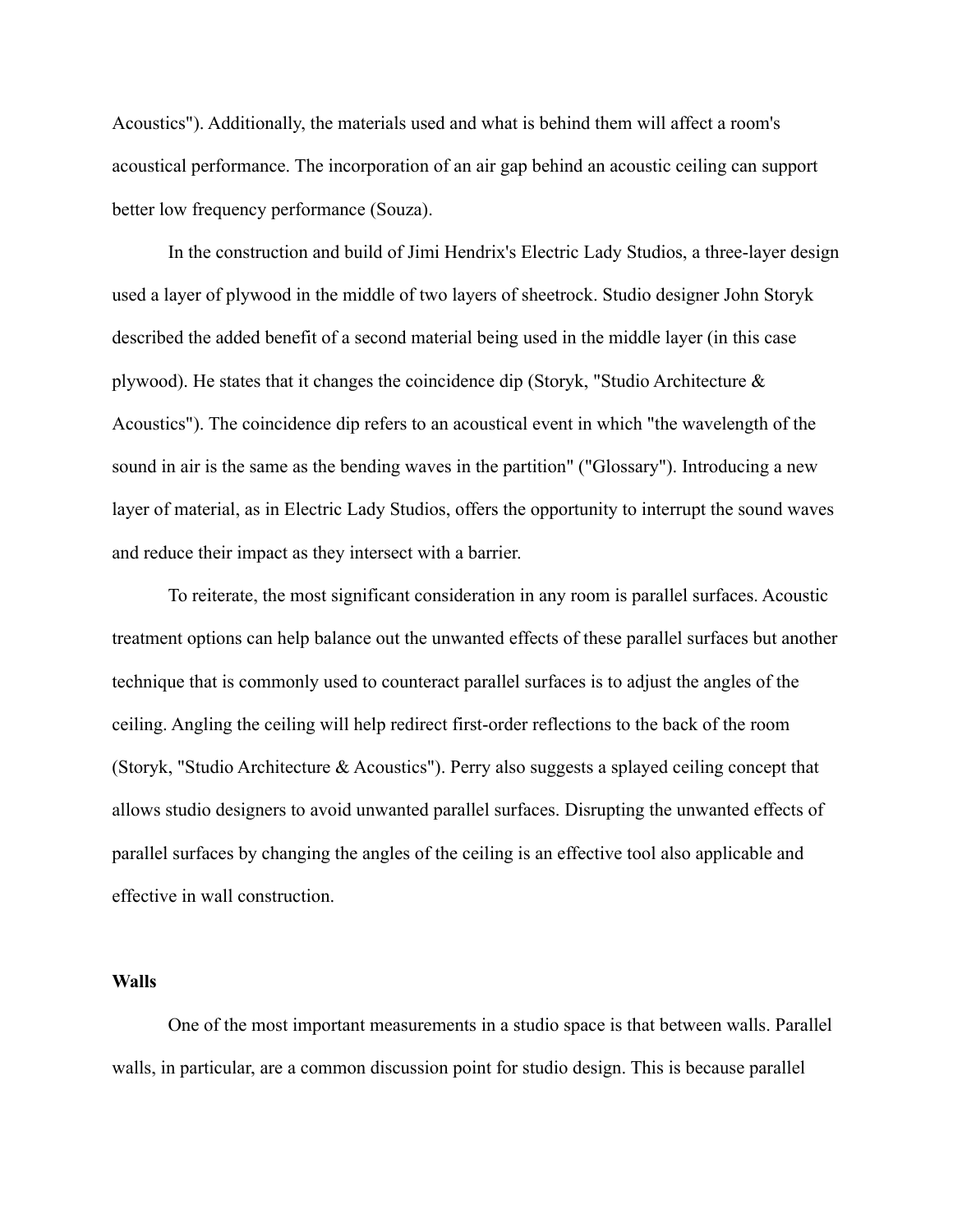walls create standing waves and undesirable reflections. Standing waves are the natural frequencies (also called modes) that tend to be reinforced based on their position within a room. Storyk suggests that there is nothing wrong with standing waves: "if there are no standing waves in your room, it simply means you're not in a room or you're in a completely dead room, or you're outdoors. If you're in a natural-sounding room, you have to have standing waves" (Storyk, "Architectural Acoustics and Audio Systems Design: Understanding Room Modes"). Even so, standing waves are an important aspect of studio acoustics to consider.

By eliminating parallel walls and acoustically treating a room, the build-up of the associated frequencies can be reduced. Irregular angles can be used to avoid strange resonances (Demming). The term "strange" refers to unwanted and undesired frequency resonances. Studio designers may choose to build a room that is more of a trapezoid shape by angling side walls outwards towards the back of the room. This is especially common in control room designs as the goal is to maintain symmetry and send direct reflections away from the listening position. Acoustician Vangelis Koufoudakis stated, "In the world of acoustics, we love irregular shapes because they stop sound focusing or other unwanted acoustic artifacts" (qtd. in Demming).

Often the interior and exterior walls will look different. For the interior walls, changing the angles will help with standing waves by reinforcing diffusion (Durr and Schlachter). The characteristics of first-order reflections will also be determined by the design of the interior walls (Ermann). For example, first-order reflections in wide rectangular rooms will come back later in time and therefore have less of an effect on the listening position. Another option is to use a curved back wall and additional acoustic treatment (Storyk, "Studio Architecture & Acoustics"). On the exterior, the same kind of angled walls might not suit the polished look that studio owners want (Durr and Schlachter). In this case, a similar idea to the room-within-a-room design is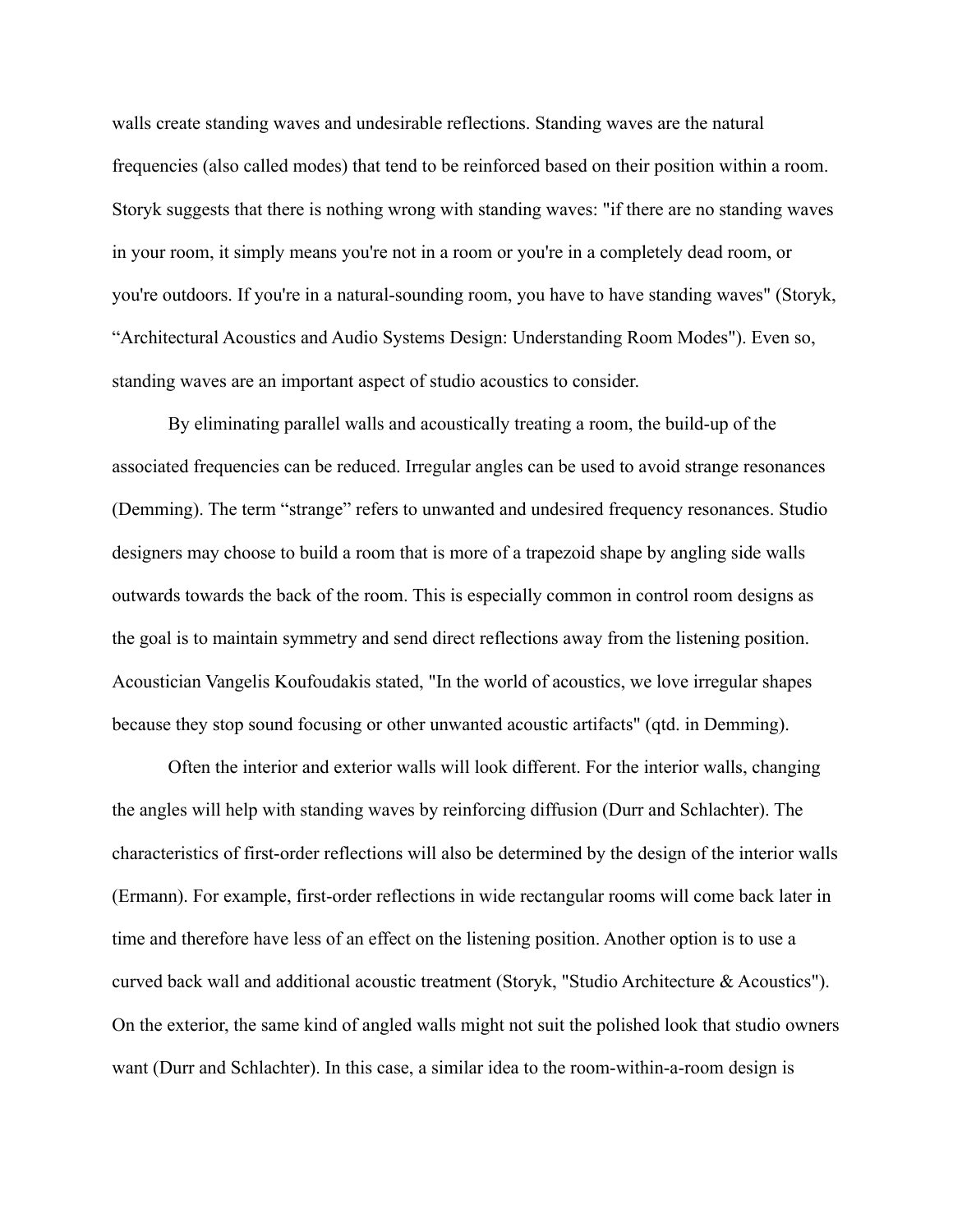achieved. In a room-within-a-room design, the goal is to maximize sound isolation, however, in this case, the design is meant predominantly for visual appeal.

The materials used for walls will also play a large role in the sound transmission loss, vibrations, and isolation. Exterior walls may be constructed with thicker materials such as concrete that supports good sound transmission loss (Holmes). Interior walls can be constructed with any kind of material but will often be framed with gypsum board (also known as drywall). Within the wall, a common design is the double stud partition. While a single stud partition can be used, the double stud design allows for an air gap to be created between the two sides of the wall. This has the benefit of improving the overall sound transmission class rating and enhancing low-frequency performance. Sound transmission class, also referred to as an STC rating is "one of the standard metrics that quantifies an assembly's ability to decrease airborne sound transfer between rooms" (Holmes). A mass-airspace-mass arrangement offers the best use of materials and space (Souza).

This is another area in studio design that will benefit from some clarification. When assembling the walls within a studio, a common misunderstanding can occur. This is the idea that adding additional layers of material to the walls will increase the sound isolation. Richard Schrag, project manager for Russ Berger Design Group, suggests otherwise. On a double stud partition, a single layer of drywall with cavity insulation will result in an STC rating of 56. By adding two additional layers of drywall to the inner face of one stud, the STC rating drops to 53. By adding two more layers on the inner face of the other stud, the STC rating will continue to drop to 48. This is due to the relationship between the mass of the surface's material and the thickness of the air gap between them. Adding more layers of material to the inside faces of the studs divides the air gap into smaller sections. This affects the sound transmission loss,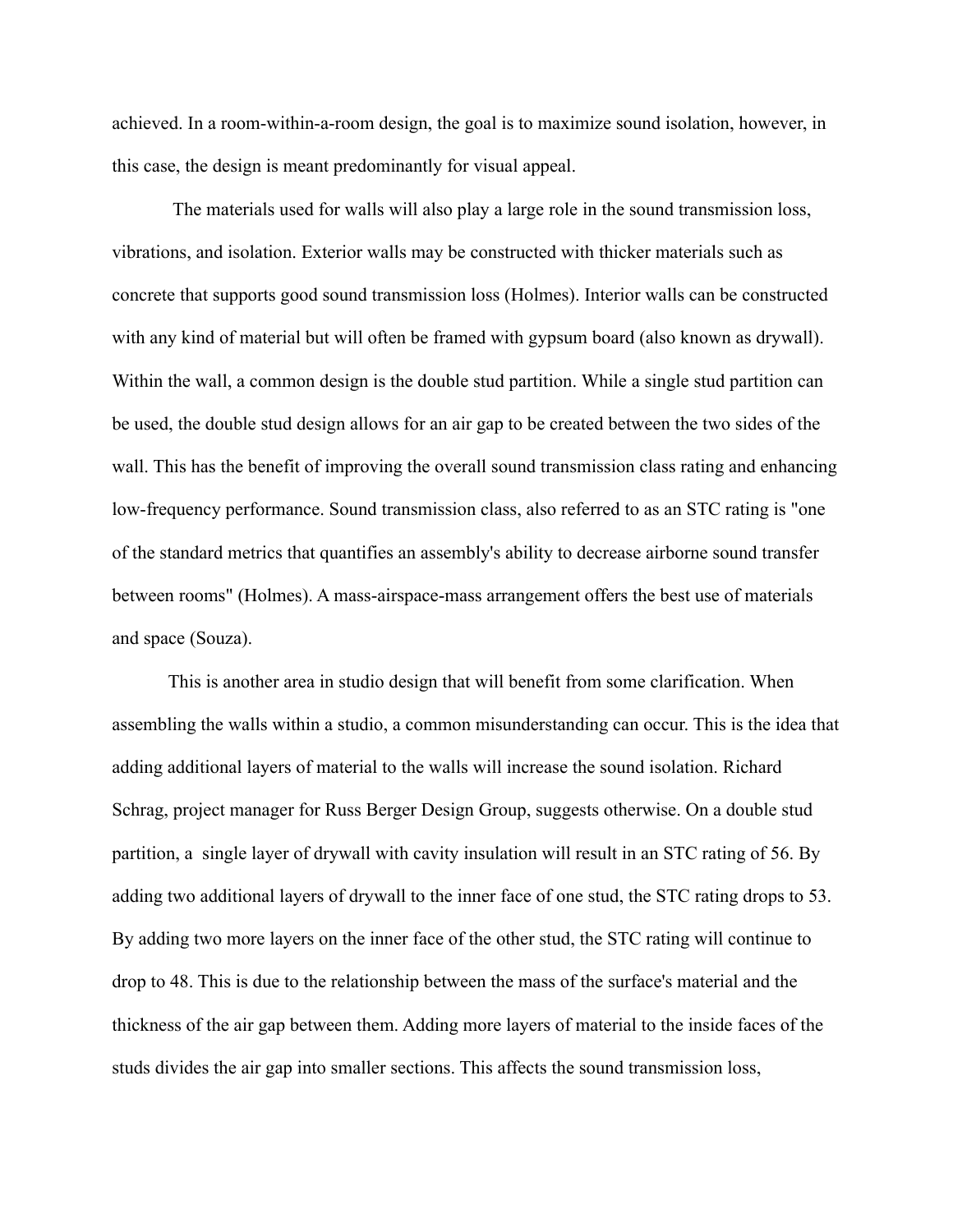specifically relating to low frequencies, which are largely responsible for determining the STC rating (Schrag).

Since each room within a studio will likely be constructed from different materials and parts, "how the materials are put together is often more important than what materials are selected" (Schrag). This means that flanking is another potential issue and one that must be properly addressed. Flanking, or flanking transmission, is "a term used by acoustical engineers wherein the sound passes around, over the top or under the primary partition separating two spaces" ("Flanking Transmission"). There are several design practices that can result in flanking: partitions that extend above the ceiling, points where the floor meets the wall (wood construction), back-to-back openings on either side of a wall, or barriers (outlets, cabinets, etc.), unsealed openings through walls and floors (ducts, pipes, conduits), connecting ducts from one room to another (especially with short and or straight runs), and doors and windows. Use of non-hardening caulk and packing (or firestop putty for larger holes), conducting preliminary tests for effectiveness (visual and auditory), and locating electrical outlets, phone jacks, cable wall jacks, and recessed cabinets on one side of a wall so they do not occupy the same inter-stud cavity as similar penetrations on the other side are ways to reduce the effects of flanking. Similarly, using plastic vapor-barrier electrical outlet boxes, designing for building control joints where needed (these minimize cracking of walls and offers vibration isolation), and resiliently (non rigidly) connecting room surfaces to the structure (this helps break the "weak link" sound path) will all help reduce the impact of flanking (Ermann). Due to the expansiveness of studio design possibilities, often it is only a matter of finding the right solution to any given problem.

The doors and windows of a recording studio are the final aspect of wall construction that should be carefully considered. As these create openings and gaps in the structural design of a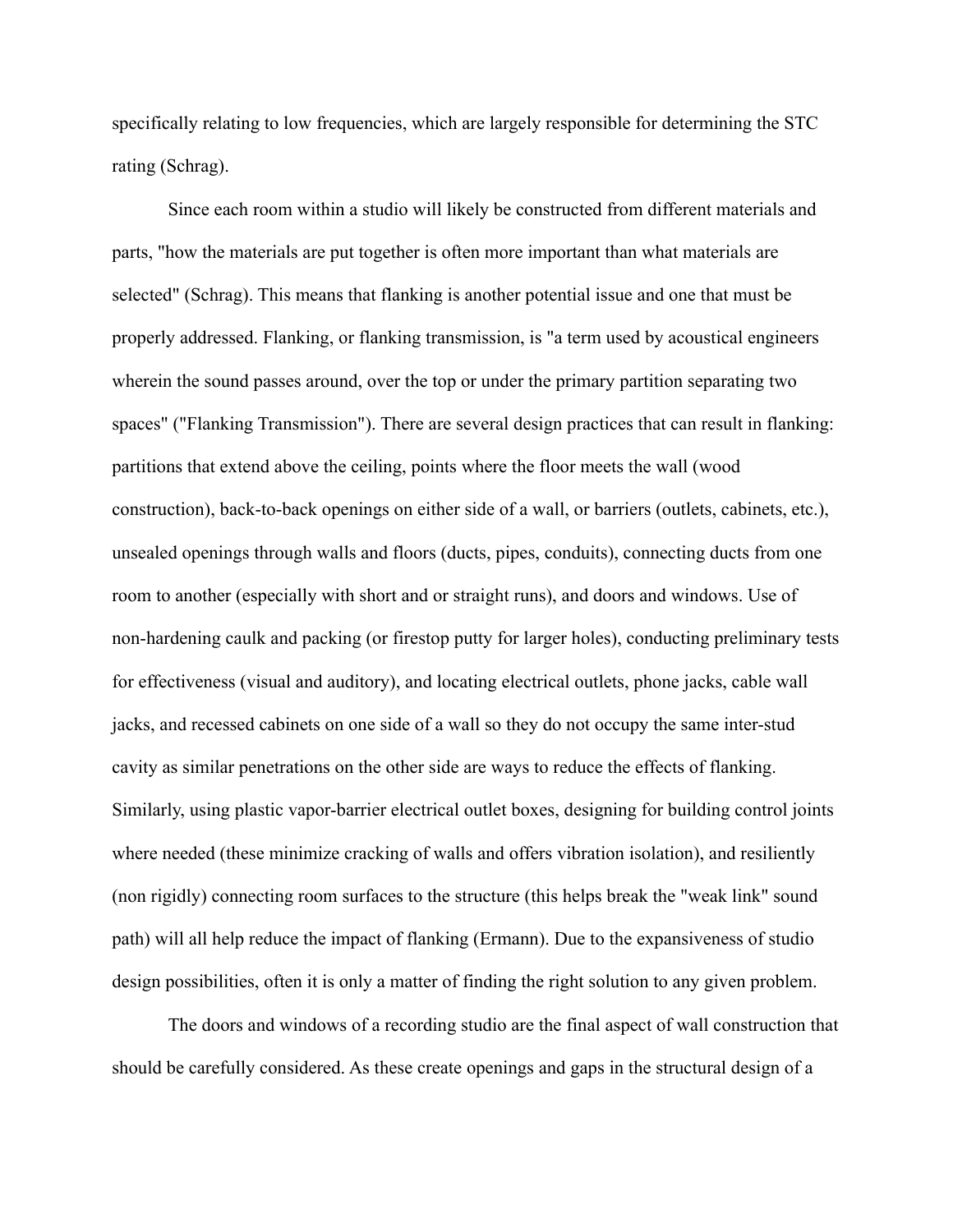studio, they are important to get right and can be quite expensive to remedy if not built and constructed correctly. Most likely, studio designers will partner with a team that specializes in acoustic and soundproof doors and windows. These teams will have the knowledge of door and window design as well as materials to be able to build them into the studio design.

Sound-rated doors are the first step in the selection process. These are doors where all aspects of the door are manufactured as an integral unit (Shrag). When it comes to studio doors there are several things to keep in mind. The first is the material used for the doors themselves, often wood, steel, fiberglass, or glass. Steel and fiberglass doors have the benefit of being constructed from a combination of materials that also acts to maximize sound isolation.

Generally, the denser the material, the better job of blocking and reducing noise transmission it will do. A door's core material is another consideration. Commonly this will be most effective as a high-density, polyurethane foam core. Other considerations are installation, placement, seal, use of glass, and STC rating ("Choosing the Best Soundproof Door"). "[K]eeping the door opening separated from the noise sources will help obtain appropriate sound isolation" (Schrag). For example, placing a door at the exact point of a first reflection is not the best choice given that the sound waves will be at their strongest and more likely to produce flanking.

Glass is another material that can be and is often used but should be carefully considered. This is not to say that it is impossible to include glass in a well-designed studio; on the contrary, many studios are adapting to an increase in glass presence, from doors to large windows. Establishing a partnership with a manufacturer and expert in acoustic glass will be an excellent resource for studio designers wanting to incorporate large amounts of glass into their studio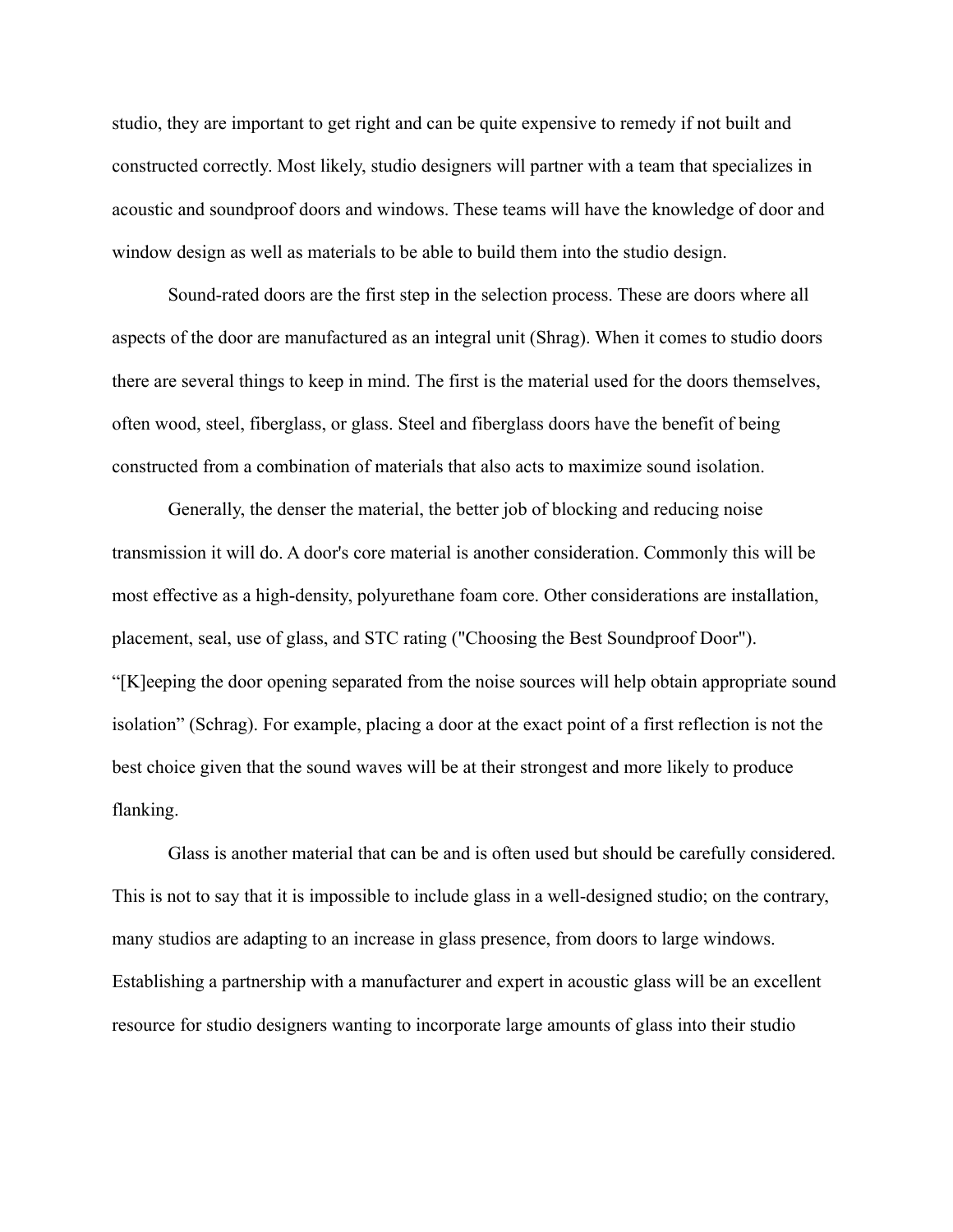design. As windows will be the largest concentration of glass within a studio, these are also important to design carefully.

Once again, the window design in a recording studio may be best suited for a specialist in acoustics and glass. However, a good studio designer will have the knowledge and frame of reference to understand what to look for and how to apply window design techniques. The first of these is window shape. Square windows should be avoided (Gilby). The next key aspect of the window is the frame because it will dictate the seal of the window panels to the surrounding walls. This is where flanking can occur if the seals are not treated properly (a very expensive problem to have after the studio has been completed). If the frame is made from wood, it is best for the window to be "hardwood," meaning that it has already been dried to match the studio environment. This is critical for reducing warping, which can lead to malfunctions in the window integrity (Gilby). Wood is not the only viable material for framing a window, yet it is a common one. The design of the windows should also include a strong seal. This begins with the use of rubber, set into the frame, so as to eliminate vibrations from transferring off the glass (Durr and Schlachter). Paul White suggests a material known as neoprene gasket, a common tool for door and window sealing.

It is rare to see a single pane of glass used for a studio window. Instead, windows will use two or three sheets of glass. The difference between using two and three sheets is based on the level of attenuation, or how much the sound will be decreased. Supposing two sheets of glass with two hundred millimeters of air between each, designers can expect a forty decibel level of attenuation. By adding a third sheet of glass, also with two hundred millimeters of air between each, the attenuation level is expected to increase to its maximum amount at fifty-five decibels (Gilby). This research suggests that there is no situation in which multiple sheets of glass should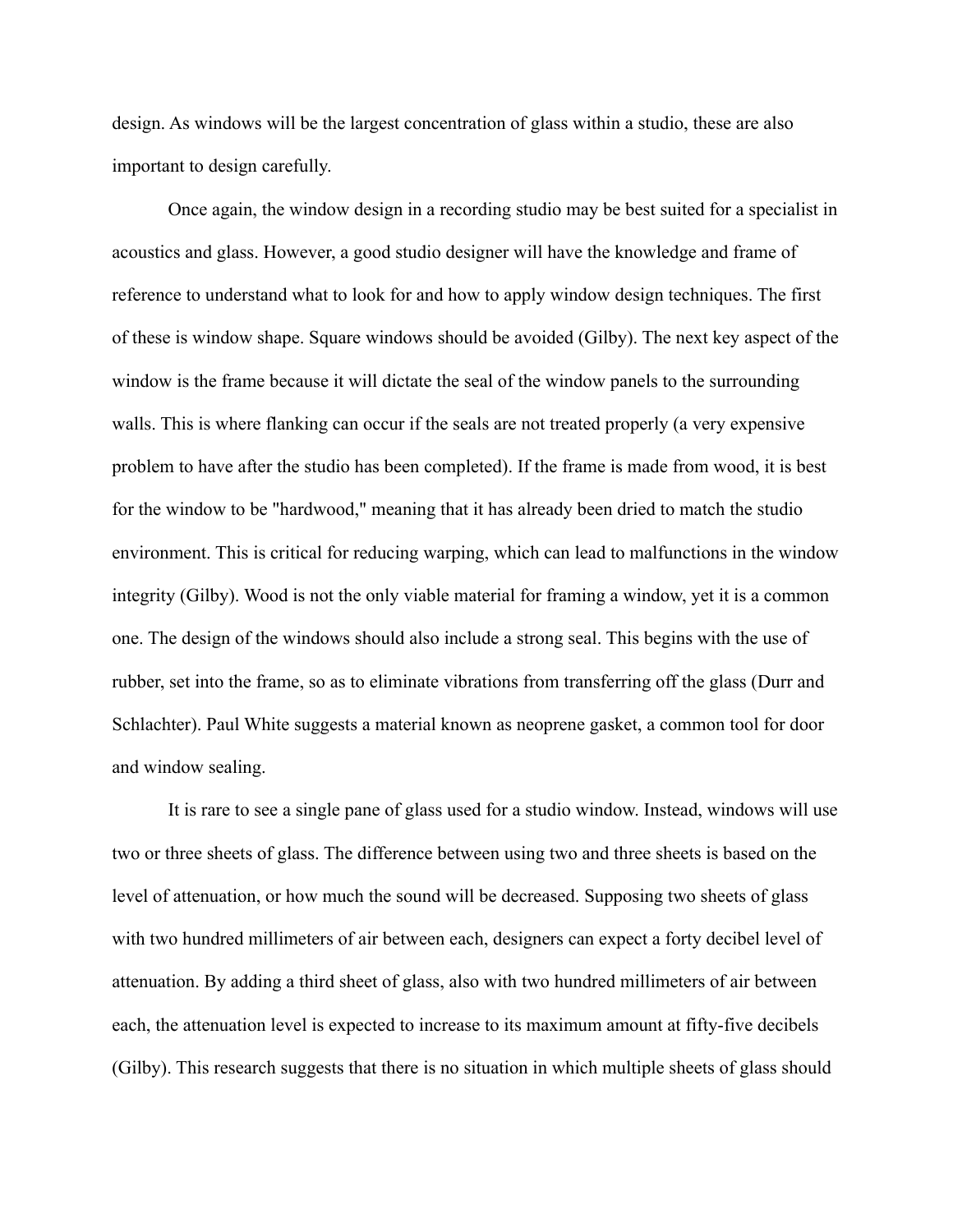be the same thickness. This will cause one to resonate at the same frequency as the other(s) (Storyk, Personal Interview).

The last key point for window design is the angles of the glass, which will play a significant role in the window's functionality. Like with walls and floor-to-ceiling dimensions, window panes mounted parallel to each other will risk problems with standing waves. A simple solution here is to adjust the angle of the glass. Schlachter and Durr suggest that a three-degree angle on one side and a five-degree angle on the other is sufficient enough to eliminate standing wave problems. The V shape this creates (wider at the top, closer at the bottom) will reduce the number of resonant frequencies that can pass through the window (Durr and Schlachter). That would be the case with two sheets of glass. In a window of three sheets of glass, the middle pane should be angled to span the distance between both rooms' respective walls (Gilby). Storyk also points out that while angling the glass outwards is common, another way to think of this is the direction that the designers want reflections to go. This will relate to first-order reflections making it an important decision. Angling the glass can also affect light reflections. In a control room, this is especially important because studio owners don't want to be trying to look through a window that is reflecting all the light of their room back into their eyes.

As recording studios evolve, the use of glass has also evolved. There has always been some level of glass in studios because of the visual connection supported between recording rooms and control rooms. Still, some people remained wary of windows, which may be due to their inferior sound isolation characteristics (Gilby). Storyk and Durr both emphasize the larger role that glass plays in studios today. Many studio owners want to take advantage of views and natural lighting.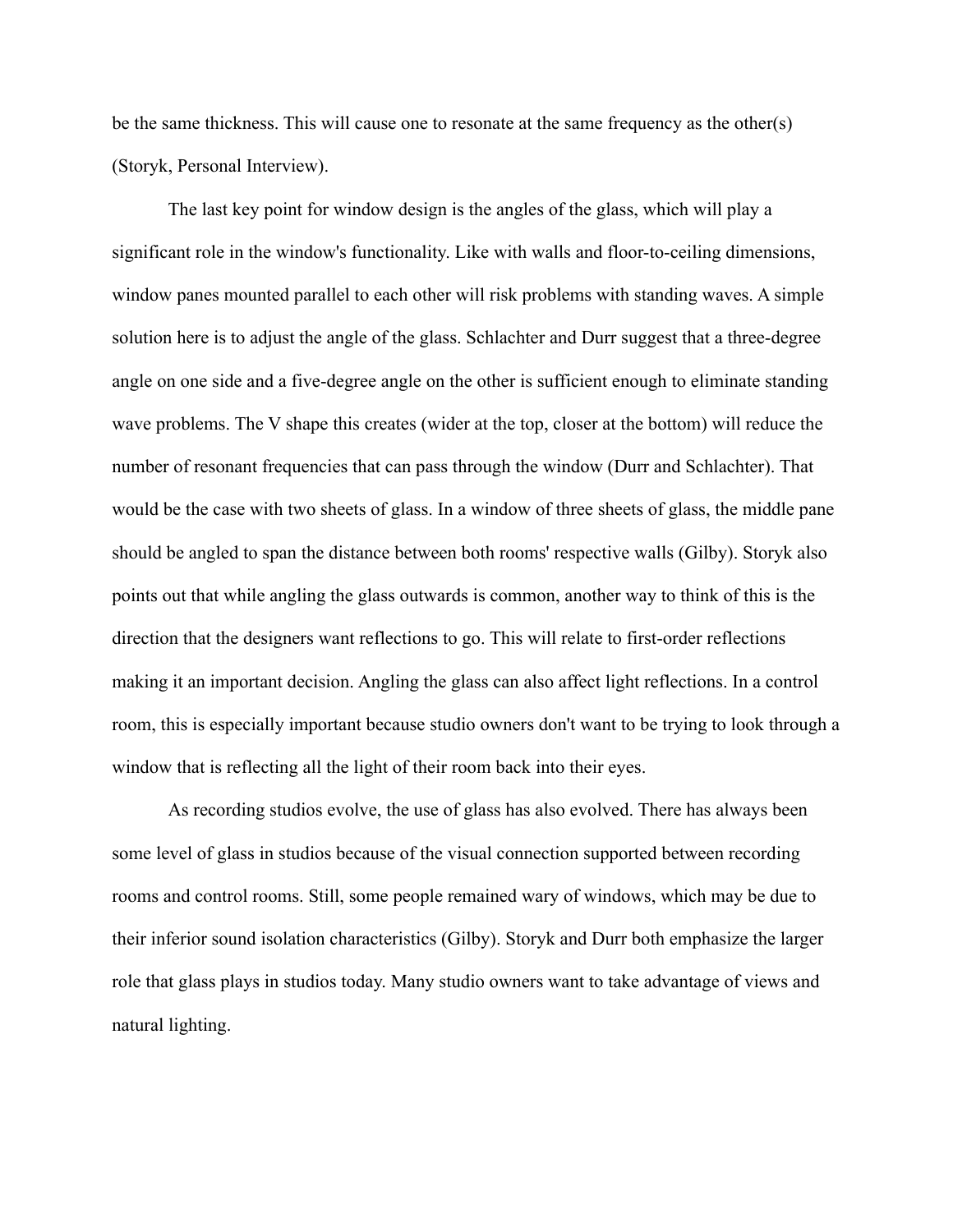The chief considerations of wall design and construction are the materials, preventing parallel surfaces, interior design details that will affect a studio's acoustic sound quality, and the material, placement, and design of doors and windows. Any place that will create holes in the structure needs to be correspondingly remedied. This includes lighting, HVAC, electrical (outlets), equipment/gear, doors, and windows (and their frames). While the framework of the studio should be designed to support minimal sound transmission, there are areas like these that will require more in-depth assembly to maintain sound isolation. Left untreated these unwanted noises will have a major impact on the effectiveness and efficiency of your studio.

# **Heating, Ventilation, and Air Conditioning (HVAC)**

Studio designers and engineers Steve Durr and Matt Schlachter suggest that every studio design should begin with the air conditioning. This is because air conditioning, one of the three categories described as HVAC (heating, ventilation, and air conditioning), can have a large impact on the sound quality of a studio if not designed and built thoughtfully. Three key points of consideration in building and installing an HVAC system in a recording studio are the desired air temperatures within each room, the noise that the HVAC system will create, and the effects of air movement on sound waves.

Due to the natural design of many studios, the air temperature will likely remain the same and not need to be changed dramatically over time. If the temperature does fluctuate, the change will likely only be a few degrees per hour (Durr and Schlachter). Durr says that often manufacturers will look at a studio and design a system that is far more complex than it needs to be because they misunderstand what is needed within a recording studio. The noise that the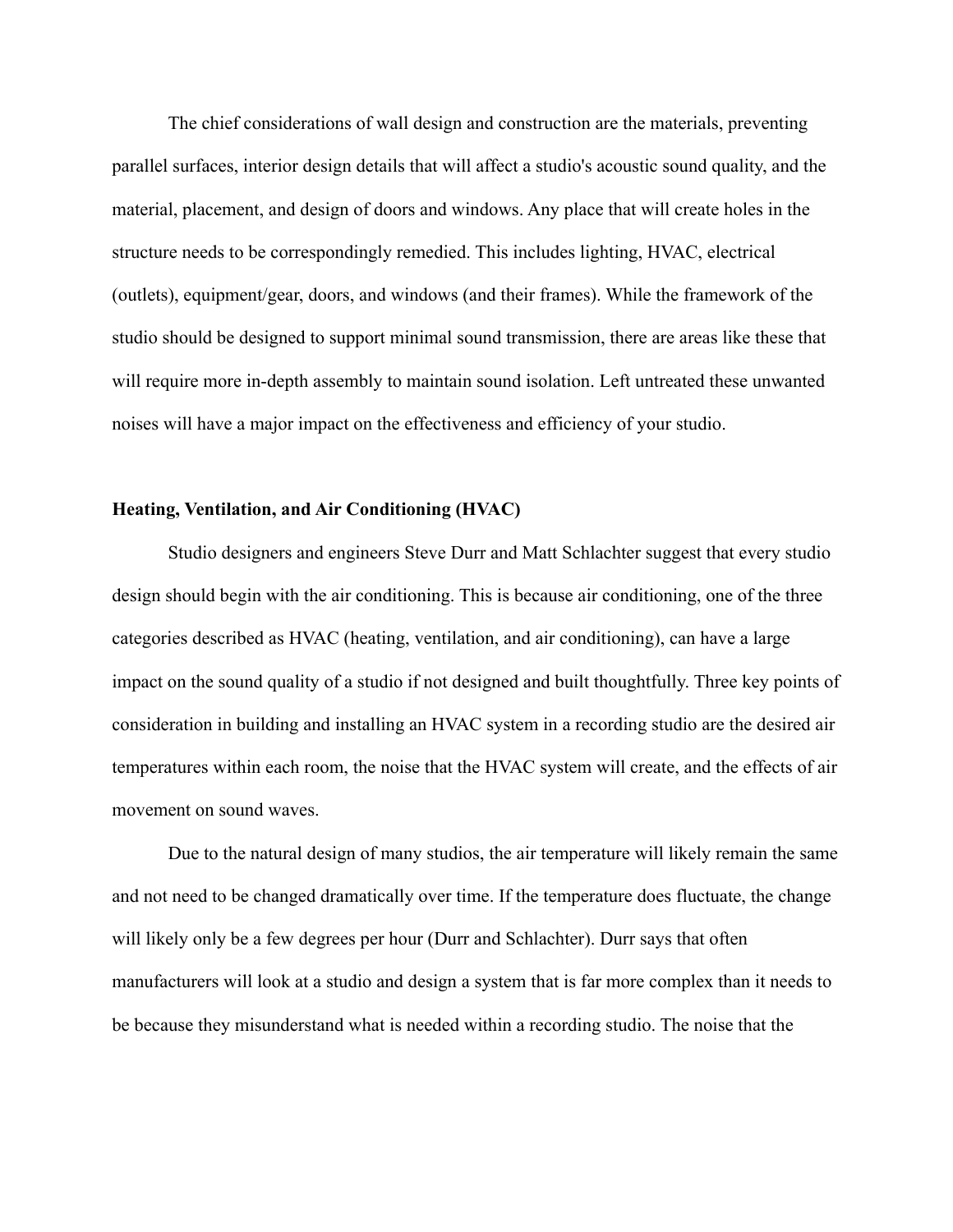HVAC system makes is another factor that can be mitigated by reducing the overall system size and only applying the necessary pieces of the system's design.

There are several techniques that can be used to reduce the unwanted noise produced by any HVAC system. Mounting the system on springs is the first step because "[s]prings are the only thing that isolates low-frequency energy" (Durr). The amount of air that travels through the system can also be a factor. By reducing the overall size, even by half, Durr suggests that part of this noise will be reduced. The last key point here is the grills. As the air passes through them they can begin to cause rattling or whistling sounds. Many of the grills sold by HVAC contractors will have an NC number attached to them. This is the noise criteria number and paired with the amount of air traveling through the vents will describe the amount of noise generated by each grill. Importantly, because air is traveling through both parts of the system, the air conditioner and the grills should be designed together to maximize their sound performance (Durr). Durr also suggests that sometimes the best countermeasure is to simply take the grills off.

Lastly, the path of air traveling through a studio will have an additional effect on the sound waves traveling from source to receiver. As Durr explains, "the convection of that air, like how the air is introduced into that room is very critical." Air temperature can drastically change the movements of sound waves. Another way to think about this is similar to heat waves that affect our perceived visual image. These temperature gradients create perceived shifts in the acoustical stereo image. HVAC systems that are poorly placed can have these effects (Schrag). One tactic for preventing these effects is to build the supplies into the ceiling, above an acoustic cloud treatment. This will allow the cold air to fall out and around the listening space where returns in the floor can begin cycling the air out of the room (Durr and Schlachter).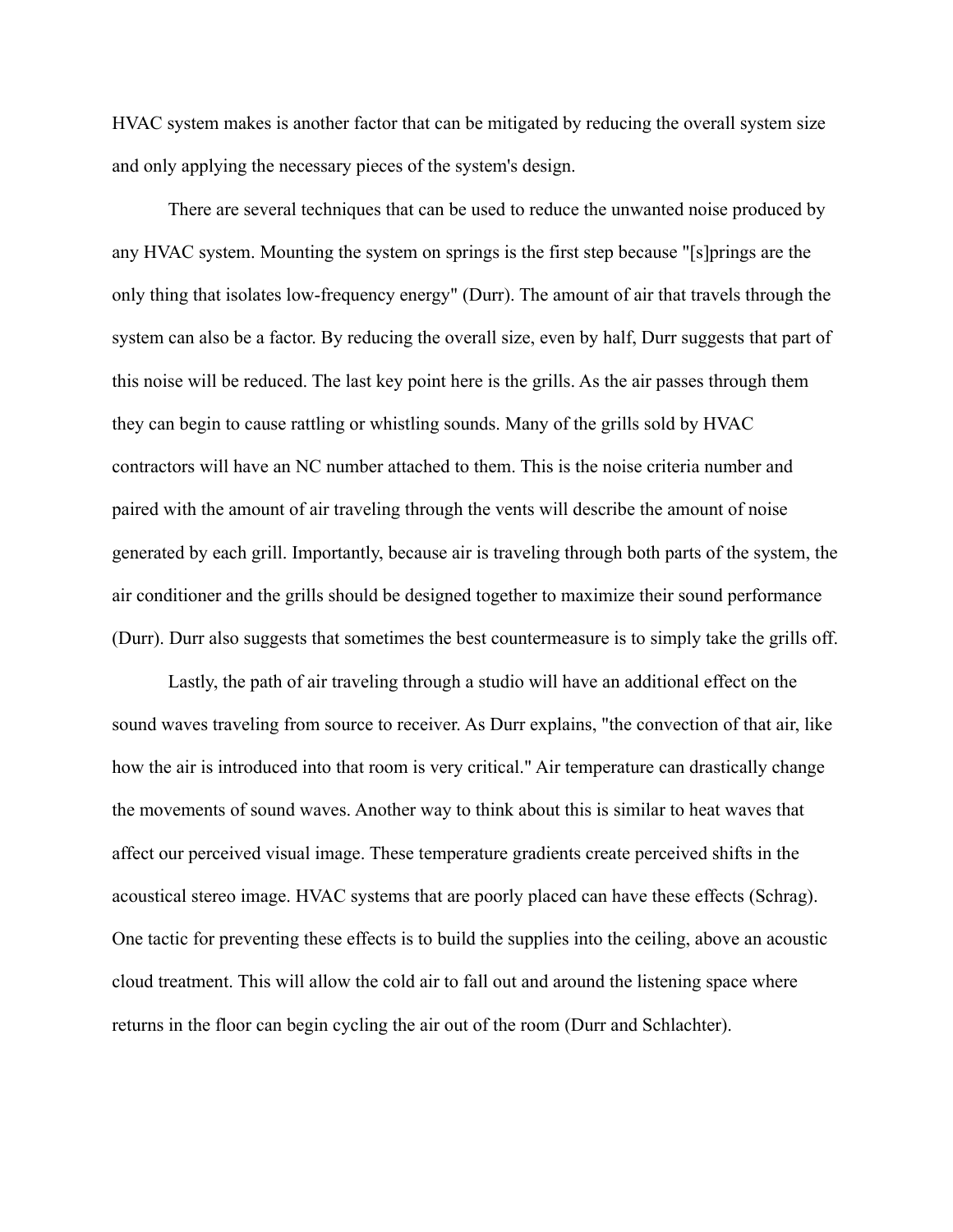The heating and cooling of a studio may not seem like it would take precedence over other aspects of the architectural design and surely all of the aspects discussed here should be integrated as a whole, but, like the others, it can dictate a lot about the final sound quality of the studio space. Largely this is due to the fact that having an HVAC system requires there to be holes in the architectural design. These can be treated and built into the larger studio design smoothly, however, awareness of the recommended design plans will allow studio designers to maximize the space, money, and efficiency of their studio through the heating, ventilation, and air conditioning system.

# **Acoustic Treatment**

Within any recording or listening environment, the goal is to maximize isolation while minimizing noise pollution and sound transmission. These fundamental acoustic characteristics of a room are determined fundamentally by a studio's architectural design. Once the superstructure and enclosure are completed, studio designers will be faced with a new set of sound characteristics (Tracy). The rudimentary factor in recording studio design is the clarity and quality of the sound produced and received. Within a control room, live room, or isolation booth there are tools that will help studio designers achieve optimal performance through the treatment of first-order reflections, standing waves, frequency absorption, and diffusion, among others. This is where a new kind of design option comes into play that is called acoustic treatment.

Acoustic treatment will look and perform in a variety of different ways. The key concept behind acoustic treatment is to facilitate "better sound" (Souza). This can be done by applying materials to a room to help control the interactions of sound within an enclosed space. These interactions create patterns that acousticians and studio designers can assume and predict.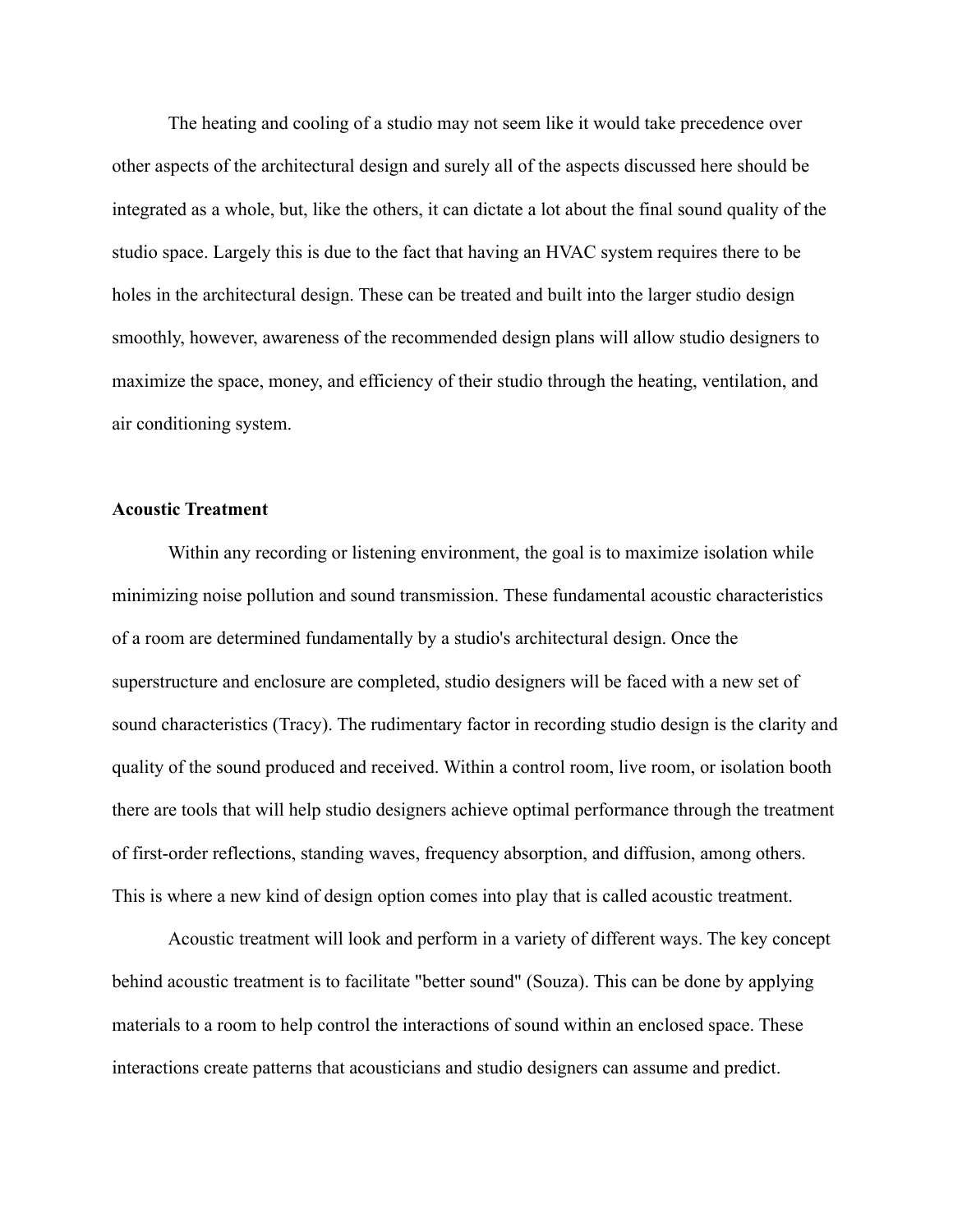Predictions that are made will help determine the kind, size, and requirements of the desired treatment options. Correspondingly to architectural design, acoustic treatment for a recording studio is another area of the design process that involves personal preference, depending entirely on the sound characteristics studio designers are looking for in a room. Several points can be made regarding common practices for placement but fundamentally this will depend on what the sound design objectives are.

One common misconception when it comes to acoustic treatment is that it will help with soundproofing. This is where the architectural design of your space needs to be meticulous so that soundproofing and sound transmission are taken care of before moving on to treatment options. Soundproofing focuses on minimizing the levels of sound that enter and exit a room, while treatment is better used to help control sound within a space ("How to PROPERLY Install Acoustic Clouds."). Different treatment options will help control sounds in different ways and therefore support the desired sound qualities within a recording studio.

Diffusers are one kind of acoustic treatment, whose function is to break up larger reflections into a multitude of smaller ones (Foley, "DIY Sound Diffusers"). Diffusers work to spread direct sound waves around the room creating a more complete and full sound ("How Sound Diffusers Work"). Commonly, diffusers will be made of wood, due to the material's reflective properties. The design of diffusers incorporates varying heights, depths, and angles (also referred to as troughs and wells) that determine the way sound is reflected and the range of frequencies that a given diffuser is able to affect ("Best Types Of Sound Diffusers"). There are several different kinds of diffusers: one-dimensional, two-dimensional, skyline, quadratic, and convex. One-dimensional diffusers, when mounted vertically, work by dispersing sound waves from left to right, while two-dimensional diffusers work both left and right as well as up and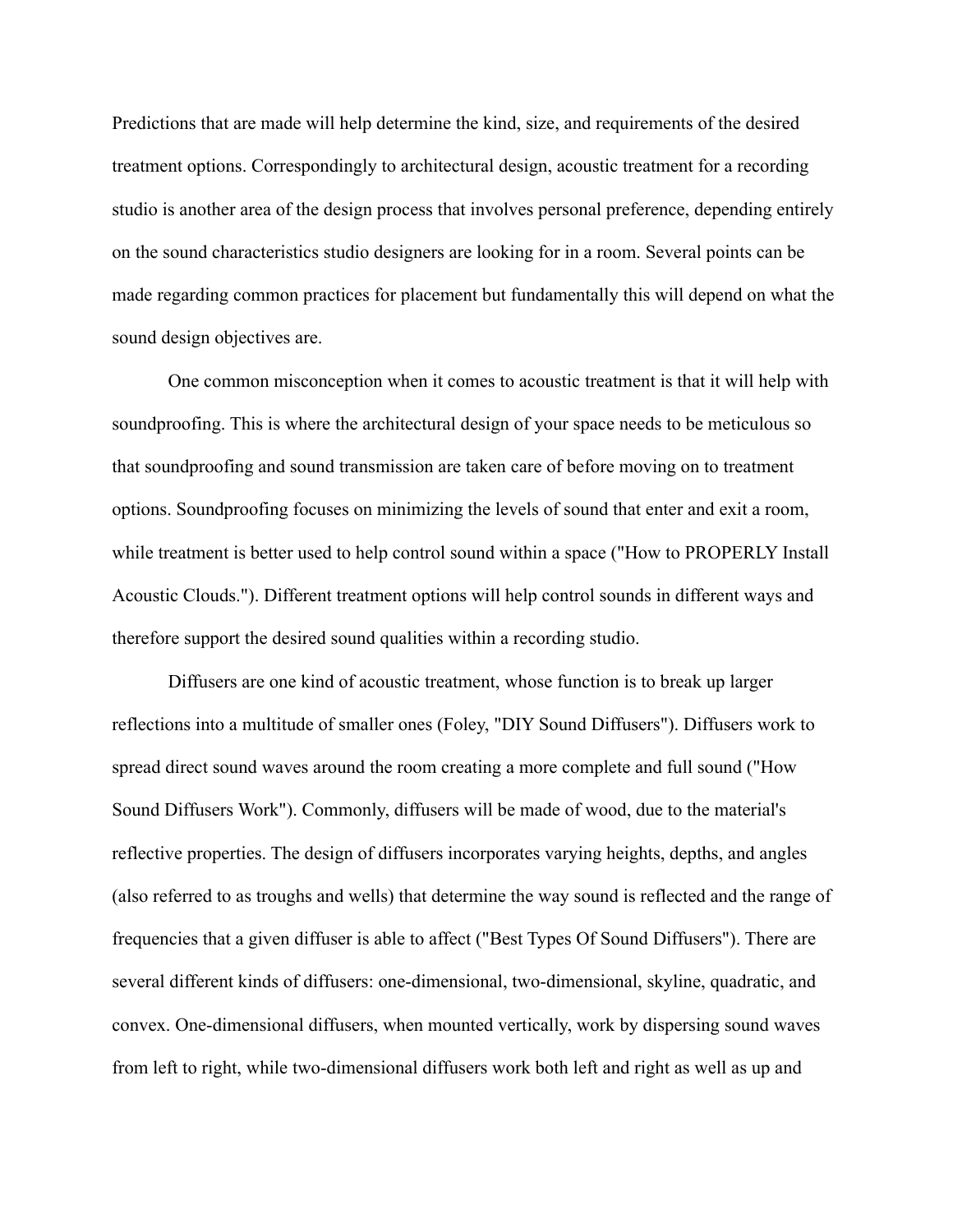down. The dispersion of the sound waves right and left develops from vertical wood slats that are angled outwards at varying degrees. The difference with two-dimensional diffusers is that these wood slats will sit in both vertical and horizontal positions, therefore adding a new dimension of sound reflection up and down. Often these are recognizable as a checkered pattern with alternating horizontal and vertical panels. Skyline diffusers, given the name because they look like a city skyline when viewed from the side, gather sound waves at varying points in time and reflect them back into the room in the same way. Quadratic diffusers are considered one of the truest types of diffusion given the criteria of "true diffused sound": smooth frequency response, no spatial irregularities, uniform decay, reverberation, and diffusion throughout the entire room (Foley, "DIY Sound Diffusers"). Convex shapes (curved outward) are another natural kind of diffuser (Storyk, "Studio Architecture & Acoustics"). These curved panels are a good option for ceilings and walls due to their ability to uniformly spread out flat wall reflections and establish a sense of spaciousness in your studio (Souza). Variations of each of these diffuser types can also be found and applied in similar ways.

Absorbers are another kind of acoustic treatment that helps control sound within a room. Unlike diffusers, absorbers are used to quiet a noisy space, reduce reverberation for speech intelligibility, and prevent acoustic defects (echo from distant surfaces) (Ermann). As sound waves hit the diffuser, the fibers and particles of the material will begin to vibrate. These vibrations, creating friction, will generate heat from a sound's energy waves. This is what creates sound absorption (Souza). The materials that are used will determine the sound absorption characteristics of any given treatment option. Similarly, the density and thickness of that material will help identify it for specific frequency ranges (Souza).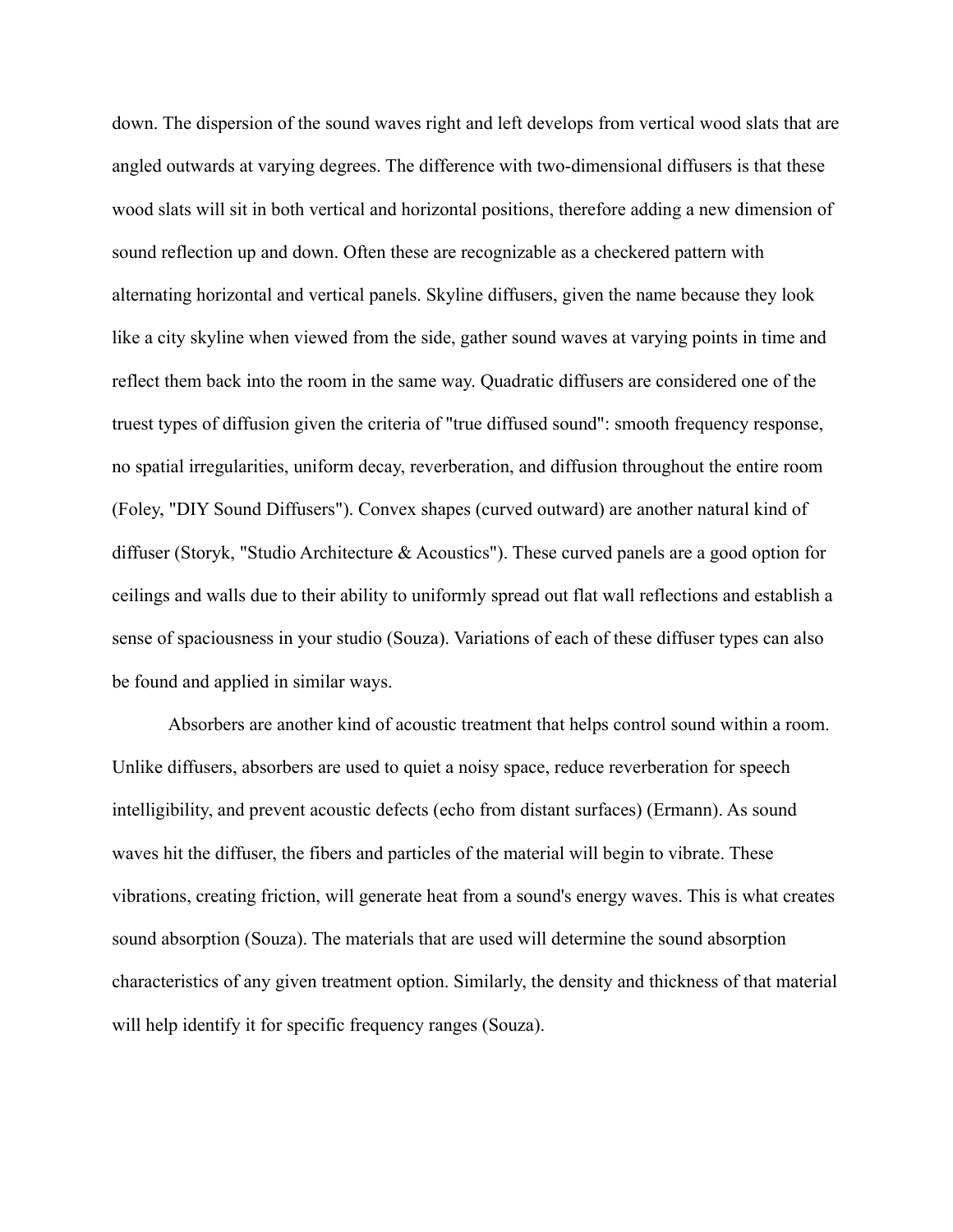Absorbers also have a variety of specific designs, each built from different materials and functioning differently. Four of the larger categories that define absorbers are dissipative, panel, cavity (also called Helmholtz), and porous (Borenstein 7). Mounting them one-quarter the length of the targeted frequency wavelength from a reflective surface will cause them to function well for high and mid frequencies due to their ability to reduce the energy from a sound wave viscously. Panel absorbers are good for controlling bass reverberation and are made from a stretched cloth membrane. Panel absorbers have a narrow affected frequency band, resulting in their use for specialized applications. They may be tuned to peak effectiveness at unwanted frequencies (Ermann). The Helmholtz absorbers are made up of cavities, constructed of wood or concrete which are open to the air at a narrow neck and resonate at particular frequencies. Additional absorption will occur at certain frequencies if the interior is dampened with an absorptive material, usually fiberglass. Helmholtz absorbers function through broad-spectrum low-frequency absorption. In a recording studio, they can be used to dampen out low-order standing waves (Borenstein 8). Another kind of absorber is a porous absorber, often referred to as "fuzz." It can be made from any of the following: glass fiber, mineral fiber, fiberboard, acoustical ceiling tile, cotton, pressed wood shavings, velour, felt, and open-celled foams (Ermann). The materials used for absorbers will determine the acoustic properties and characteristics; the more fibrous material, the better the absorption, and denser materials are usually less absorbent (Souza). Additionally, low frequencies can contribute to some of the greatest sound design faults in a recording studio, and they are harder to absorb because of their longer wavelengths (Souza). Targeted low frequency (200-200 Hz) absorption is a useful tool in this case (Storyk, "Architectural Acoustics & Audio Systems Design: Low-Frequency Control"). The buildup of sound at the back of a room can also be treated with sound-absorbing material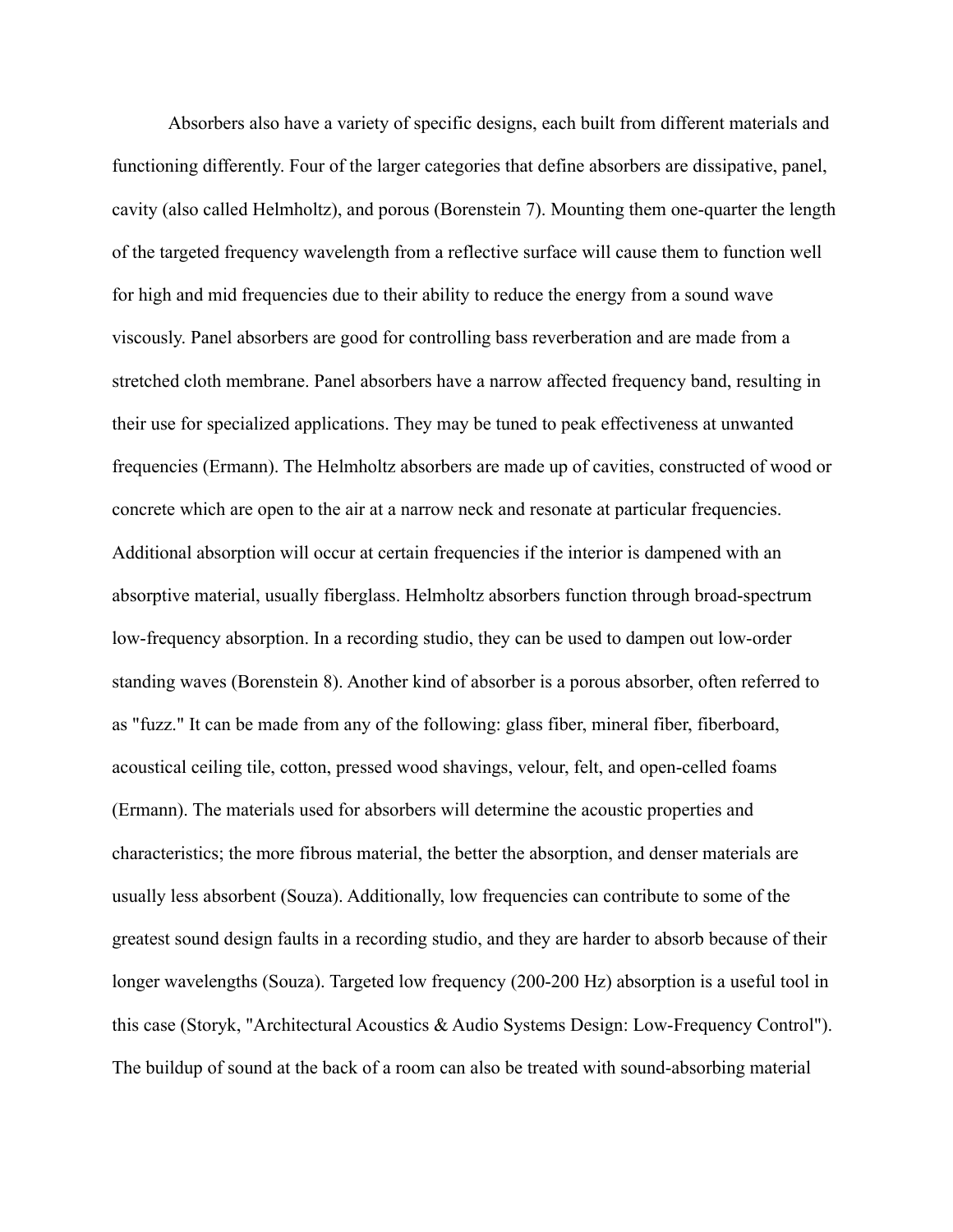placed at the end of the room (opposite to sound sources) to improve clarity and alleviate echoes (Ermann).

Lastly, for low-frequency control studio designers can use a treatment option called bass traps. Bass traps are a derivative of the Helmholz resonator and are made up of pits, recesses, or cavities (Borenstein 9). They may be constructed from a variety of materials, including foam, rock wool (mineral fiber insulation), and fiberglass (McAllister et al.). As sound fills a room there is a natural tendency for it to build up in the room's corners. Bass traps will intercept these sound waves to reduce the harmful effects of targeted low-frequency build-up. The design of bass traps will include varying thicknesses of material and airspace. These two factors will determine each bass trap's effectiveness towards the targeted frequencies, and "[m]aximum sound absorption occurs when the resonator depth represents a quarter wavelength of the incident bass note frequency" (Borenstein 9).

Several treatment options offer multiple benefits to your space. Curtains are a popular point of discussion here because they can be used to transform hard surfaces into soft surfaces (Demming). Additionally, carpets will give any reflective floor absorptive qualities. Storyk describes the use of carpet covering the hardwood floor allowing for a multi-purpose system to be both reflective (hardwood) at 2kHz and absorptive (carpet) at 40 Hz (Storyk, "Studio Architecture & Acoustics"). Many studio designers reiterate the idea that building hard or reflective surfaces and relying on adjustable treatment options to absorb sound will be the most beneficial use of material and space. Similarly, the addition of an air gap behind treatment panels can give them more impact on frequencies across the spectrum, including additional support for low-frequency absorption (Souza).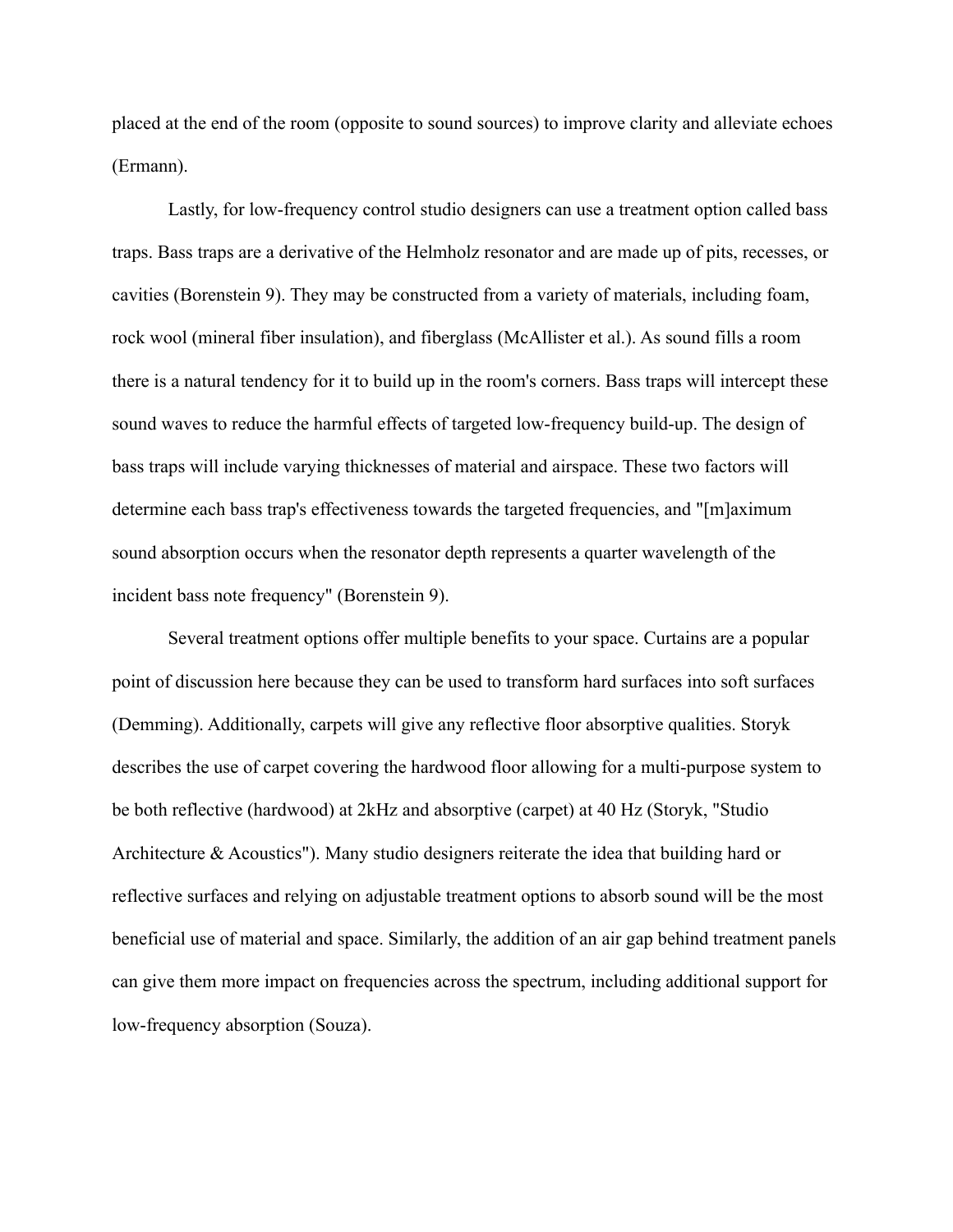While acoustic treatment is very useful in creating the desired sound space there is an argument to be made against using too much. With too much we begin to lose all reflections, lower the reverberance, and remove sound energy from the space (Ermann). Storyk says that it is important to find the points of reflection and place treatment accordingly. This design technique referred to as focused acoustic treatment placement is equally effective as mounting treatment throughout the entire room (Storyk, "Studio Architecture  $\&$  Acoustics"). However, as with many recording studio design techniques, acoustic treatment placement is entirely up to the discretion of the designer and studio owner(s). Beginning with focused treatment placement may be a good starting point and allow the design to evolve as desired. Another benefit to focused treatment is the cost breakdown. Acoustic treatment options are often sold by larger companies and built to have special acoustic and frequency-specific characteristics, making them more expensive. Room-specific sound design will also play a role in the desired treatment functionality and placement. This will be further addressed in the prospective studio design.

## **Prospective Recording Studio Design**

To reiterate, recording studio design is a complex and largely varying process. Attention to detail, preliminary planning, and a skilled team will all facilitate the construction of a successful studio space. However, while studio designers are unable to describe any one specific studio model that is better than the rest, they can aid in the discovery of a set of industry standards and best practices that will assist with any studio design. In an attempt to explore these techniques further, a prospective studio design will be laid out here. Additional material including room drawings and floor plans are attached in an appendix and intended to provide a visual aid to the descriptions given here.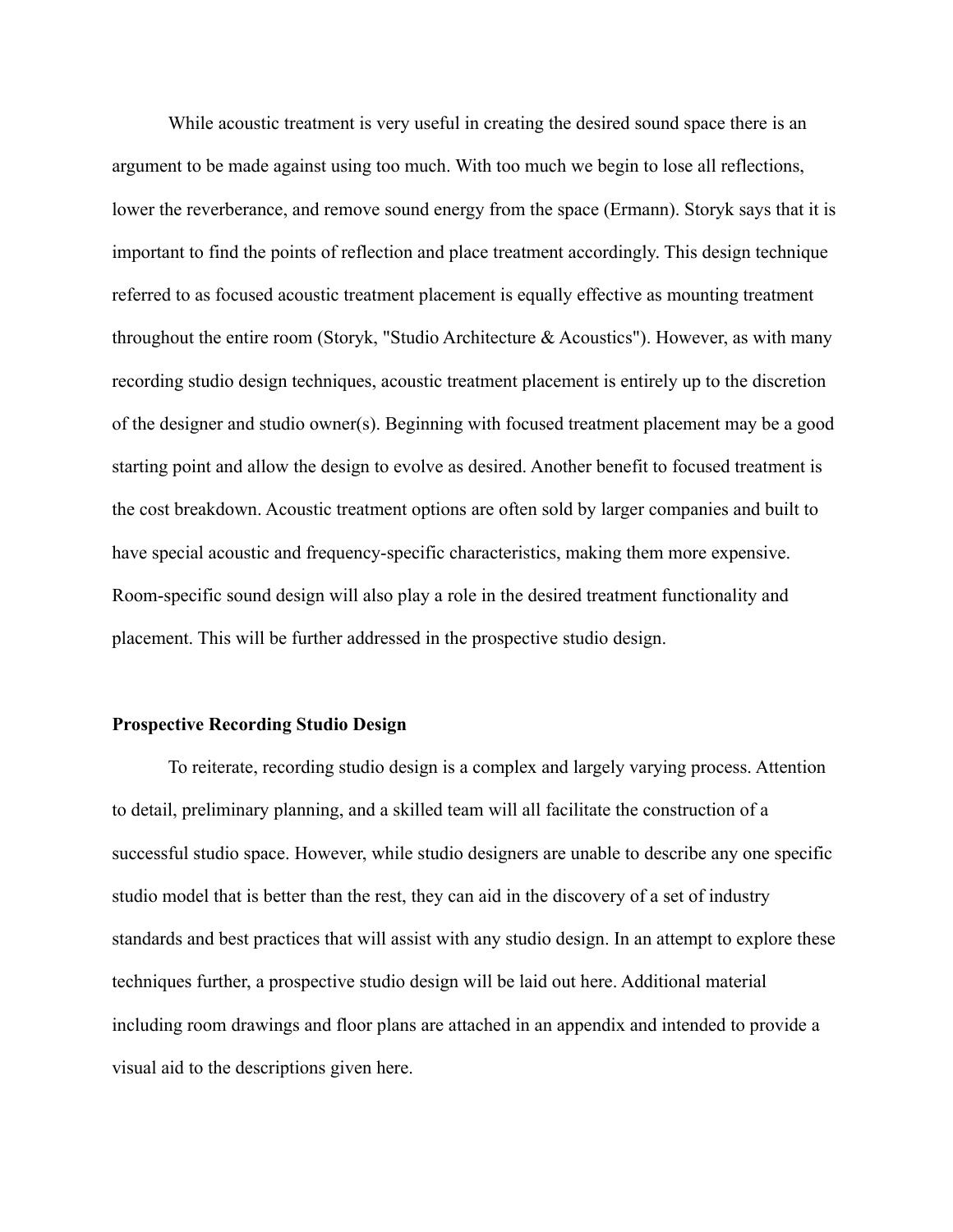Firstly, each studio will vary based on how many rooms the studio owner would like to have. In a commercial setting, recording studios are built to house three main rooms: a control room, a live room, and isolation booths. Each of these rooms will share design standards, although the function of each room will likely change. This proposed studio design will center around an eight-room studio (see figure 1). The first and arguably the most important of these rooms is the control room. As this is the center of the listening and mixing stages, it is important that this space is accurate, to begin with. There should be no learning curve within the control room's acoustic listening environment (Durr and Schlachter). To effectively create this kind of room, the proposed studio will be designed as follows:

#### **The Control Room (see figures 2 &3)**

The control room will have six walls. The back wall will measure twenty feet in length. The connecting sidewalls will measure nine feet and sit at a ninety-five-degree angle off of the back wall. The second angle in the sidewalls will be one hundred and fifty degrees and the wall will be seven feet long. These sidewalls will connect to the front-facing wall of sixteen feet via a one hundred and fifteen-degree angle. A three-and-a-half by eleven-foot window on the front wall will overlook the live room. Angling the sidewalls and keeping the dimensions from being the same will help eliminate any unwanted issues with standing waves. All of the walls will be a double stud build with an air gap between them. The air gap will have benefits for soundproofing and decoupling. A double layer of drywall for the interior walls will be used to increase the wall's STC rating (Dominic). Acoustic treatment will cover the walls as needed.

Additionally, two sound-rated doors will lead out of the control room and into their respective sound locks. These doors will be symmetrical in placement, two-and-a-half feet from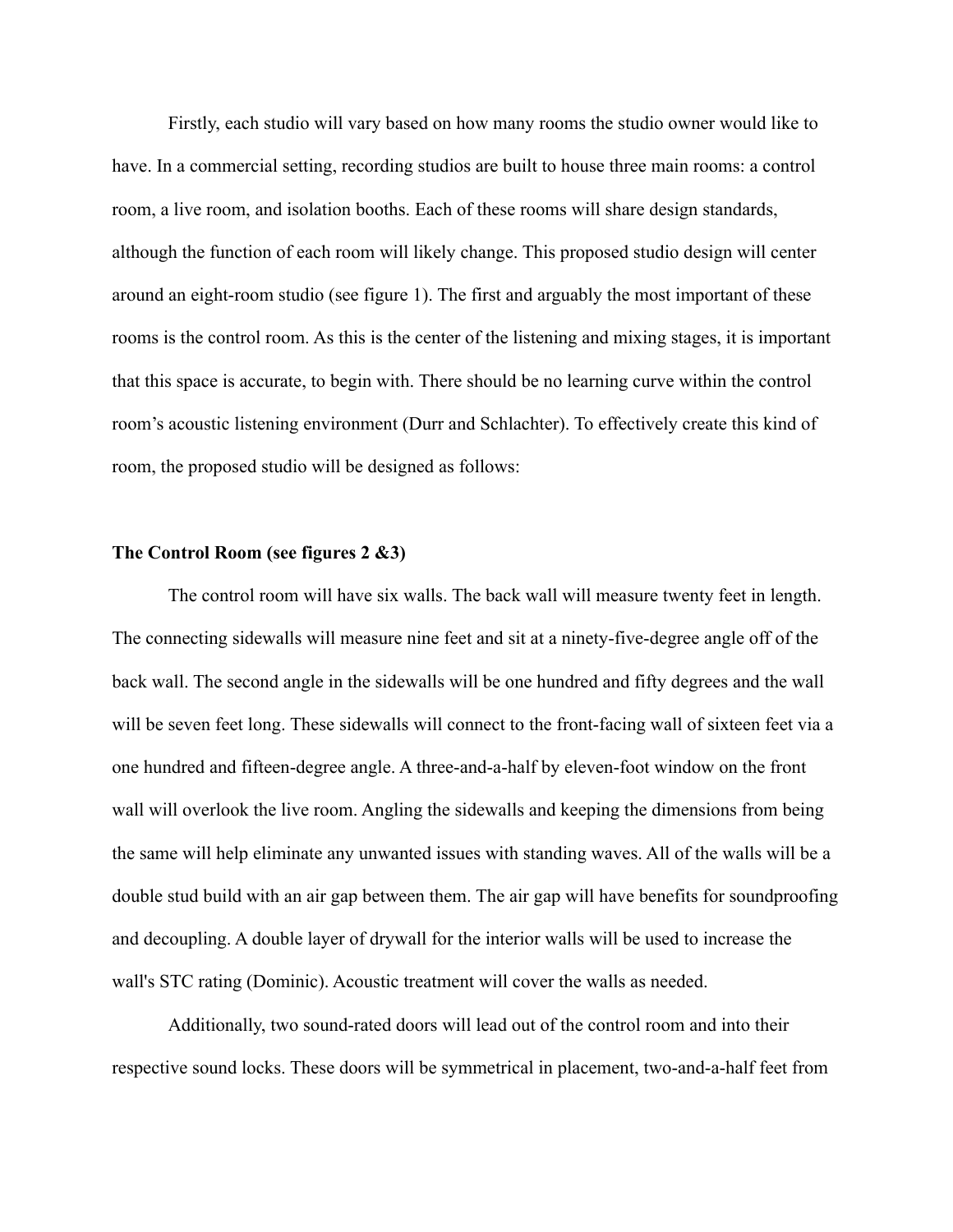the intersection of the front-facing wall. All the doors within this studio will be three-feet-wide by eight-feet-tall wood doors with high-density, polyurethane foam for the core. Each door will host an additional window, one by six feet. Schrag suggests that doors are the weakest link in sound isolation and therefore sound rated doors are the "only reliable means of getting acoustical performance." Where the doors are mounted will also play a role in a room's sound quality. By placing them on the sidewalls, they will not be in a direct path from the sound source, which further helps to "obtain appropriate sound isolation" (Schrag).

A sloped ceiling, reaching twelve feet at its lowest point over the front wall, will have additional benefits for redirecting first-order reflections. Three different angles of the ceiling will help redistribute sound waves as they move around the room. This height will also allow for the installation of an acoustic cloud over the listening position. The cloud will be made up of a four-piece set of absorbers, mounted several inches from the ceiling on the first angle of the ceiling with two larger panels above them on the second angle of the ceiling. The first angle will be approximately five and a half feet in length and sit at a one hundred degree angle from the front wall. The second angle will be an additional ten degrees and three and a half feet in length. To prevent the back of the room from having any parallel surfaces, the last six feet of the ceiling will sit at a gradual two-degree incline to the back wall.

The floor will be a combination of hardwood and carpet offering options for both reflective and absorptive surfaces. The carpet will surround the listening position and lie closer to the back of the room. At the back of the room will also be a ten-foot couch, surrounded on both sides by two eight feet tall and five feet wide and one foot deep bookshelves. These will be mounted to the floor and walls as permanent structures within the room. The addition of books, magazines, artwork, and shelf cavities will function as a natural diffuser. Between them will be a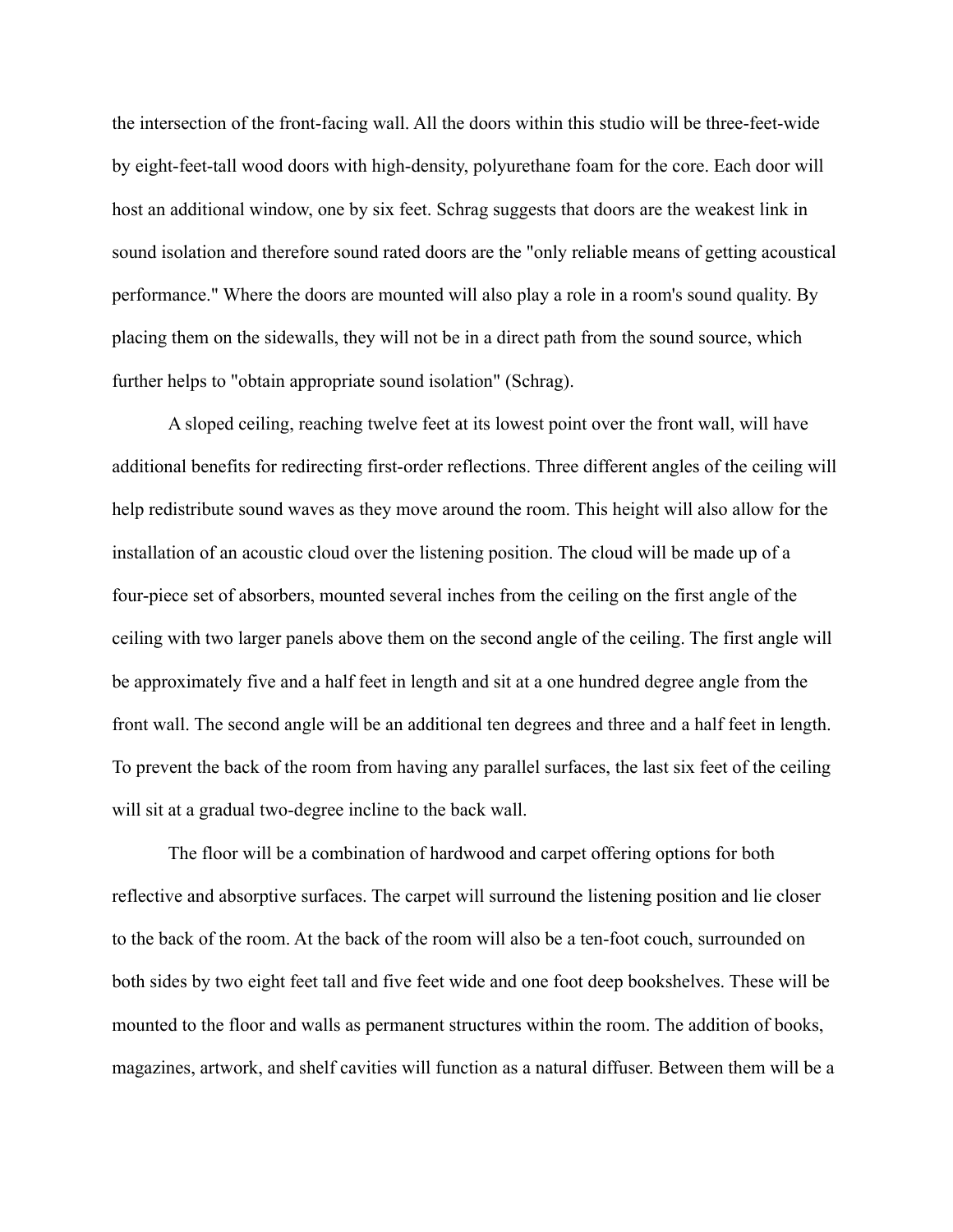skyline diffuser. Each of these diffusers will work to redistribute and prevent sound waves from building up at the back of the room.

Three other treatment options will be added throughout the room to reduce harmful reflections and increase overall sound quality. This will include absorbers, perforated panels, and bass traps. Two six feet tall and two feet wide absorbers, one on each side, will be placed two feet from the floor on the adjacent walls to the ones hosting the right and left symmetrical doors. These will be used to target first-order reflections coming straight from the speakers. Above each door, on the front side walls, there will be two more panels of perforated absorbers. These will be mounted further from the wall than the room's other treatment options in order to have a larger impact on low frequencies and prevent them from building up, unnaturally at the front of the control room. An additional selection of seven custom-shaped absorbers will sit at the top of the back wall above the bookshelves and act as a contrasting treatment to the angled ceiling and diffused sound waves as they reflect around the room. Another grid of diffusers will be mounted between the front wall window and the projector screen above it. The projector screen is available for use in post-production audio work, where a larger screen may be preferred. The rear sidewalls will use acoustic perforated panels, mounted in groups of four. Their ability to disperse sound waves, therefore lowering their volume will contrast the room's diffusive properties ("Advantages of Perforated Acoustic Panels"). Over the top of the bookshelves will be bass traps mounted into the upper corners of the back wall. Likewise, in the front of the room, floor-to-ceiling bass traps will be placed at the front wall and side wall corners to help with low-frequency build-up. Each of these treatment types, unless otherwise specified, will be placed relative to the speakers' positions. For the purpose of this research, as the speaker location is an aspect of the studio equipment, the exact location and reasoning will be excluded from this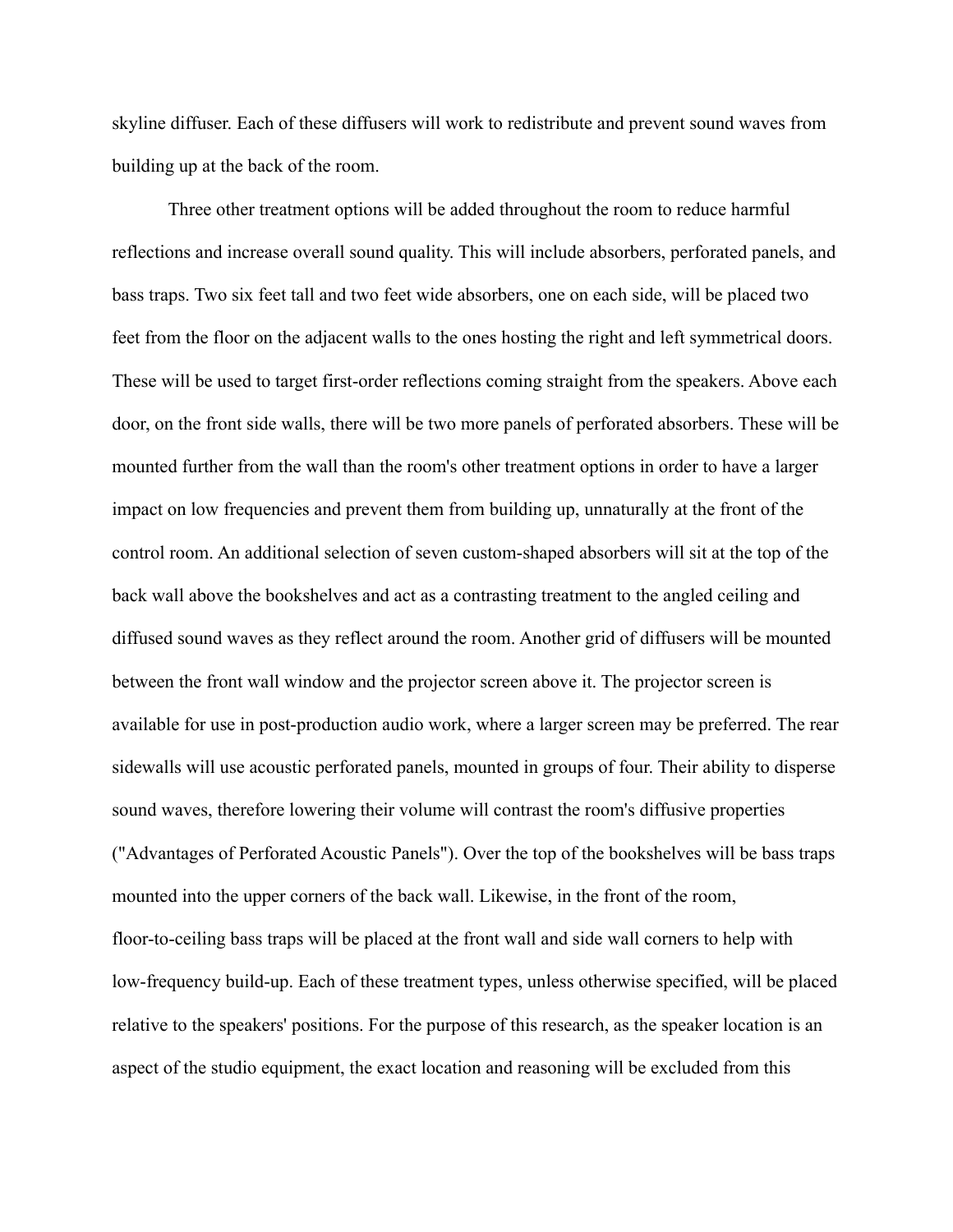proposed studio design. However, given the direction that sound travels after leaving the speakers (or sound source), the acoustic treatment placement is intended to interact with the most direct sound waves as they travel from the front to the back of the room. Placing focused treatment at the target points for the largest and most undesired reflections will reduce the unwanted effects of these waves.

As previously mentioned, one of the key elements in any control room is symmetry. Designing and building a symmetrical room will help with maintaining an equal distribution of sound and frequencies and is also critical in establishing an accurate stereo image. Equally as important are the sound qualities of the room. At any given place in the room, the sound quality and characteristics should be the same (Durr). For the listening position, this is critical and will have the added benefit of allowing other listeners and musicians to have the same, accurate listening experience no matter where they are in the room. Putnam suggests several design aspects control rooms may suffer from including insufficient floor space and overall size, non-symmetrical room geometry, unsatisfactory acoustics, poor monitoring conditions and quality, limited space and positioning for producers, and insufficient electronic facilities. The proposed studio design will work to prevent all of these problems through all of the above-mentioned design plans.

### **The Live Room (see figures 4 & 5)**

The next room within this studio is the live room. This room will be larger than the control room and approximately five hundred and sixty square feet. This room will function as the main recording space for large groups and ensembles. The live room will be a seven-walled, wood-floor space. The room will have three doors, two leading into the studios two sound locks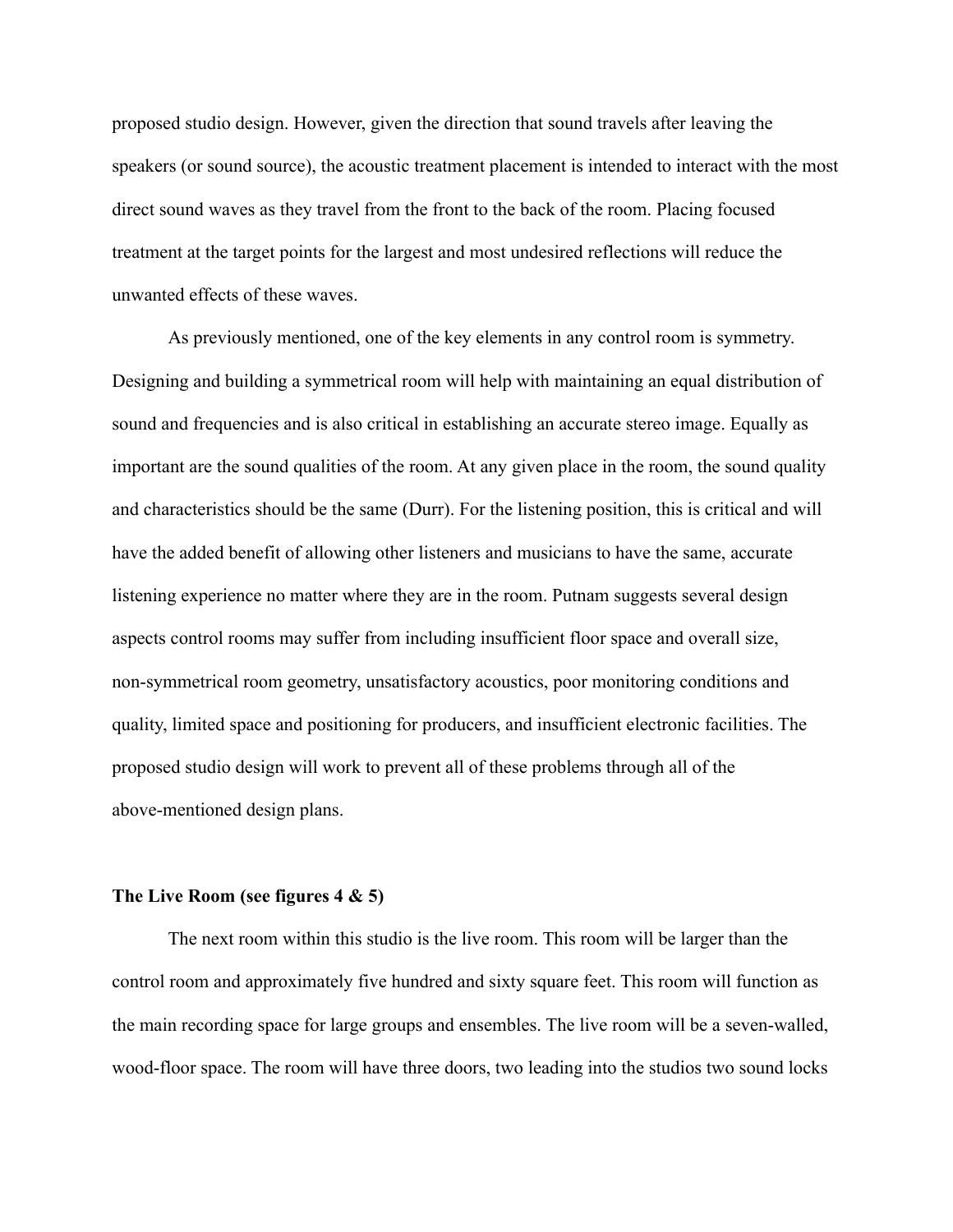and the third to an isolation booth at the side of the live room. Each wall will be a double stud wall with an additional layer of drywall on all walls shared with other studio rooms to maximize sound isolation. The long back wall and the adjacent wall on the left (assuming a position at the front of the room looking to the back) will each be supported by an outer layer of concrete and increased insulation as both walls will also be exterior building walls. Three windows will match the location of the other three rooms housed within this studio: both isolation booths and the control room. Although much of the discussion surrounding these studio rooms implies that parallel walls should be avoided, this live room will make an exception. Although it is not recommended, in this case, the parallelism will be disrupted by the use of four nearly floor-to-ceiling one-dimensional diffusers mounted on the back wall.

The ceiling will be angled downward from the back of the room to the front where it will be its lowest at fourteen feet. Beginning at the back wall with a height of eighteen feet, this will leave a four-foot rise from front to back over a nearly nineteen-foot room depth, approximately a twelve-degree angle of increase. The sloped angle of the ceiling will benefit the space by further reducing the negative results of a parallel floor and ceiling while also providing the space for room length tiers to be incorporated into the ceiling design.

Alternatively to the focused treatment placement of the control room, the live room will have a more expansive use of treatment options since "live rooms are most likely to benefit from treatment that focuses on the whole of the room instead of specific points" (Vinnie). The tiered system in the ceiling is inspired by recording and mixing engineer TC Zhou's Studio 21A, designed by the Walter-Storyk Design Group. There will be five tiers that alternate in thickness and help disperse sound back throughout the room at different times. As mentioned before, the back wall will support four sixteen-an-a-quarter by six-foot, one-dimensional diffusers. This will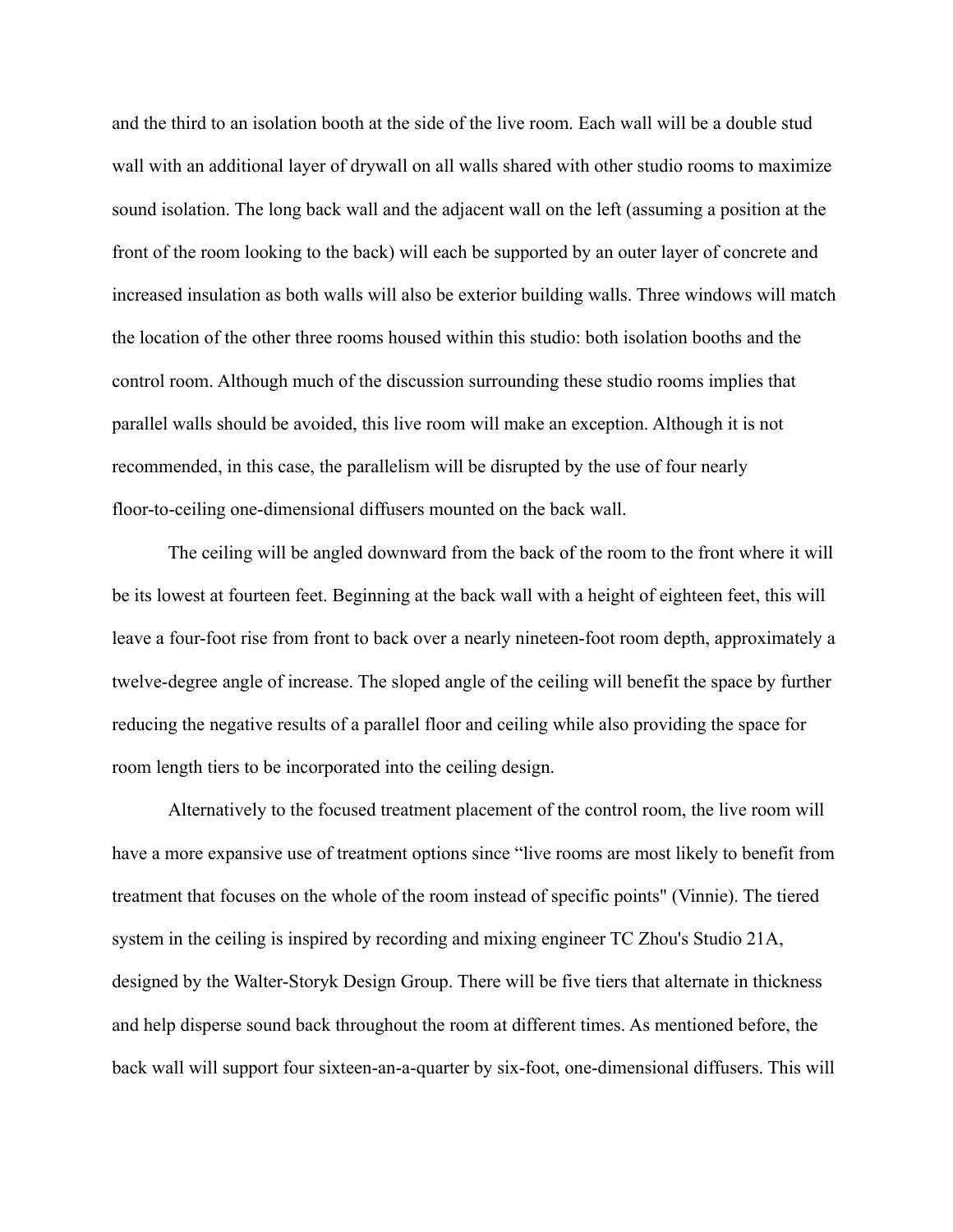be combined with eight custom-shaped absorbers on the left-hand side wall (standing at the front of the room looking to the back), designed to match those on the back wall of the control room. Four acoustic perforated panels will be mounted above the doors and windows and the remaining four walls. A large six-foot by five-foot bass trap will be mounted above the window on the back right-hand wall. These will help lessen the amount of noise build-up and improve the overall sound quality of the room.

Lastly, the live room will have the option of adding a large carpet over the original wood floor to assist in creating a more absorptive surface. Commonly this will benefit drum recording, however, carpet is also beneficial in preventing any drums from sliding on the wood floor during a performance. The live room, separate from the studio's two isolation rooms, will be the central location for a large percentage of the recording process. Due to this, it is essential that the live room enables the artists, engineers, and producers to get the very best possible sound in their recordings. While the production stage may be used to counter any unwanted noises or effects, the ideal recording will be as close to the desired final product as possible.

## **Isolation Rooms (see figures 6, 7 & 8)**

In addition to the control and live rooms, the proposed studio will host two separate isolation booths. The smaller of the two will be roughly thirty-five square feet and designed for individual and vocal tracking. The door will connect to the control room via one of the studio's two sound locks. This room, intended to produce the clearest recordings (particularly important for vocal tracking) will use a double stud wall design, with added insulation and drywall on both the interior and exterior of the walls. Continuing on from the live room, a cement exterior wall will also increase isolation and reduce any unwanted noise pollution. The ceiling will sit twelve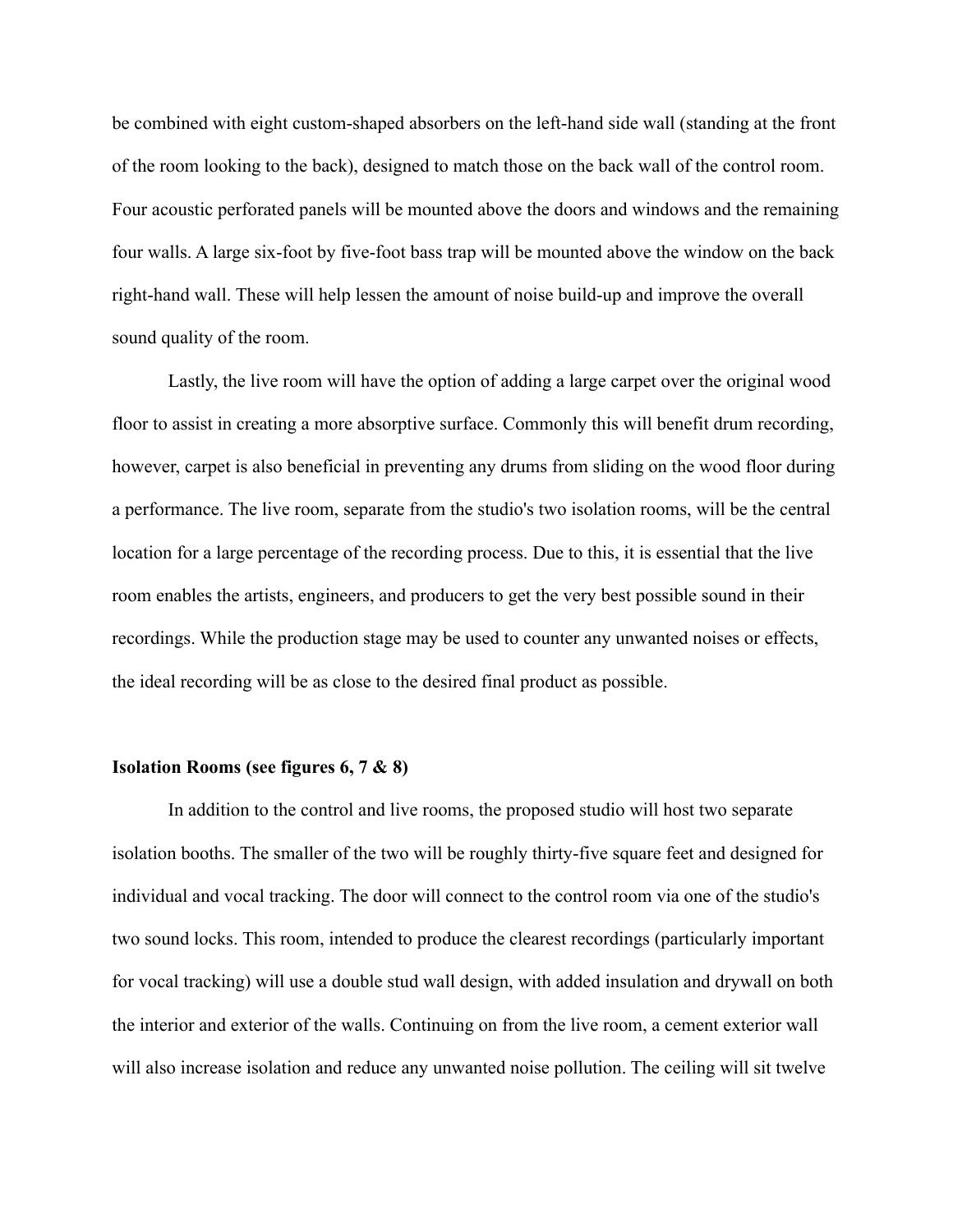feet above a fully carpeted floor. Sidewalls will measure five by eight by seven by four and three quarters. These dimensions will eliminate parallel walls and orient the room to match the angled front wall (looking to the front of the room) of the live room. Here there will be a four-and-a-half by six-foot window allowing anyone in either room to benefit from a clear line of sight. An additional window will be mounted into the door, allowing for a line of sight connection to the control room.

The three main windows of this studio will be three sheets of plate glass, with an air gap between each. All three sheets will vary in thickness, therefore, reducing resonance. The thickness and angle of the glass will also determine the effects of standing waves. Angling each sheet of glass helps reduce these factors by eliminating parallel surfaces (White). The addition of an absorptive material (Rockwool for this studio design), mounted into the frame and between the glass sheets, will function to capture any sound energy that does transfer into the air gap. A neoprene gasket will be used to fill in the space between the glass and the frame so that the glass is isolated from the surrounding wood frame (White).

The second isolation booth will be larger, roughly eighty-five square feet. One longer, twelve-foot wall will be the backdrop of this room. On the opposite side will be a door and window. The door will sit on the far left-hand wall (looking ahead from the back wall). This second angled wall will have a full six-foot by eight-foot-tall window looking out to the back of the live room. Additionally, as this window and that of the first isolation booth will look over the live room from opposite corners, it will have the advantage of being able to establish a line of sight connection from one isolation room, through the live room, and to the other. The larger size of this isolation booth is intended to support larger instruments (drums, percussion, piano, etc.) or small groups that may be suited to be isolated from the live room.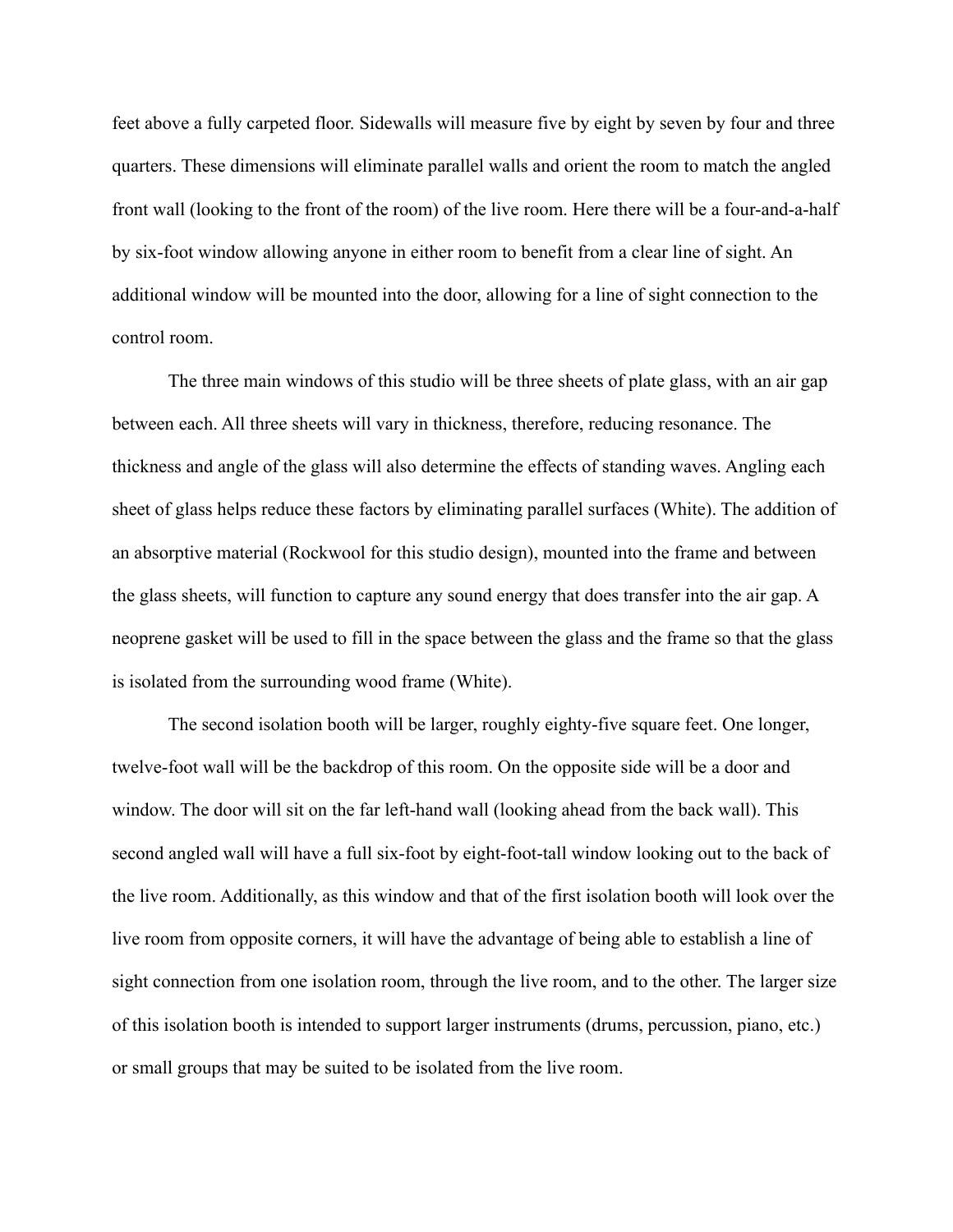The ceiling will be twelve feet high with acoustic perforated panels mounted six inches below. These will help absorb and redistribute sound throughout the room. This room, like the other isolation booth, will be fully carpeted. This way the floor and ceiling surfaces will counteract each other and soften the overall room sound. Additional absorbers will be mounted on the back wall with floor to ceiling bass traps mounted in both corners of the back wall. The door leading to this room will not have a window, given that the space itself already has one. The wall design will match the first iso booth.

## **Equipment Room (see figure 1)**

This studio will also have two additional non-recording-based rooms, one for storing gear and a second will be used as a machine room. The first of these will be located adjacent to the control room on the right-hand side (looking forward to the control room). Access to this room will come through the sound lock into the hallway and have a door on the right-hand side. With a fully carpeted floor and a nine-foot-high ceiling, this space will function strictly as a storage space for gear (microphones, stands, instruments, amps, cables, etc.). A standard single stud wall with insulation and a single layer of gypsum board on either side will be sufficient to frame this room.

The second of these rooms will connect to the other side of the control room, through the sound lock. Even though this room will also not be used for recording, thicker walls will be needed as this is the space where all of the machinery needed to operate the studio will be located. Often this will include fans and systems running with some amount of noise. Isolating these within this room will best support a fully functioning and quality sound space for the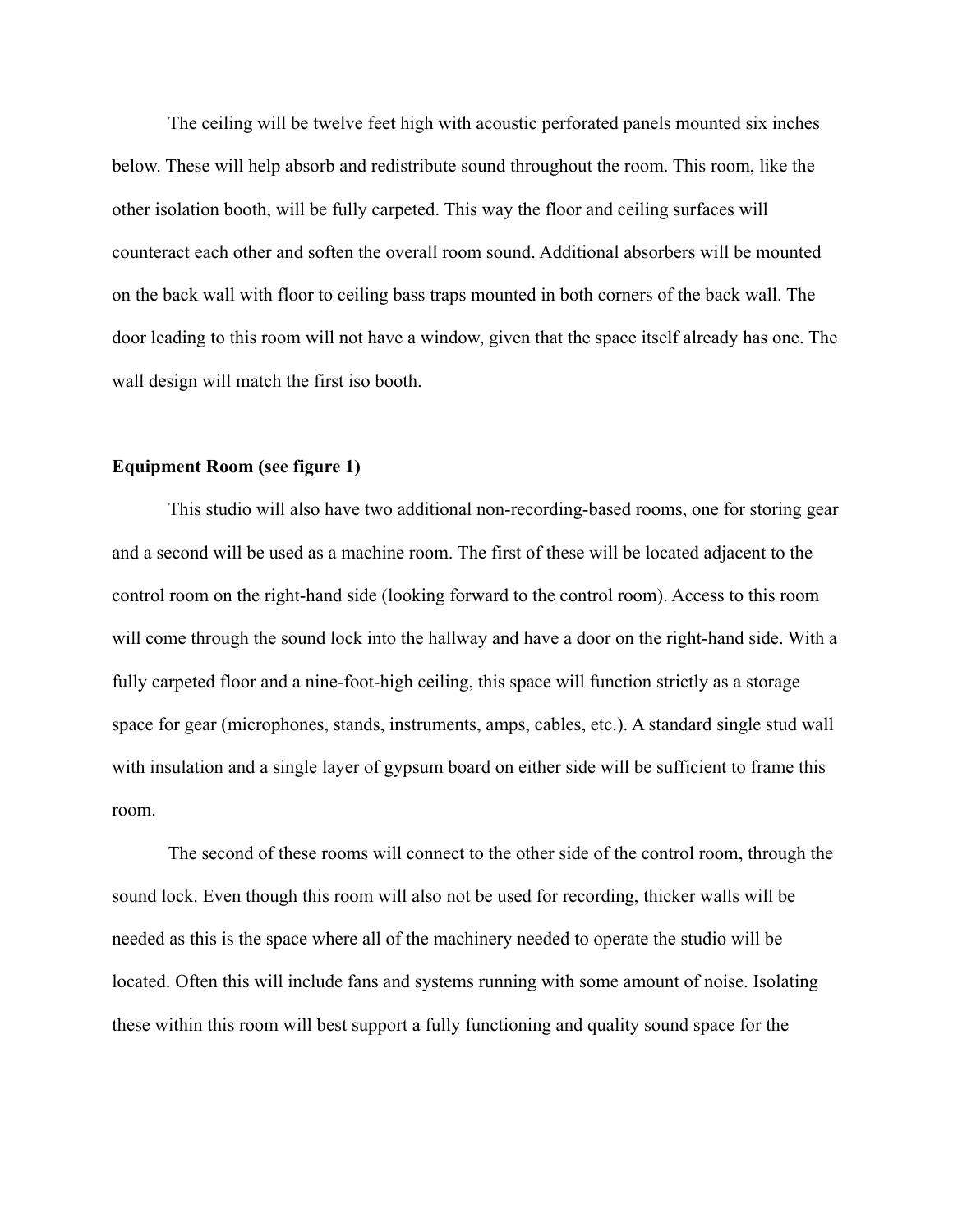control room. To do so the room will be fully carpeted and keep a double stud partition between it, the control room, and the isolation booth adjacent to it.

### **Sound Locks (see figure 1)**

Another space that has been mentioned often and will often be found in recording studios is called a sound lock. These are small spaces that connect one room to another. This proposed studio will have two sound locks that connect the control room to the live room, iso booths, machine room, and entryway. The sound lock on the right-hand side of the control room (assuming a position looking forwards) will have four doors. One to the control room, one to the smaller of the two iso booths, a third to the machine room, and the fourth out to the live room.

The added benefit of these spaces is that they function as an extra barrier between rooms (iso booth and control room, control room and live room, and the machine room) to further increase sound isolation ("Sound Lock Framing"). Similar to the double stud partition wall design, the air gap created by separating rooms from each other will function as an additional insulator. Sound locks are great for sound design, but also because they can be incorporated into the studio design as functional spaces without taking up unnecessary space. With the walls of a studio standing at different angles, this creates locations between rooms that may otherwise go unused and as unneeded, but usable square footage. Like other elements in studio design, they are a way to maximize space and efficiency by serving a multipurpose.

# **Conclusion**

The proposed studio design is intended to demonstrate an understanding and application of the research presented. To complete a full design and plan a commercial recording studio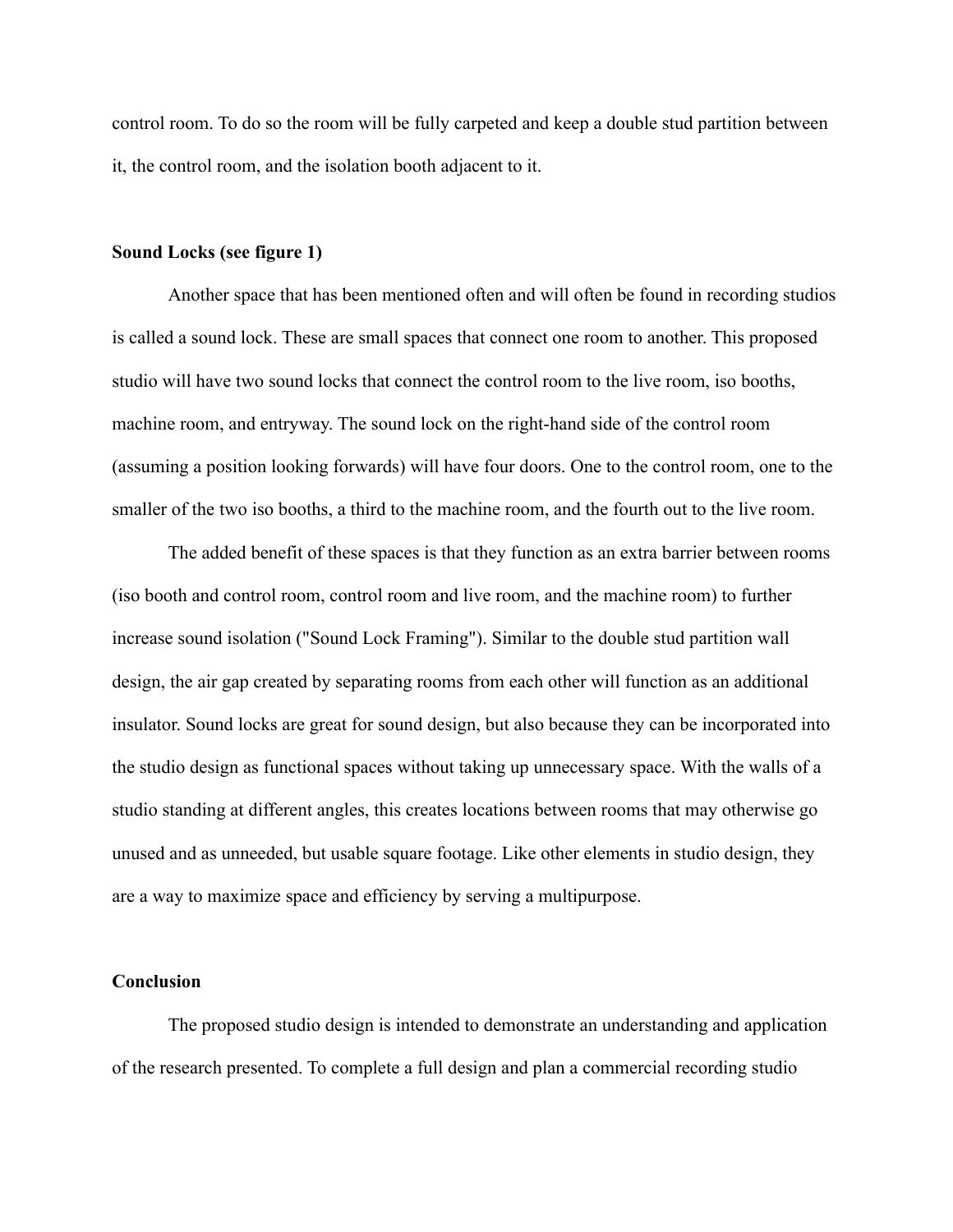space, however, additional time and research would be needed. Studio features such as gear, additional rooms, electrical, and lighting were omitted due to the focus of this research on architectural acoustics and treatment design.

While designing a recording studio, it is important to think about whom the space is being designed for. This varies from studio to studio based on what the intended use of each room will be (this includes people, gear, and sound characteristics). All in all, it is important to remember that the design should reflect a space built for everyone involved. This includes the engineers, producers, and artists. As acoustician Steve Durr remarks, the "vibe" in any recording studio is critical to its success. People want to play and record in a space that is welcoming and inspires creativity.

Finally, to reiterate a key point of recording studio design, there is no one right way or perfect plan that will formulate the ideal studio space. When it comes to designing and constructing a studio, the goal for any studio designer should be to create a space that sounds good. Noise pollution, sound transmission, sound isolation, reverberation, and reflection control are some of the leading components that will determine the acoustic characteristics of a room. Fundamentally these will all boil down to one important factor: clarity. Each step in the recording process (the recording itself, mixing, editing, and mastering) will all depend on a space that accurately presents clear and controlled sound. Without this, every step in the creative process becomes subjective to that specific space and will not translate accurately outside of the studio environment.

This research is an attempt to answer a much larger and very complex question: what does it take to design, plan and construct a commercial recording studio? The gathered research and proposed studio design are intended to function as a representation of a series of industry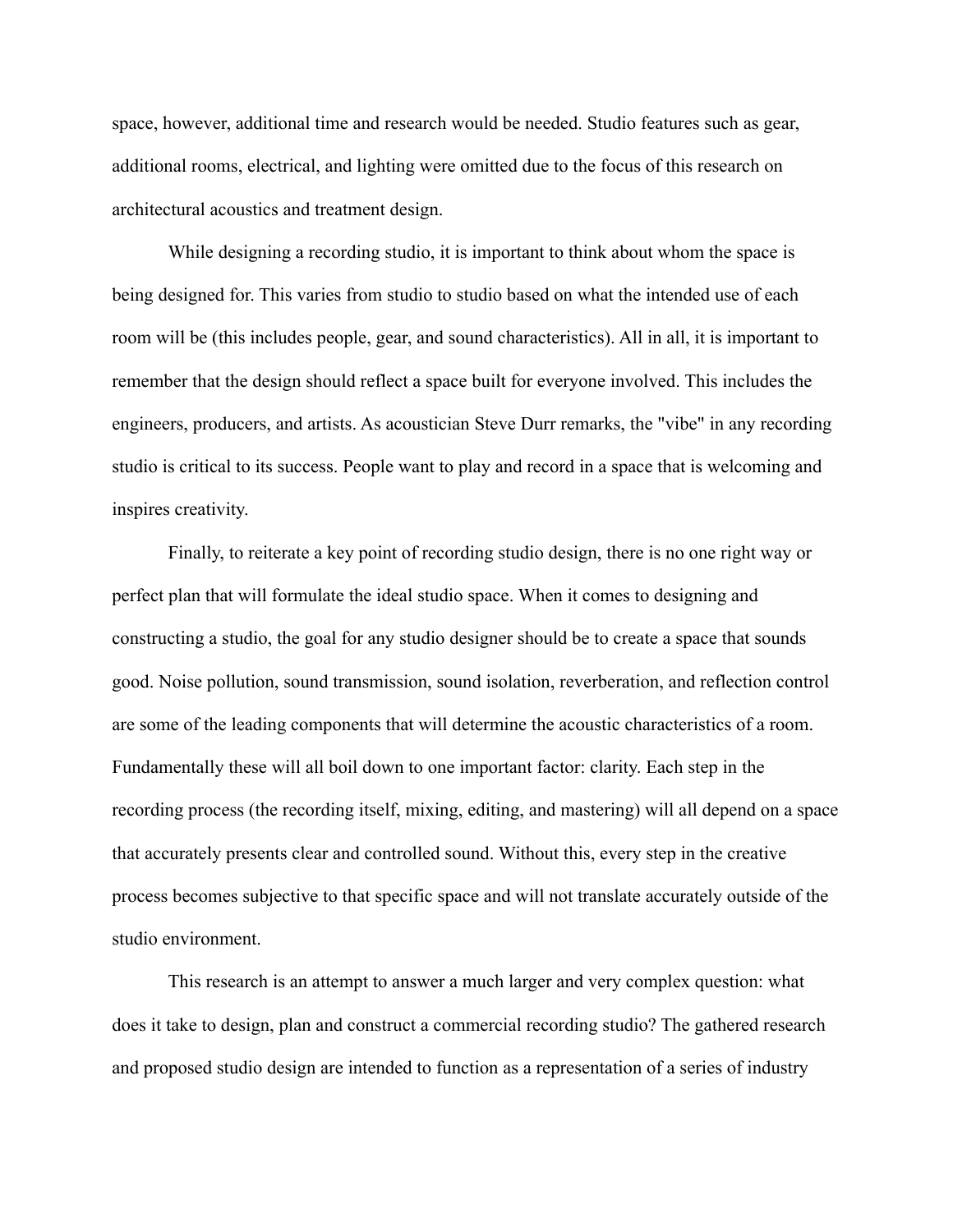standards and best practices that will guide the design, construction, and material selection for commercial recording studios. By no means does this research claim to identify every single shared studio design technique, nor present an all-encompassing studio design plan. Instead, the goal is to begin this exploration and provide a research-based, example-supported look into architectural acoustics and design in commercial recording studios.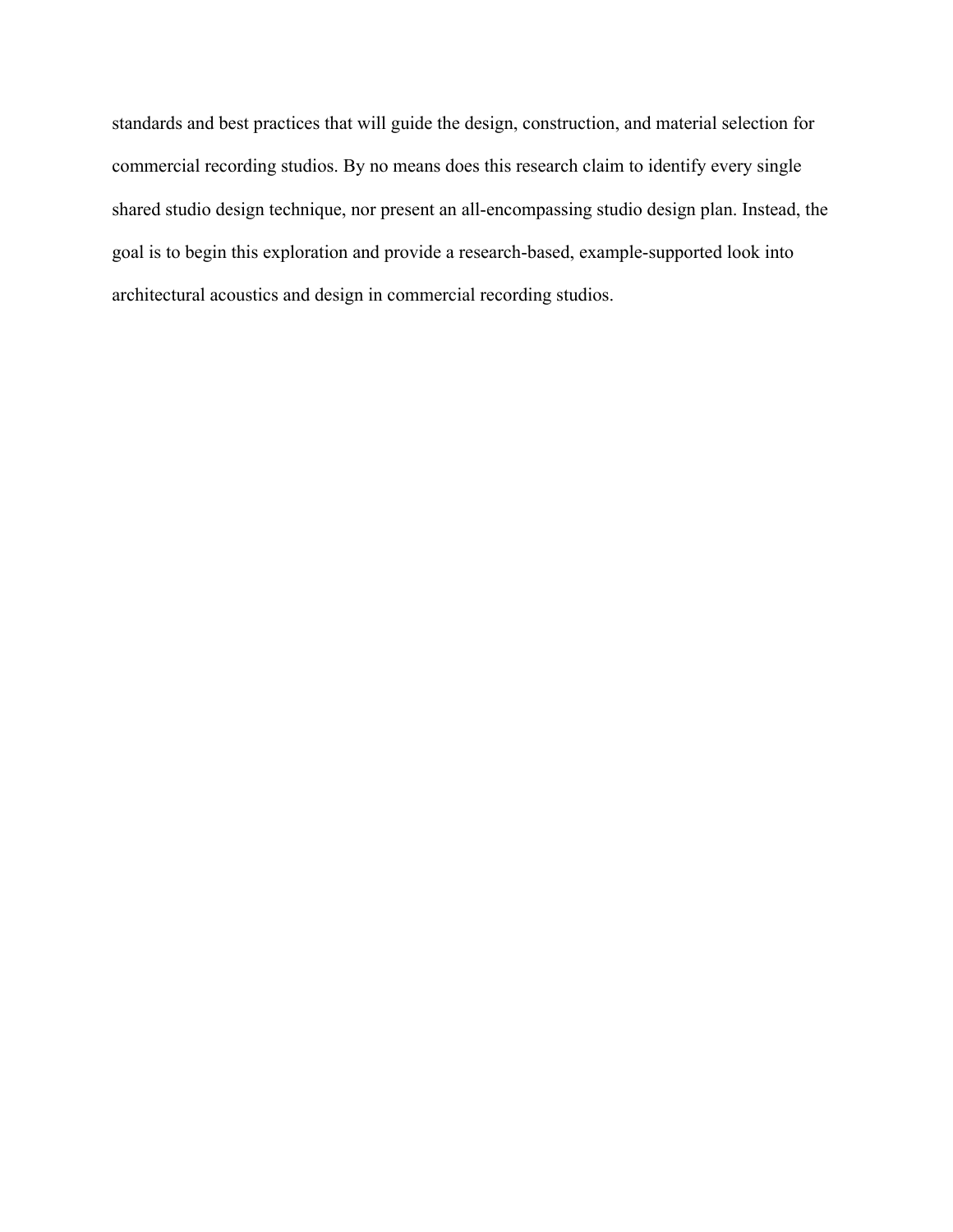#### Works Cited

"Abbey Road Studios." *Historic England*, 2022,

historicengland.org.uk/listing/the-list/list-entry/1393688?section=official-list-entry. Accessed 16 March 2022.

"About Us." *Abbey Road*, 2022, www.abbeyroad.com/about-us. Accessed 4 Oct. 2021.

- "About Us." *John H. Brandt Acoustic Designs*, 2016, jhbrandt.net/about-us/#design\_philosophy. Accessed 12 Feb. 2022.
- "Advantages of Perforated Acoustic Panels." *IPS Perforating, Inc.*, 19 Mar. 2021, ipsperforating.com/perforating-blog/advantages-of-perforated-acoustic-panels/.
- Berger, Russ. "Taking The First Steps In The Design Process." *Russ Berger Design Group*, rbdg.com/articles/taking-the-first-steps-in-the-design-process/.
- "Best Types Of Sound Diffusers: Should You Buy Or DIY Them?" *Soundproof Living*, 11 Dec. 2020, soundproofliving.com/sound-diffusers/.
- Borenstein, Allan Michael. *Acoustics In Architecture and The Design of a Recording Studio*. 2013. Texas Tech University, March thesis. *Texas Tech University Libraries*, ttu-ir.tdl.org/handle/2346/49701?show=full.
- "Choosing the Best Soundproof Door." *Plastpro*, 2022, www.plastproinc.com/blog/door-buying-guides/choosing-the-best-soundproof-doors#.Yo HMbhPMKjB. Accessed 5 May 2022.
- "Concept of Decoupling." *Isostore,* 2022, isostore.com/research/concept-of-decoupling. Accessed 16 May 2022.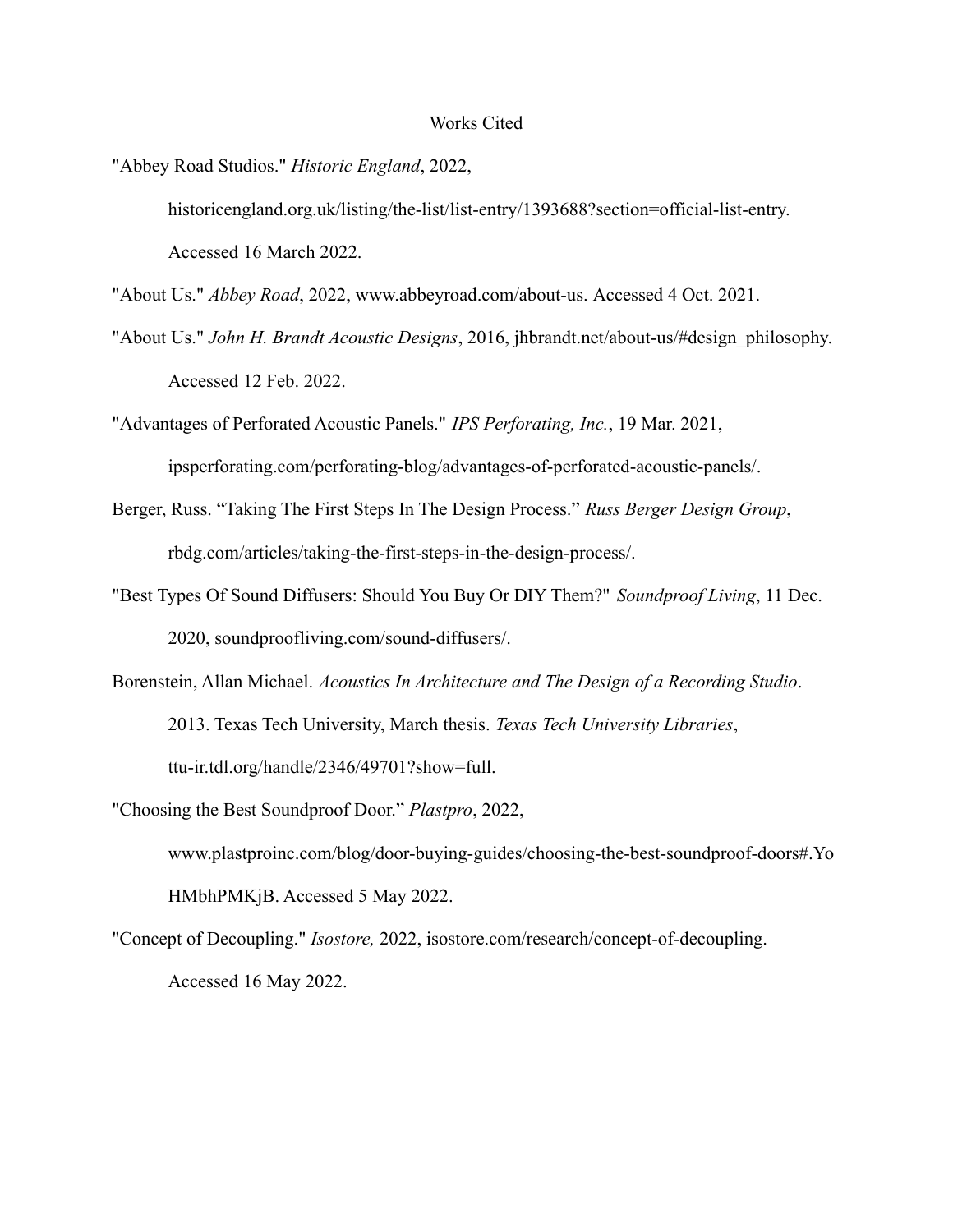- "Creative Cribs @Abbey Road Studios Studio Two." *Youtube,* uploaded by Spitfire Audio, 16 Dec. 2021, www.youtube.com/watch?v=5QskQHxvB\_Q
- Demming, Anna. "Acoustics in Architecture." *Physics World*, IOP Publishing, 4 Feb. 2020, physicsworld.com/a/acoustics-in-architecture/.
- "Designing A Vocal Booth." *Primacoustic*, www.primacoustic.com/designing-a-vocal-booth/. Accessed 20 Dec. 2021.
- Dominic. "Staggered Stud Vs Double Wall For Soundproofing." *Soundproof Central*, 2022, soundproofcentral.com/staggered-stud-vs-double-wall/#:~:text=In%20a%20staggered%2 0wall%2C%20the,staggered%27%20studs%20is%2012%20inches.
- Durr, S. & M. Schlachter. Personal Interview. 17 March 2022.
- Durr, Steve. "5 Overlooked Factors in Studio Design." *Youtube,* uploaded by ADAM Audio, 26 Aug. 2020, https://www.youtube.com/watch?v=MkojiJH\_Nsg&t=46s

Ermann, Michael. *Architectural Acoustics Illustrated*, John Wiley & Sons, Inc., 2015.

"Flanking Transmission." *Acoustical Surfaces, Inc.,* 2022,

www.acousticalsurfaces.com/soundproofing\_tips/html/Noise\_Transmission.htm#:~:text= Flanking%20transmission%20is%20a%20term,in%20multi%2Dfamily%20residential%2 0buildings. Accessed 15 April 2022.

- Foley, Dennis. "DIY Sound Diffusers: What You Need To Know." *Acoustic Fields*, 25 Jan. 2020, www.acousticfields.com/diy-sound-diffusers-what-you-need-to-know/.
- Foley, Dennis. "What Is An Ideal Control Room Dimensions Ratio?" *Acoustic Fields*, 11 Sept. 2014, www.acousticfields.com/ideal-control-room-dimensions-ratio/.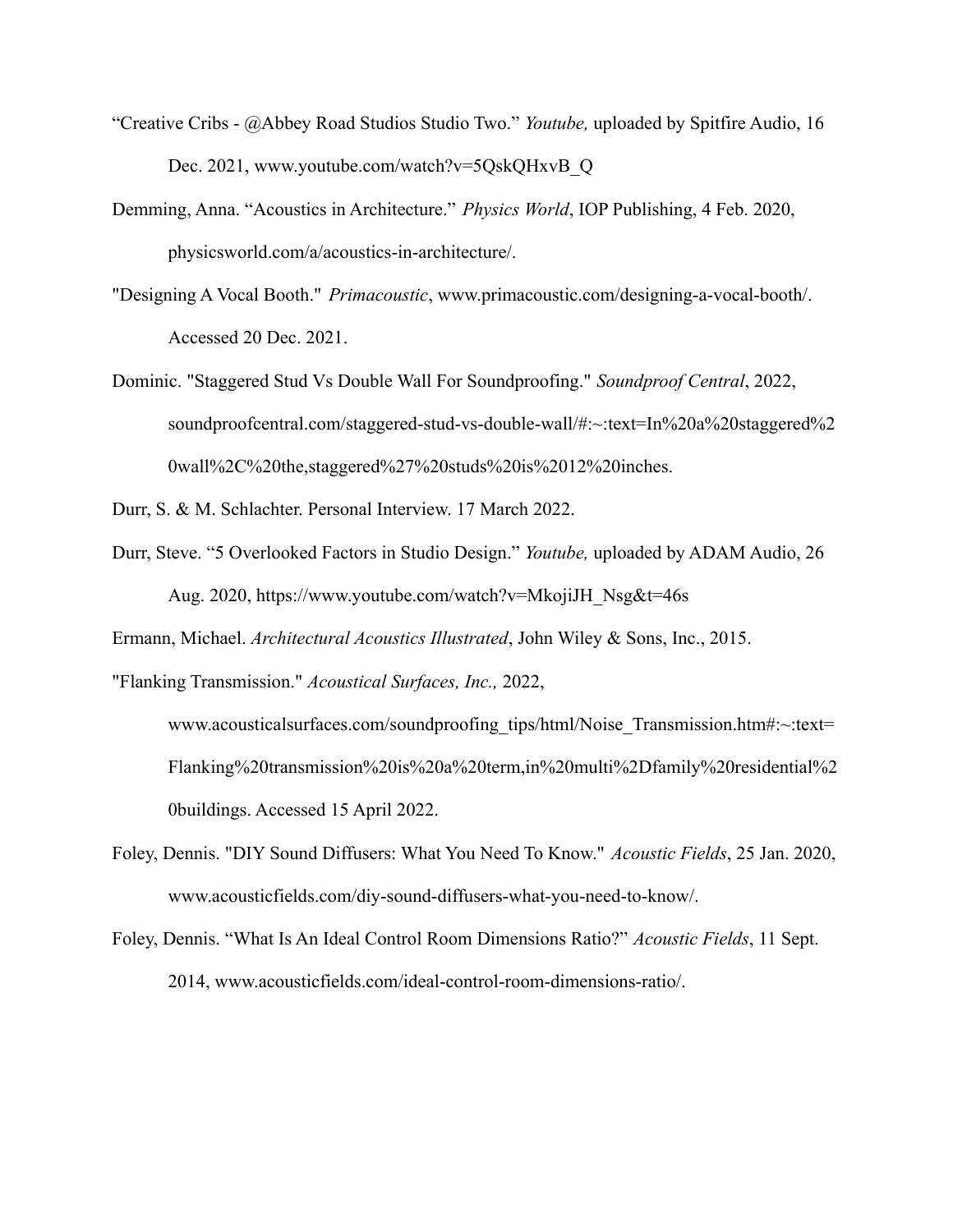- Gilby, Paul. "Building A Control Room Window." *mu:zines musicmagazinearchive*, www.muzines.co.uk/articles/building-a-control-room-window/2884. Accessed 30 Dec. 2021.
- "Glossary." *Amorim Cork Composites,*

amorimcorkcomposites.com/en/materials-applications/construction/knowledge-center/glo ssary/. Accessed 8 April 2022.

- Holmes, Chad. "What Is Architectural Acoustics?" *ROCKWOOL*, 15 Aug. 2019, www.rockwool.com/north-america/advice-and-inspiration/blog/fundamentals-of-architect ural-acoustics/.
- "How Sound Diffusers Work And Where To Place Them". *Acoustic Geometry By Acoustical Surfaces*, 11 Feb. 2021, acousticgeometry.com/how-sound-diffusers-work/.
- "How to PROPERLY Install Acoustic Clouds." *Youtube,* uploaded by ADAM Audio, 25 Feb. 2021, www.youtube.com/watch?v=dUEnUuKZ1ZU.
- Klein, Steven. "Steps To Designing Your Recording Studio | Features Articles." *Steven Klein'S Sound Control Room, Inc. | Acoustic Design & Products*, 2022, https://www.soundcontrolroom.com/design-considerations-for-recording-studios.php. Accessed 20 Feb. 2022.

Lefton, A. & B. Vila. "Solved! The Standard Ceiling Height For Homes." *bob vila Tried, True, Trustworthy Home Advice,* 19 Dec. 2019, www.bobvila.com/articles/standard-ceiling-height/#:~:text=Today%27s%20standard%20 ceiling%20height%20is,t%20take%20it%20for%20granted.

Letang, Shaun. "How To Build A Vocal Booth - A Beginners Guide - Music Industry How To." *Music Industry How To*, 15 June 2021,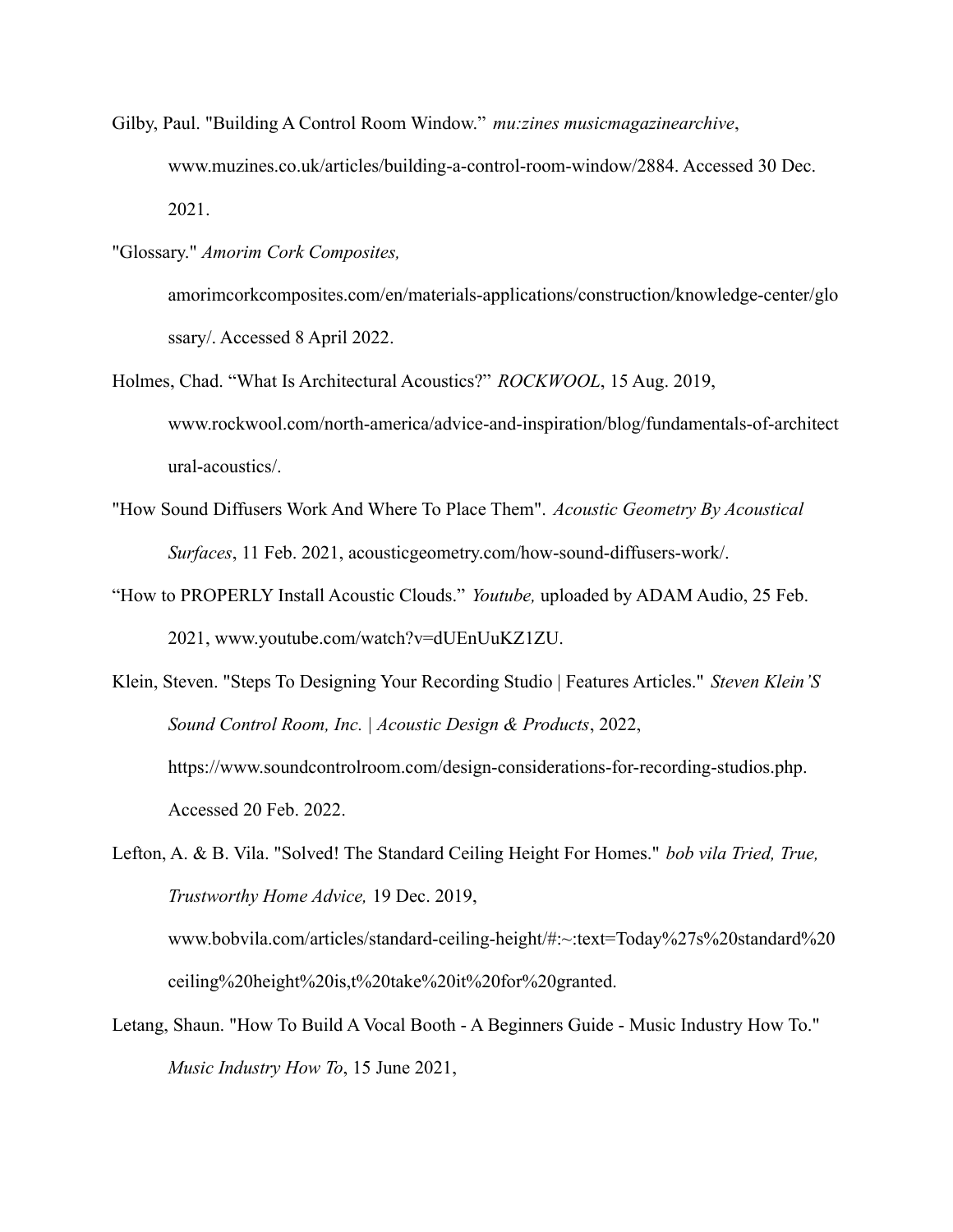www.musicindustryhowto.com/how-to-build-a-vocal-booth-a-beginners-guide/. Accessed 30 Dec. 2021.

- McAllister, Max et al. "DIY Bass Traps: You NEED These In Your Studio". Produce Like A Pro, 1 Nov. 2021, producelikeapro.com/blog/diy-bass-traps-you-need-these-in-your-studio/#:~:text=The%2 0three%20most%20common%20materials,%2D%20and%20mid%2Drange%20frequenci es.
- Noy, Dirk. "Media Production Facility Architecture Room-Within-Room Construction." *WSDG*, 15 July 2012,

wsdg.com/media-production-facility-architecture-room-within-room-construction/.

- "The Origins Of The Gramophone Company." *Victor Talking Machine Co. Camden N.J.,* 2021, victorrecords.com/gramophoneco. Accessed 15 March 2022.
- "Our Process." *STEVEN DURR DESIGNS*, www.stevendurr.com/our-process.html. Accessed 12 Feb. 2022.
- "Our Story." *Abbey Road*, 2022, www.abbeyroad.com/our-story. Accessed 4 Oct. 2021.
- "The Penthouse." *Abbey Road*, 2022, www.abbeyroad.com/the-penthouse. Accessed 16 March 2022.
- Perry, Tim. "ECO-RECORDING STUDIO DESIGN: I. Proposed Architectural Acoustics And Photovoltaic System." 2011. University Of Victoria Faculty Of Engineering, B.Eng. Degree thesis.
- Putnam, Milton T. "A Thirty-Five Year History And Evolution of the Recording Studio." *Audio Engineering Society Preprint 1661*, Audio Engineering Society, 8 May 2006, www.aes.org/aeshc/pdf/putnam\_history-of-recording-studios.pdf.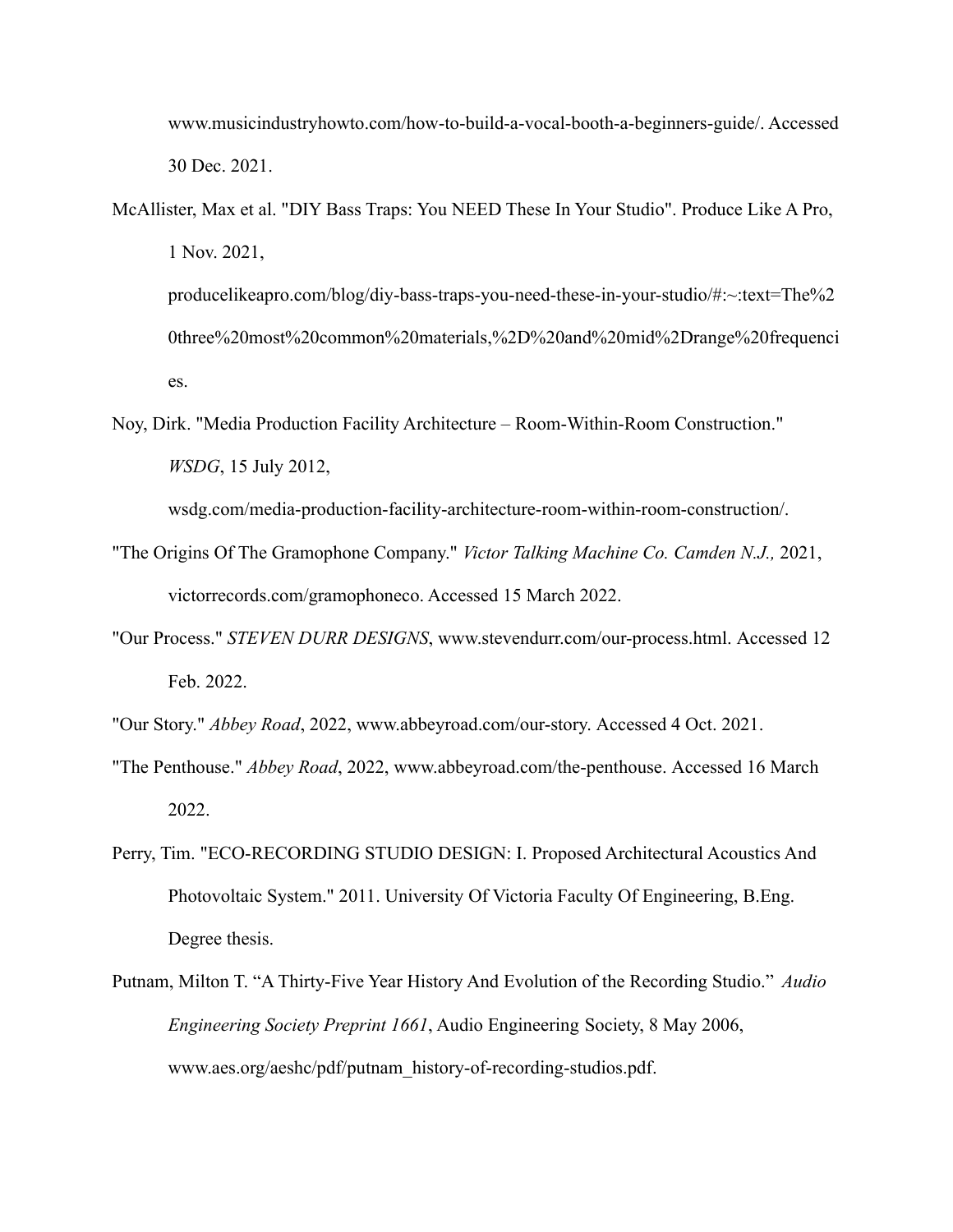- Schrag, Richard. "Exposing Acoustical Myths." *Russ Berger Design Group*, rbdg.com/articles/exposing-acoustical-myths/.
- "Sound Lock Framing." *HYPERREAL OVERKILL*, 27 Nov. 2014,

hyperrealoverkill.com/sound-lock-framing/.

Souza, Eduardo. "Keys to Improve Architectural Acoustics: Sound Absorption and Diffusion." *ArchDaily*, ArchDaily, 7 May 2021,

www.archdaily.com/912806/understanding-sound-absorption-and-diffusion-in-architectur al-projects.

- "The Story Behind Abbey Road's New Studios (Pt.1)." *Abbey Road Studios,* 16 May 2017, www.abbeyroad.com/news/the-story-behind-abbey-roads-new-studios-pt1-2192.
- Storyk, John. "Architectural Acoustics & Audio Systems Design: Low Frequency Control in a Recording Studio." *YouTube,* uploaded by Berklee Online, 10 January 2019, www.youtube.com/watch?v=L0vw6m6RWt0&list=RDFnoQe4k\_NWE.
- Storyk, John. "Architectural Acoustics and Audio Systems Design: Understanding Room Modes, Eigentones & Sound Waves." *YouTube,* uploaded by Berklee Online, 3 January 2019, www.youtube.com/watch?v=4tX16Ks5DPM&list=RDFnoQe4k\_NWE.
- Storyk, John. Personal Interview. 10 March 2022.
- Storyk, John. "Studio Architecture & Acoustics: Learning From Electric Lady Studios." *YouTube,* uploaded by Walters-Storyk Design Group, 4 Oct. 2021, Full Sail University, Orlando, FL.
- Tracy, Brian. Personal Interview. 11 Feb. 2022.